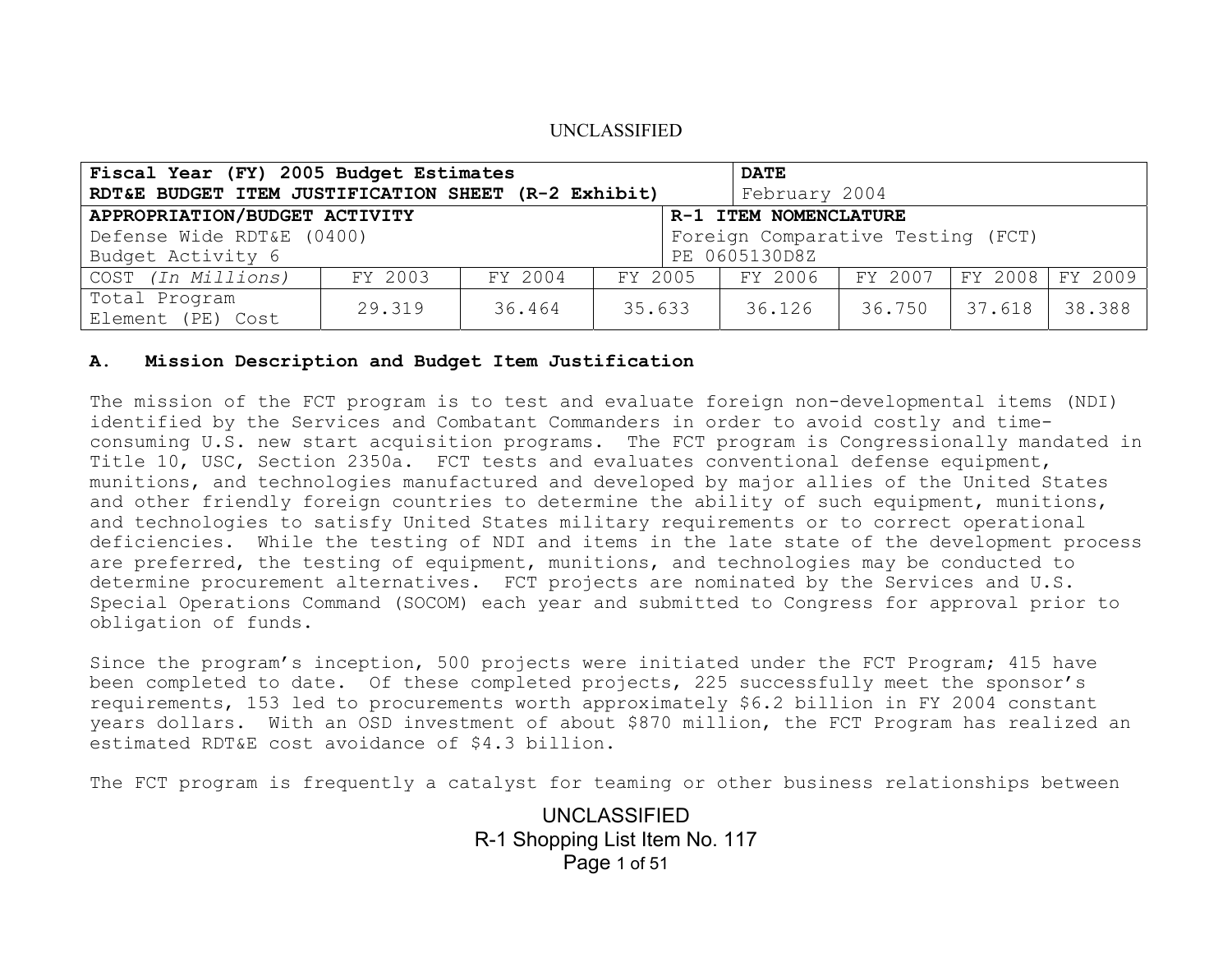foreign and U.S. Industries; many successful FCT projects result in arrangements for the production of the qualified foreign item in the U.S. Other nations recognize the long-term value of such practices for competing in the U.S. defense marked and the resultant strengthening of the "two-way street" in defense procurement. For the U.S., the result often means the creation of jobs and contributions to local economies. The list below provides a sample of states that benefit from these relationships:

Arizona, California, Florida, Georgia, Illinois, Kentucky, Maine, Maryland, Massachusetts, Michigan, Minnesota, Mississippi, Missouri, New Hampshire, New Jersey, New York, North Carolina, Ohio, Pennsylvania, Rhode Island, South Carolina, Tennessee, Texas, Utah, Virginia, Vermont, Washington, West Virginia, and Wisconsin.

This Research Category 6.5 is assigned and identified in this descriptive summary in accordance with existing DoD policy.

#### **B. Program Change Summary**

|                                    | FY 2003  | FY 2004   | FY 2005  |
|------------------------------------|----------|-----------|----------|
| Previous President's Budget        | 26.873   | 34.873    | 35.705   |
| Current FY 2005 President's Budget | 29.319   | 36.464    | 35.633   |
| Total Adjustments                  | $+2.446$ | $+ 1.591$ | $-0.072$ |
| Congressional program reductions   |          |           |          |
| Congressional rescissions          |          | $-0.509$  |          |
| Congressional increases            |          |           |          |
| Reprogrammings                     | $+2.700$ | 2.100     |          |
| SBIR/STTR Transfer                 |          |           |          |
| Other                              | $-0.254$ |           | $-0.072$ |

**C. Other Program Funding Summary:** N/A

# UNCLASSIFIED R-1 Shopping List Item No. 117 Page 2 of 51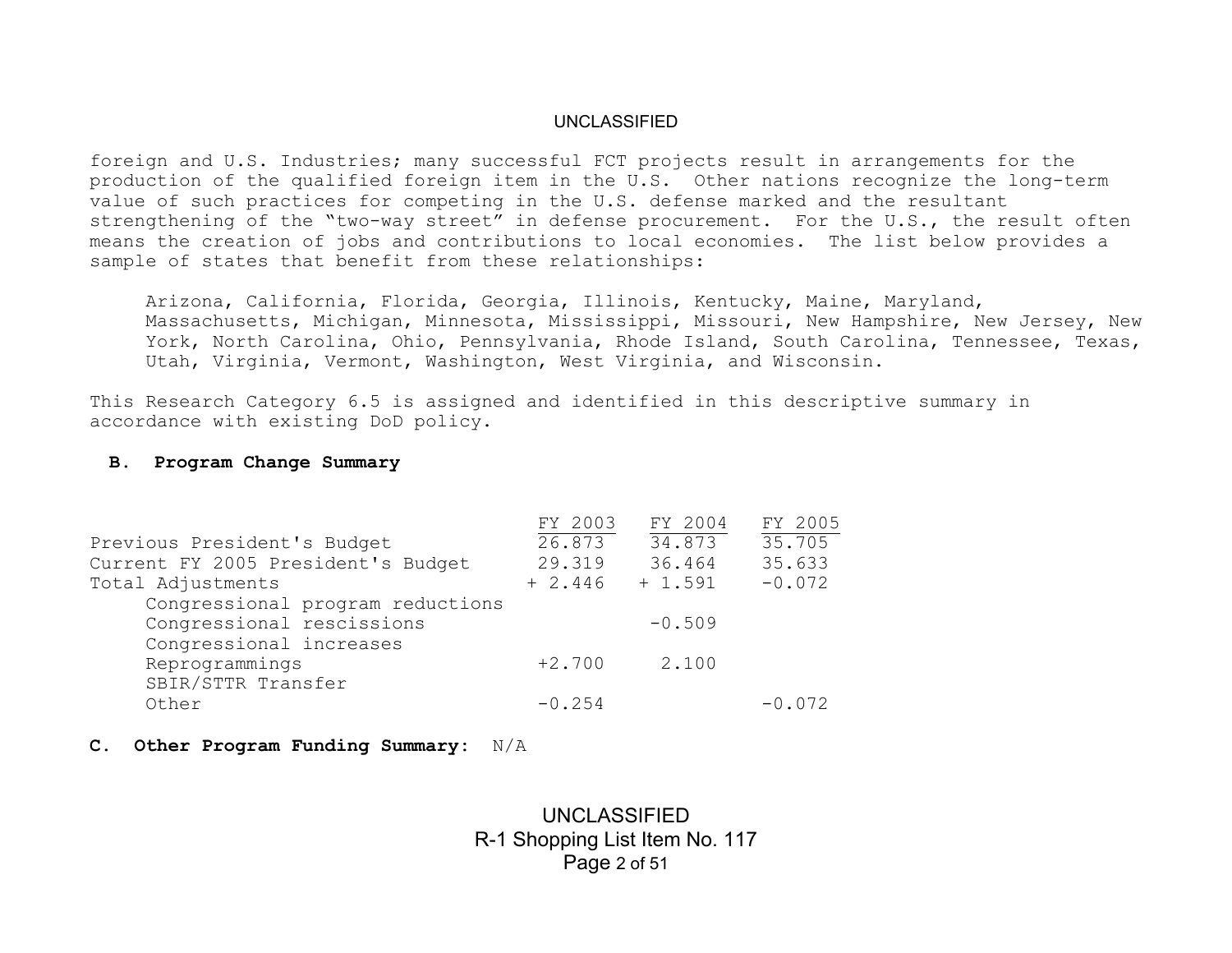| Fiscal Year (FY) 2005 Budget Estimates<br>RDT&E BUDGET ITEM JUSTIFICATION SHEET (R-2a Exhibit) |        |      |                   |                                   | <b>DATE</b><br>February 2004 |        |        |          |            |
|------------------------------------------------------------------------------------------------|--------|------|-------------------|-----------------------------------|------------------------------|--------|--------|----------|------------|
| APPROPRIATION/BUDGET ACTIVITY                                                                  |        |      |                   | R-1 ITEM NOMENCLATURE             |                              |        |        |          |            |
| Defense Wide RDT&E (0400)                                                                      |        |      |                   | Foreign Comparative Testing (FCT) |                              |        |        |          |            |
| Budget Activity 6                                                                              |        |      |                   | PE 0605130D8Z                     |                              |        |        |          |            |
| COST (In                                                                                       | FY     | FY.  | FY.               | FY                                | FY.                          | FY     | FY.    | Cost to  | Total Cost |
| Millions)                                                                                      | 2003   | 2004 | 2005              | 2006                              | 2007                         | 2008   | 2009   | Complete |            |
| Total Program<br>Element (PE)<br>Cost                                                          | 29.319 |      | $36.464$   35.633 | 36.126 36.750                     |                              | 37.618 | 38.388 | Continue | Continue   |

#### **A. (U) MISSION DESCRIPTION AND BUDGET ITEM JUSTIFICATION:**

The mission of the FCT program is to test and evaluate foreign non-developmental items (NDI) identified by the Services and Combatant Commanders in order to avoid costly and timeconsuming U.S. new start acquisition programs. The FCT program is Congressionally mandated in Title 10, USC, Section 2350a.

#### **B. (U) PROGRAM ACCOMPLISHMENTS AND PLANS:**

|                                                                     | Service      | <b>FY 2003</b> | FY 2004 | FY 2005 |
|---------------------------------------------------------------------|--------------|----------------|---------|---------|
| High Rate of Fire .50 Caliber Machine<br>Gun (joint with Air Force) | Marine Corps | 1.104          |         |         |

This project, initiated in FY 2003, is evaluating a cost-effective, high-rate-of-fire .50 caliber machine gun manufactured by FN Herstal, for use by Marine Corps UH-1N and CH-53E helicopters, to replace the obsolete .50 caliber machine gun currently in use.

**FY 2003 (Accomplishments):** Completed technical and operational testing. Successfully integrated the M3M .50 caliber machine-gun on CH-53E and UH-1N helicopters. 100% of FY

> UNCLASSIFIED R-1 Shopping List Item No. 117 Page 3 of 51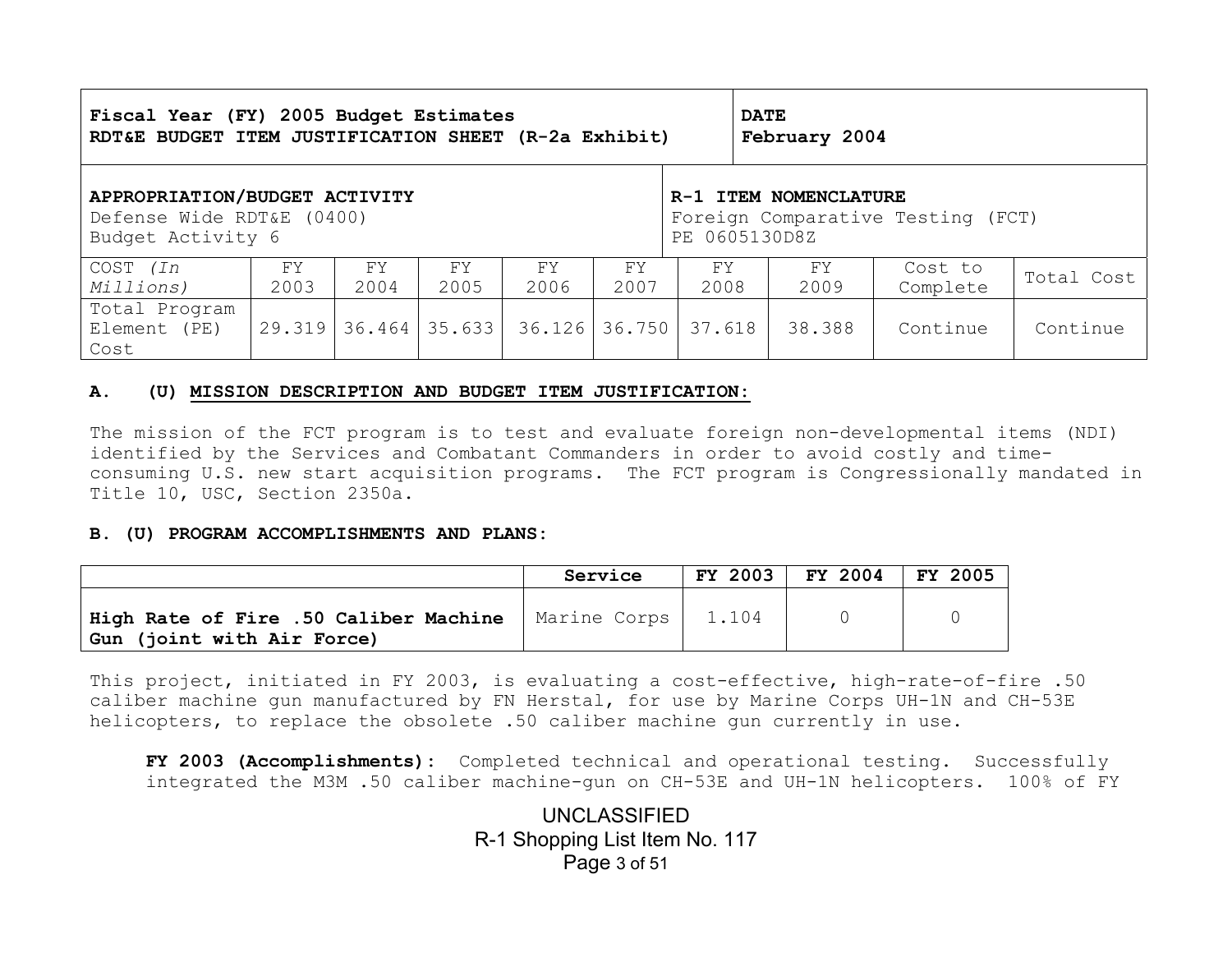2003 FCT funds have been obligated. A favorable procurement decision is projected for 2nd Quarter FY 2004.

|                                              | Service | <b>FY 2003</b> | FY 2004 | <b>FY 2005</b> |
|----------------------------------------------|---------|----------------|---------|----------------|
| 40mm Dud-Reducing M430A1E1 HEDP<br>Cartridge | Army    | 0.267          | 0.606   | 0.048          |

This project, initiated in FY 2002, is evaluating dud-reducing ammunition fuzes developed by Chartered Ammunition Industries Pte, Ltd., of the Republic of Singapore and Dixi Microtechniques SA of Switzerland. The current fuze experiences a relatively high dud rate when fired against soft targets, such as sand or snow, which creates a dangerous unexploded ordnance situation for friendly forces as well as for innocent civilians. This project will result in greatly increased operational efficiency and safety for our soldiers on the battlefield, help eliminate civilian casualties, and greatly decreased cleanup costs on the training ranges, amounting to tens of thousands of dollars annually.

**FY 2003 (Accomplishments):** Contract prep and award. Bid samples received. **FY 2004 (Plans):** Bid samples validation. Test items procurement. Begin live fire testing. **FY 2005 (Plans):** Complete/report live fire testing. Milestone III IPR.

|                                                  | Service | <b>FY 2003</b> | FY 2004 | 2005<br>FY. |
|--------------------------------------------------|---------|----------------|---------|-------------|
| 40mm Enhanced Grenade Launcher for M4<br>Carbine | USSOCOM | 0.232          | 0.778   |             |

This project, initiated in FY 2003, is evaluating grenade launchers from Heckler and Koch of Germany and Istech of the United Kingdom, along with domestic sources, to find a technical solution to the requirement for a more accurate and reliable weapon for Special Forces as a potential replacement for the current M203 40mm grenade launcher, which is over 30 years old and becoming logistically unsupportable.

> UNCLASSIFIED R-1 Shopping List Item No. 117 Page 4 of 51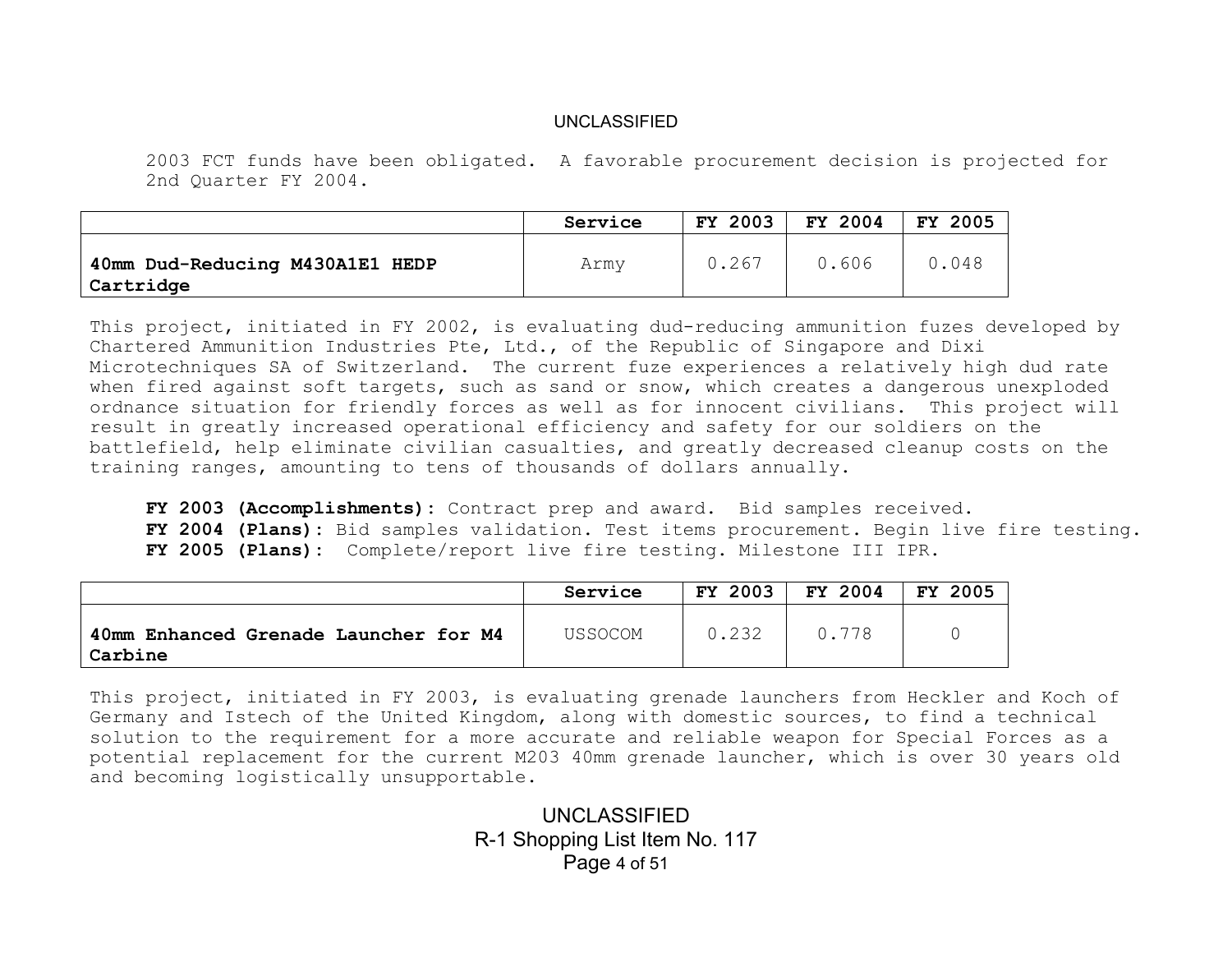**FY 2003 (Accomplishments):** Published solicitation requesting data on potential technical solutions to requirement; Developed performance specification based on draft updates to Capability Development Documents; Ordered and received a remote firing test fixture to mount and remotely fire a 40mm grenade launcher; Conducted integrated product team conference and vendor conference; Ordered 40mm accuracy testing rounds. **FY 2004 (Plans):** Complete safety certification of test fixture; Validate Capability Development Document and in turn the performance specification; Publish Enhanced Grenade Launcher solicitation and receive test samples; Conduct technical and operational testing. **FY 2005 (Plans):** Compile test results; Complete final source selection / procurement decision.

|                           | Service | 2003<br>FY. | FY 2004 | 2005<br><b>FY</b> |
|---------------------------|---------|-------------|---------|-------------------|
|                           |         |             |         |                   |
| 105mm Preformed Fragments | Arm,    |             |         |                   |

This project, initiated in FY 2003, is evaluating the potential increased lethality and range of the conventional 105mm Field Artillery ammunition, developed by Denel-Naschem, over the current U.S. 105mm ammunition. If successful, the project will greatly enhance the lethality of U.S. Army light combat forces, giving them near the same fire support capability as with our current 155mm Artillery ammo, in operations where those heavier combat forces are not readily deployable.

**FY 2003 (Accomplishments):** Completed safety assessment. Obtained long lead time test items/facilities. Fabrication.

**FY 2004 (Plans):** Test item delivery. Complete all remaining pre-test analyses and assessments. Conduct live fire testing.

> UNCLASSIFIED R-1 Shopping List Item No. 117 Page 5 of 51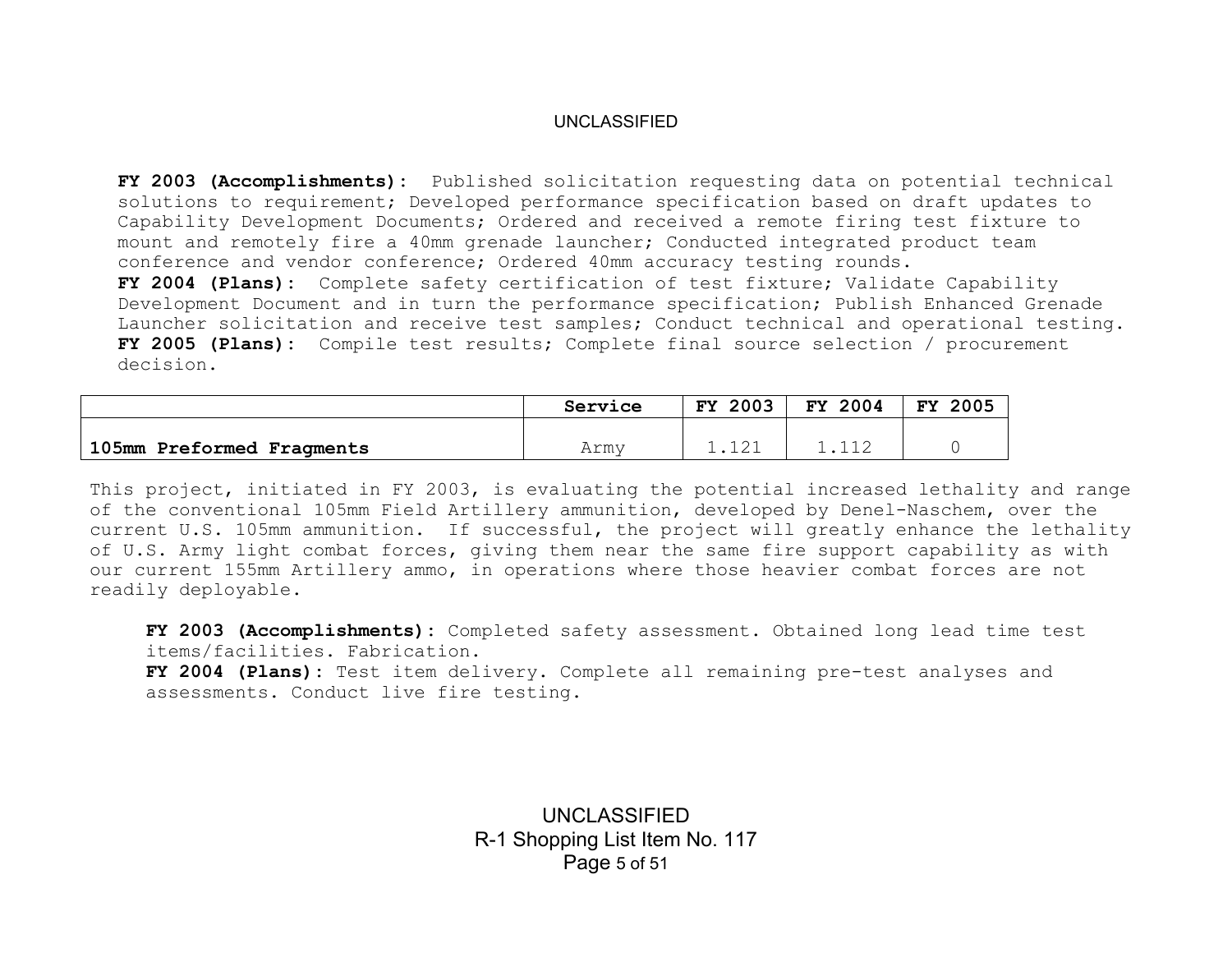|                     | Service | 2003<br>FY | 2004<br><b>FY</b> | 2005<br>FY |
|---------------------|---------|------------|-------------------|------------|
|                     |         | 000        |                   |            |
| 155mm<br>Ammunition | Army    | 2 . V J 4  | ᅩ ᆂ ᄼ             |            |

This project, initiated in FY 2003, is evaluating the potential increased range of the family of 155mm Field Artillery projectiles, developed by Denel-Naschem, over current U.S. 155mm ammunition. If successful, the project will greatly increase the fire support provided to U.S. Army ground combat forces, by allowing them to engage hostile targets at ranges greater than what it currently can, utilizing our current 155mm Artillery weapon systems. This will result in their greater lethality and survivability.

**FY 2003 (Accomplishments):** Completed safety assessment. Obtained long lead-time test items/facilities. Fabrication.

**FY 2004 (Plans):** Test item delivery. Complete all remaining pre-test analyses and assessments. Conduct live fire testing.

|                             | Service | 2003<br>FY. | FY 2004 | 2005<br><b>FY</b> |
|-----------------------------|---------|-------------|---------|-------------------|
|                             |         |             |         |                   |
| Advanced Demolition Weapons | USSOCOM | J.349       |         |                   |

This project, initiated in FY 2001 with a two phase approach, is evaluating candidate shoulder-fired weapons developed by Diehl/Dynamit Nobel of Germany and Bofors of Sweden. The first phase (Anti-Tank 4 Confined Space High Penetration (AT4CS HP)) provided the urgent confined space capability to SOCOM users. The second phase (AT4CS RS, RS for Reduced Sensitivity) made significant improvements to the phase I systems (AT4CS HP) with fuze and explosive upgrades to meet safety review board requirements. Both phases of this project provide a critical capability to Special Operations Forces missions, including, engagement of targets from a confined space, Military Operations in Urban Terrain, anti-armor, and direct engagement of targets in protected/covered areas.

> UNCLASSIFIED R-1 Shopping List Item No. 117 Page 6 of 51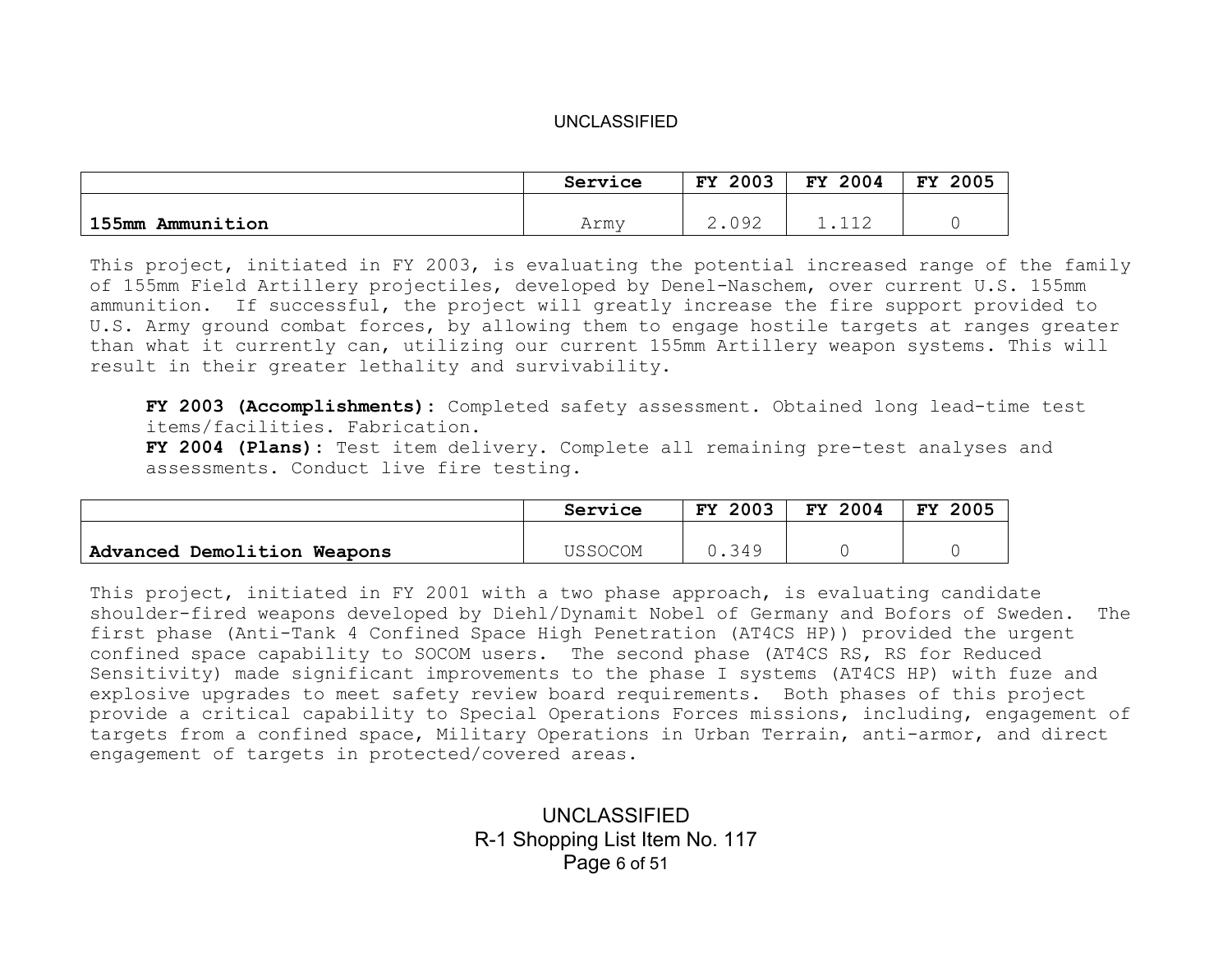**FY 2003 (Accomplishments):** Completed all safety tests and limited safety confirmation obtained; Testing demonstrated the system to be effective and can be safely fired from confined spaces; Systems were procured and immediately deployed to Afghanistan and Iraq; Milestone C production approval received in August 2003.

|                                                                              | Service | <b>FY 2003</b> | FY 2004 | FY 2005 |
|------------------------------------------------------------------------------|---------|----------------|---------|---------|
| Assault Breacher Vehicle Mine Plow and   Marine Corps<br>Lane Marking System |         | 0.291          |         |         |

This project, initiated in FY 2002, is evaluating Full-Width Mine Plows and Lane Marking Systems manufactured by Pearson Engineering of the United Kingdom and Israel Aircraft Industries, RAMTA Division. These subsystems will be integrated into the Marine Corps' Assault Breacher Vehicle and tested to verify vendor performance claims and to satisfy the requirement for in-stride breaching capability, operational suitability, and shock and mine blast.

**FY2003 (Accomplishments):** Twenty (20) Full Width Mine Plows and twenty (20) Lane Marking Systems were procured on an urgent basis from the UK manufacturer, Pearson Engineering. The MP and LMS FCT evaluation provided the required background information and enabled the Marine Corps to rapidly procure these systems, integrate onto the M1A1 main battle tank, meeting urgent requirements of the Operating Forces in support of Operation Iraqi Freedom (OIF). The procurement value in support of OIF was \$11.7 million. Additional procurements of Mine Plows and Lane Marking Systems for the ABV program are programmed for FY 2006 and FY 2007 and will exceed \$16 million. Additional procurement decision is scheduled for 2nd Quarter, FY 2004.

> UNCLASSIFIED R-1 Shopping List Item No. 117 Page 7 of 51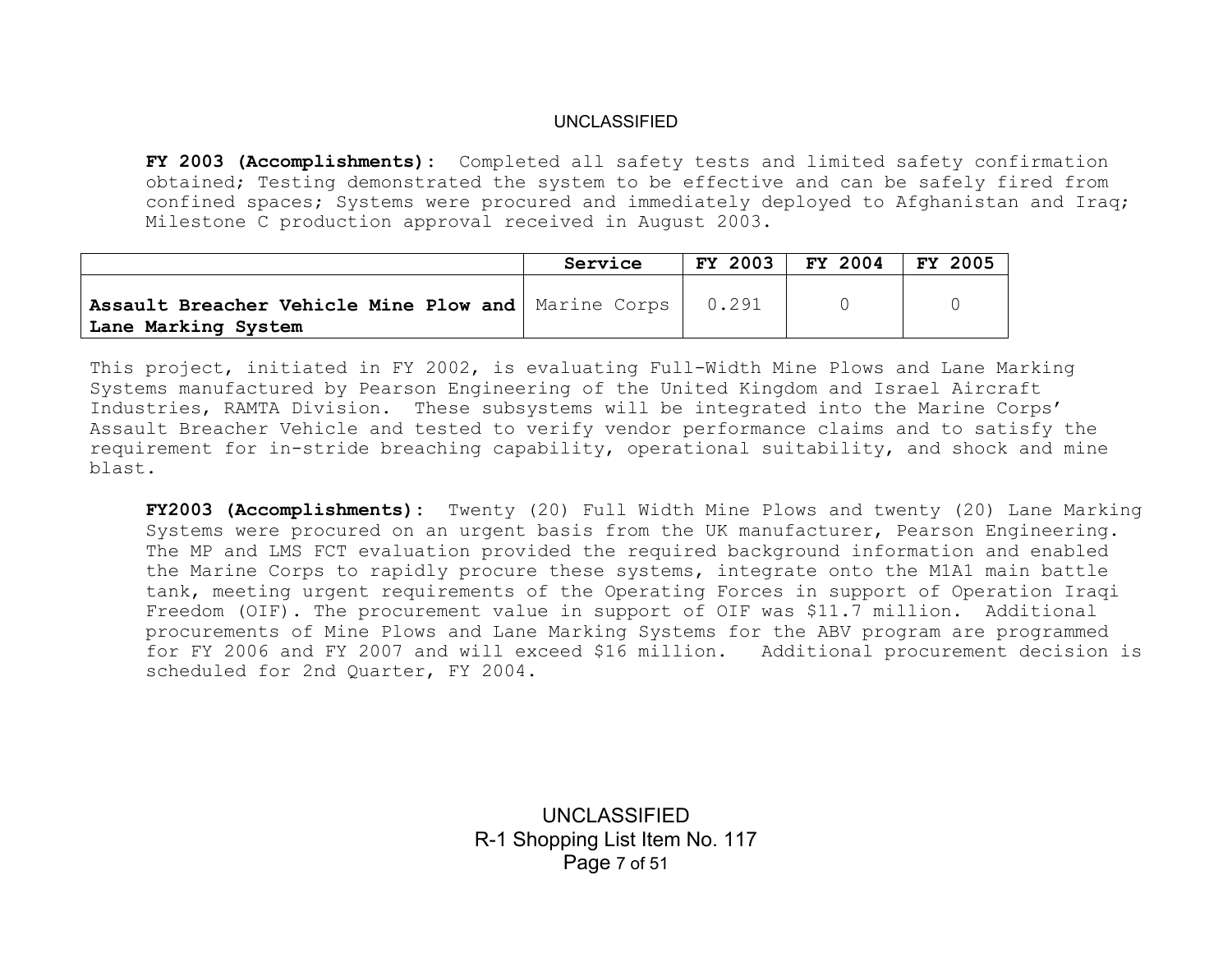|                              | Service | 2003<br><b>FY</b> | 2004<br><b>FY</b> | 2005<br><b>FY</b> |
|------------------------------|---------|-------------------|-------------------|-------------------|
|                              |         |                   |                   |                   |
| Ballistic Armor for Aviators | Army    | 0.244             |                   |                   |

This project, initiated in FY 2003, is evaluating lightweight ballistic armor, by Australian Defence Apparel Pty Ltd and Craig International Ballistics of Australia; Advanced Ferrite Technology GMBH of Germany; ACERAM Technologies of Canada; and Meggitt Armour Systems of the United Kingdom, for use on the RAH-66 Comanche Helicopter. If successful, the project would provide increased ballistic protection over the current armor and greatly reduce the overall weight of the aircraft. This is critical, because in addition to the increased survivability provided, the reduced weight will result in greatly increased operational aircraft performance (vertical climb/lift and payloads), and a greatly increased RDT&E cost avoidance.

FY 2003 (Accomplishments): Market survey complete. Contract prep/award. **FY 2004 (Plans):** Conduct/complete/report technical/operational testing/evaluation. IPR decision.

|                           | Service | 2003<br>FY. | <b>FY 2004</b> | 2005<br>FY |
|---------------------------|---------|-------------|----------------|------------|
|                           |         |             |                |            |
| Body Armor Flotation Vest | USSOCOM |             |                |            |

This project, initiated in FY 2003, is evaluating inflatable body armor systems developed by International Safety Products Ltd of the United Kingdom. The systems protect against bullets and fragmentation, while providing the wearer with increased range of movement and comfort.

**FY 2003 (Accomplishments):** Body Armor Flotation Vest requirements were refined to be compatible with the releasable body armor features of the Body Armor Load Carrying System; Evaluated candidate system designs and down selected to a single foreign vendor; Procured test articles and began technical testing.

**FY 2004 (Plans):** Complete technical and operational testing; Compile test data and

UNCLASSIFIED R-1 Shopping List Item No. 117 Page 8 of 51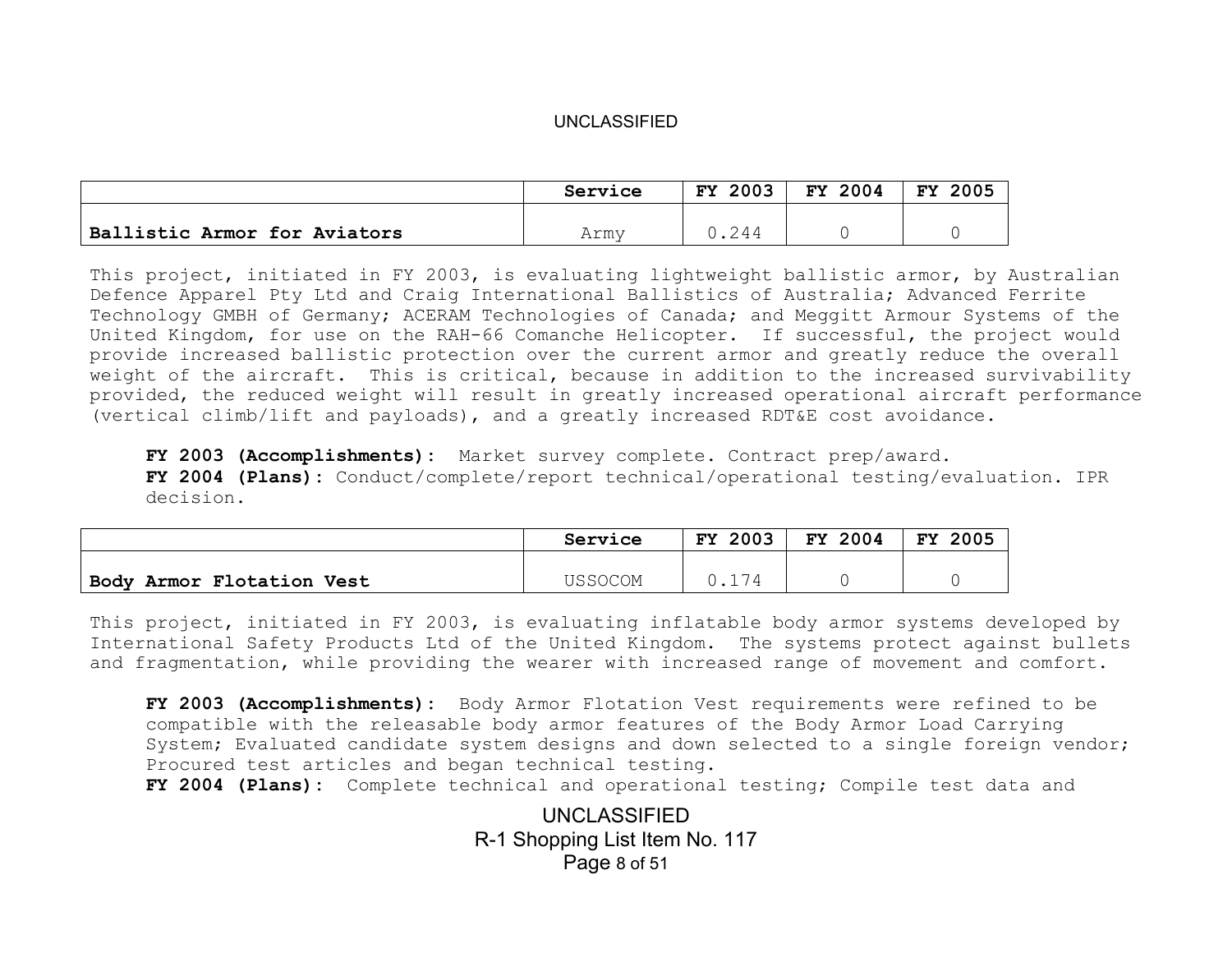prepared the decision packet; Obtain procurement decision.

|                                   | Service | <b>FY 2003</b> | <b>FY 2004</b> | 2005<br>FY. |
|-----------------------------------|---------|----------------|----------------|-------------|
|                                   |         |                |                |             |
| Body Worn Radar Warning Receivers | USSOCOM |                |                |             |

This project, initiated in FY 2003, is evaluating commercially available radar warning receivers developed by Filtronic Components and Spectrum Solutions, both from the United Kingdom, to determine if either provides critical threat warning and situational awareness to meet Special Forces requirements.

**FY 2003 (Accomplishments):** Awarded contract for test articles; Established agreements with test organizations and completed test planning.

**FY 2004 (Plans):** Receive equipment from vendors and begin technical and user evaluations; Compile test data, prepare decision packet, and obtain procurement decision.

|                                                  | Service | <b>FY 2003</b> | FY 2004 | <b>FY 2005</b> |
|--------------------------------------------------|---------|----------------|---------|----------------|
| Bradley Fighting Vehicle Long-Life<br>Roadwheels | Army    | 0.232          |         |                |

This project, initiated in FY 2001, is evaluating polyurethane coatings for combat vehicle roadwheels, developed by Elastochem Specialty Chemicals of Canada, Allthane Technologies of the Republic of South Africa, and Winfield Industries of Buffalo, New York, to upgrade the Bradley Fighting Vehicle (BFV) and extend its service life for a potential three-fold O&S cost savings over the current rubber roadwheels. This O&S cost savings could be quite significant given the life cycle of the BFV, and the fleet of other tracked combat vehicles that this could have potential application to.

**FY 2003 (Accomplishments):** Completed all testing/evaluation of the two foreign candidates.

> UNCLASSIFIED R-1 Shopping List Item No. 117 Page 9 of 51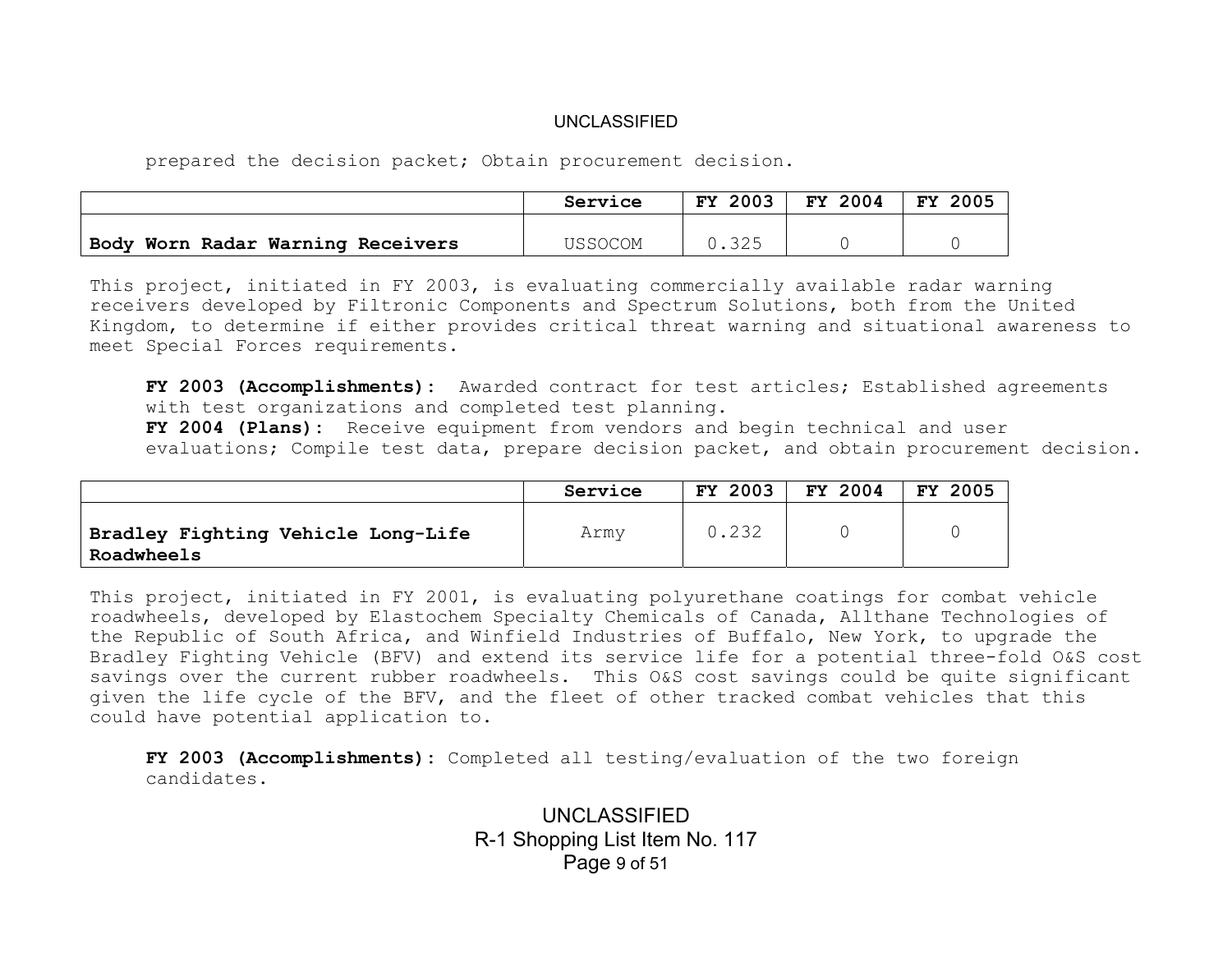**FY 2004 (Plans):** Complete testing/evaluation of the US candidate. Publish final report. IPR decision.

|                                    | Service | <b>FY 2003</b> | FY 2004 | 2005<br>FY. |
|------------------------------------|---------|----------------|---------|-------------|
|                                    |         |                |         |             |
| Communications Distribution System | Navv    | 843            |         |             |

This project, initiated in FY 2002, is evaluating a digital voice and data distribution system developed by Computing Devices and fielded in Marine Corps ground command and control systems, when integrated with the KC-130 aircraft for command post complexes ranging from Marine Expeditionary Force headquarters to squadron level.

**FY 2003 (Accomplishments):** Completed test and evaluation of system. The USMC procured CDS equipment valued at \$1.25 million in October 2002. A second production option was recently activated in September 2003 for \$1.35 million. Additional follow-on production options provide the potential for additional CDS suites to be procured by the Marine Corps.

|                                                                  | Service | <b>FY 2003</b> | FY 2004 | 2005<br>FY. |
|------------------------------------------------------------------|---------|----------------|---------|-------------|
| Corona Monitoring System for High<br>Power VLF/LF Communications | Navy    | 0.279          |         |             |

This project, initiated in FY 2003, is evaluating commercially available daylight corona cameras manufactured by OFIL, Ltd. of Israel, and the Centre for Integrated Sensing Systems (CSIR) of the Republic of South Africa. Providing early detection of damaging corona formation will allow necessary corrective action, and prevent unplanned outages in communications to submerged submarines.

**FY 2003 (Accomplishments):** Comparative testing of the two candidate cameras was

UNCLASSIFIED R-1 Shopping List Item No. 117 Page 10 of 51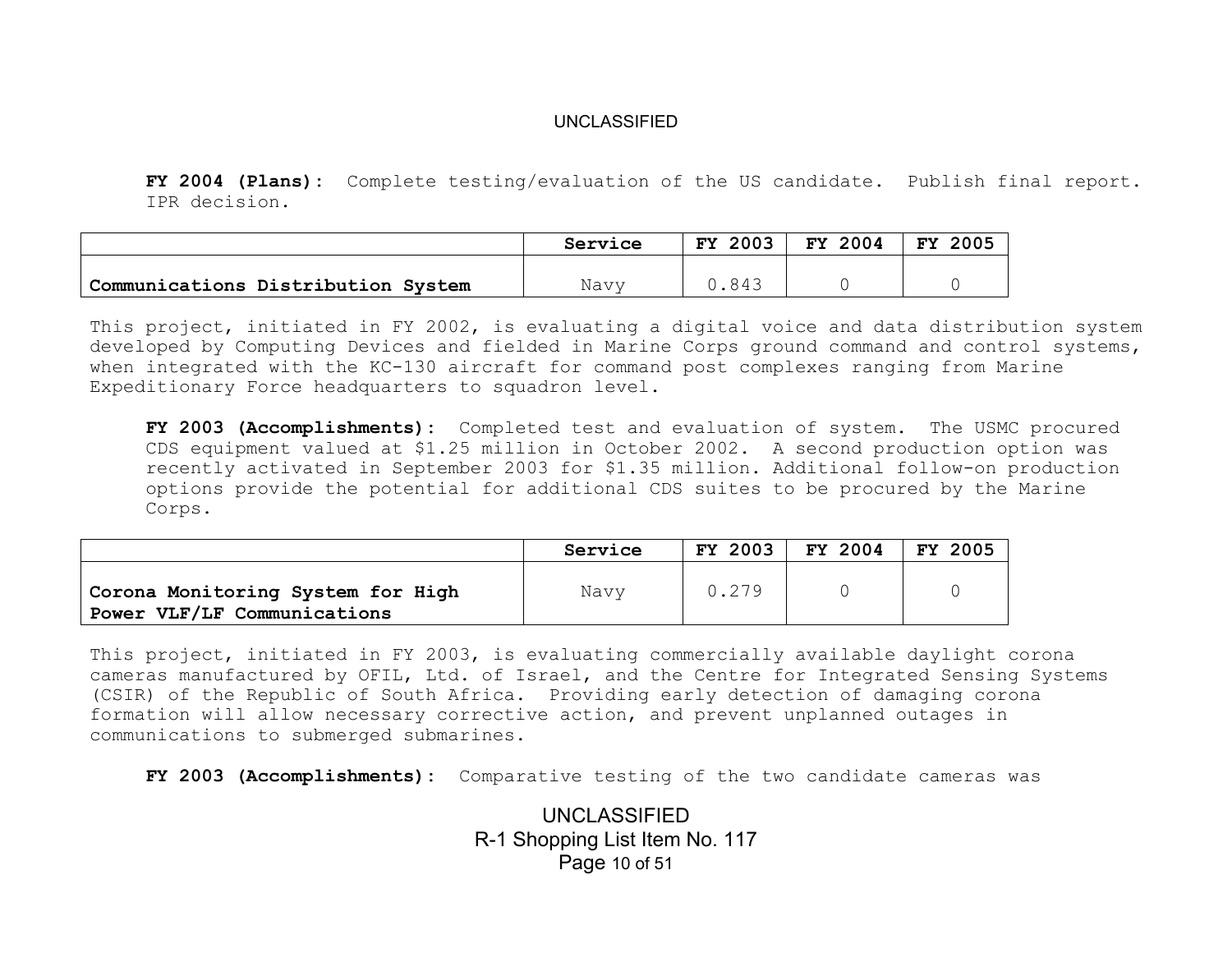completed to determine if either camera was suitable for use in detecting corona at VLF/LF frequencies. Several tests were conducted. The tests included: side by side tests at VLF that show the cameras can detect several phases of the corona phenomena; outdoor tests to determine the effectiveness of the cameras in detecting corona on antenna elements at varying distances; side by side tests at VLF and LF to determine if either camera is impacted by electric field electromagnetic interference; and side by side tests of the candidate cameras inside the tuning building (helix house) that were monitored remotely via cable to determine if there is magnetic field electromagnetic interference. A procurement decision is pending.

|                                                                                           | Service      | <b>FY 2003</b> | FY 2004 | <b>FY 2005</b> |
|-------------------------------------------------------------------------------------------|--------------|----------------|---------|----------------|
| Deployable Instrumentation for Marine<br>Air Ground Task Force (MAGTF) Training<br>System | Marine Corps | 0.872          | 1.668   | 0.585          |

This project, initiated in FY 2003, is evaluating mobile Range Instrumentation Systems developed by Saab Training Systems of Sweden and RUAG of Switzerland to meet Marine Corps requirements to integrate current training devices, which provide deployable force-on-force training for the Marine Air Ground Task Force.

**FY 2003 (Accomplishments):** Contract awarded to Saab Training Systems (Sweden) and Ruag (Switzerland) for test articles and associated technical efforts. **FY 2004 (Plans):** Conduct preliminary system integration tests and operational evaluation. Initiate field evaluation (user-jury). **FY 2005 (Plans):** Complete field evaluation and make procurement decision.

> UNCLASSIFIED R-1 Shopping List Item No. 117 Page 11 of 51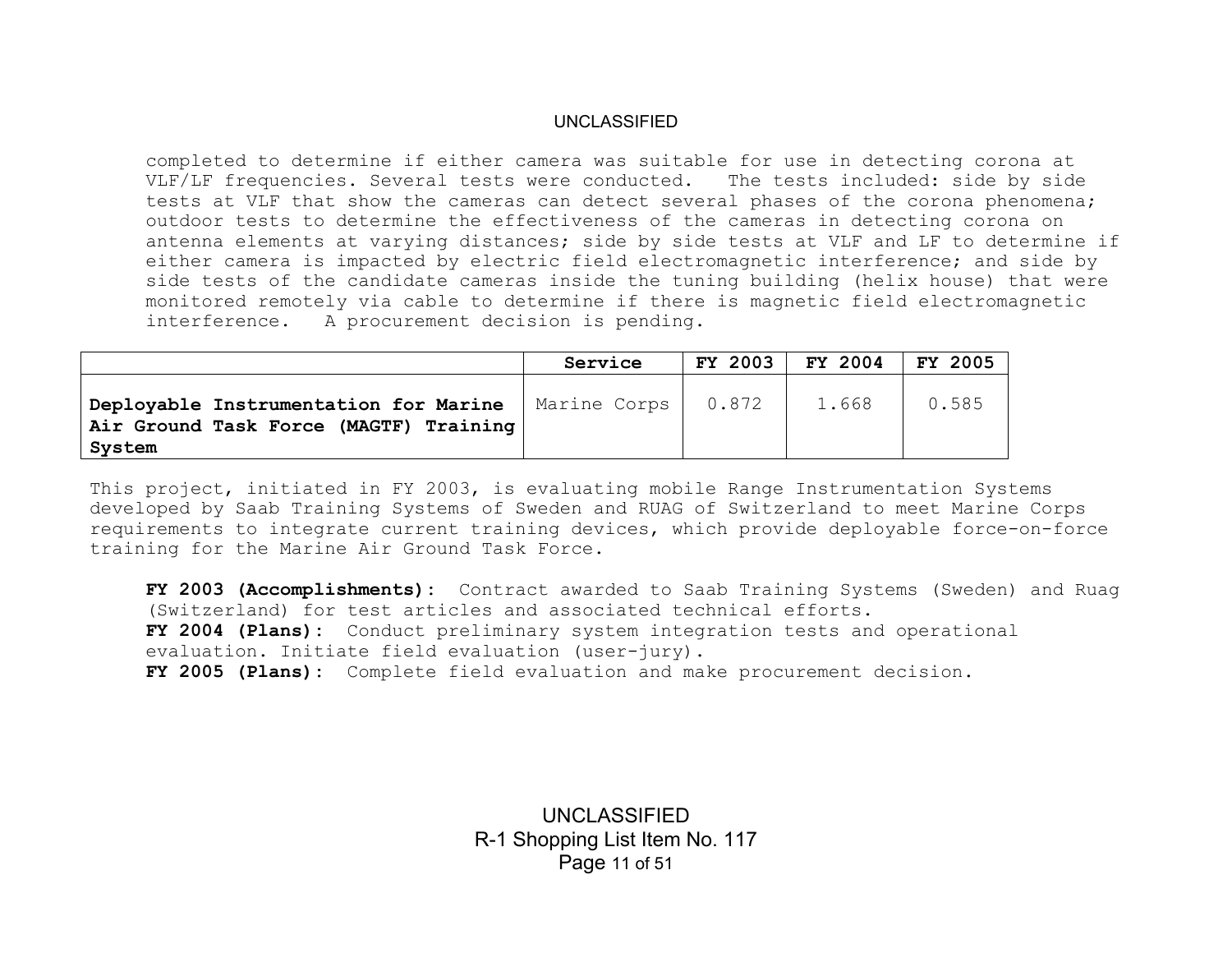|                                                   | Service | FY 2003 | FY 2004 | FY 2005 |
|---------------------------------------------------|---------|---------|---------|---------|
| Digital Flight Control System for<br><b>EA-6B</b> | Navy    | 1.162   | 0.556   |         |

This project, initiated in FY 2002, is evaluating a digital flight control system (DFCS) developed by British Aerospace (BAE) Systems Avionics Ltd. for the Eurofighter, to replace the increasingly obsolete automatic (analog) flight control system in the Navy's EA-6B "Prowler" aircraft. The project follows successful integration of the BAE DFCS into the Navy's F-14 "Tomcat" aircraft.

**FY 2003 (Accomplishments):** The project completed safety and reliability assessments. An independent cost estimate was performed to determine the necessary funding to execute the flight control systems upgrade. BAE Systems issued a ROM to the program office. **FY 2004 (Plans):** Award BAE contract to modify F-14 DFCS computers into EA-6B DFCS configuration. Perform lab and ground testing of prototype EA-6B DFCS.

|                                                                                      | Service   | <b>FY 2003</b> | FY 2004 | <b>FY 2005</b> |
|--------------------------------------------------------------------------------------|-----------|----------------|---------|----------------|
| Eagle Vision Satellite Imagery<br>Receiving and Processing Station<br>Sensor Upgrade | Air Force | 0.874          |         |                |

This project, initiated in FY 2002, is evaluating the improvement in Eagle Vision performance achieved by incorporating 2.5-meter resolution imagery from the French SPOT 5 satellite. The use of the most advanced commercial imagery products in aircrew mission planning and rehearsal systems provides a dramatic increase in aircrew/aircraft survivability and mission effectiveness. Eagle Vision is the Department of Defense's only deployable commercial satellite imagery receiving and processing ground station.

> UNCLASSIFIED R-1 Shopping List Item No. 117 Page 12 of 51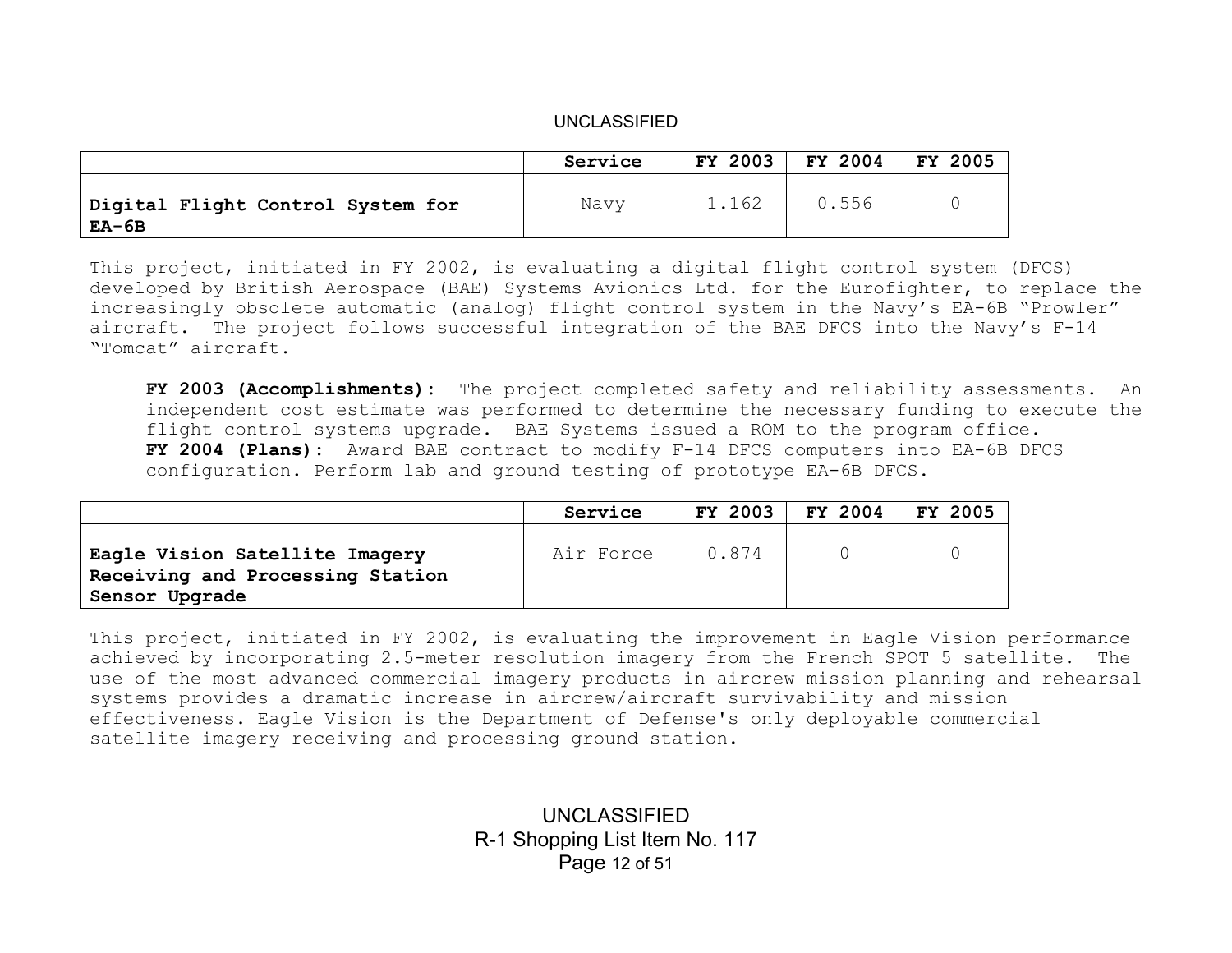**FY 2003 (Accomplishments):** Used to provide imagery to forces engaged in combat in both Iraq and Afghanistan in Operations SOUTHERN WATCH, ENDURING FREEDOM and IRAQI FREEDOM. Most recently, Eagle Visions proved its multifunctional role by providing badly needed imagery to FEMA in support of disaster relief for hurricane Isabel. Anticipate contract in December for \$20M for SpotV system for Hawaii, upgrade system I to the level of Spot V.

|                                                         | Service      | FY 2003 | FY 2004 | FY 2005 |
|---------------------------------------------------------|--------------|---------|---------|---------|
| Eye-Safe Laser Rangefinder for M1A1<br>Main Battle Tank | Marine Corps | 1.464   | 0.612   | 0.053   |

This project, initiated in FY 2003, will evaluate eye-safe lasers developed by Zeiss of Germany and Thales (formerly AVIMO) of the United Kingdom, for range, beam divergence, output energy, shot life, receiver field of view, sustained rate of ranging, and other parameters used to locate distant targets for the M1A1 Firepower Enhancement Program. The eye-safe laser is expected to increase the range performance by 2000 meters.

**FY 2003 (Accomplishments):** Awarded contract for test articles. Received foreign test data. Complete test planning and Preliminary Design Review (PDR) with both foreign vendors. Conducted weekly system and integration working group meetings. **FY 2004 (Plans):** Receive test articles and conduct M1A1 integration tests. Conduct system testing at the Aberdeen Proving Ground, MD. Conduct user evaluation tests. **FY 2005 (Plans):** Complete data analysis and evaluation. Make procurement decision (projected 2nd Quarter).

> UNCLASSIFIED R-1 Shopping List Item No. 117 Page 13 of 51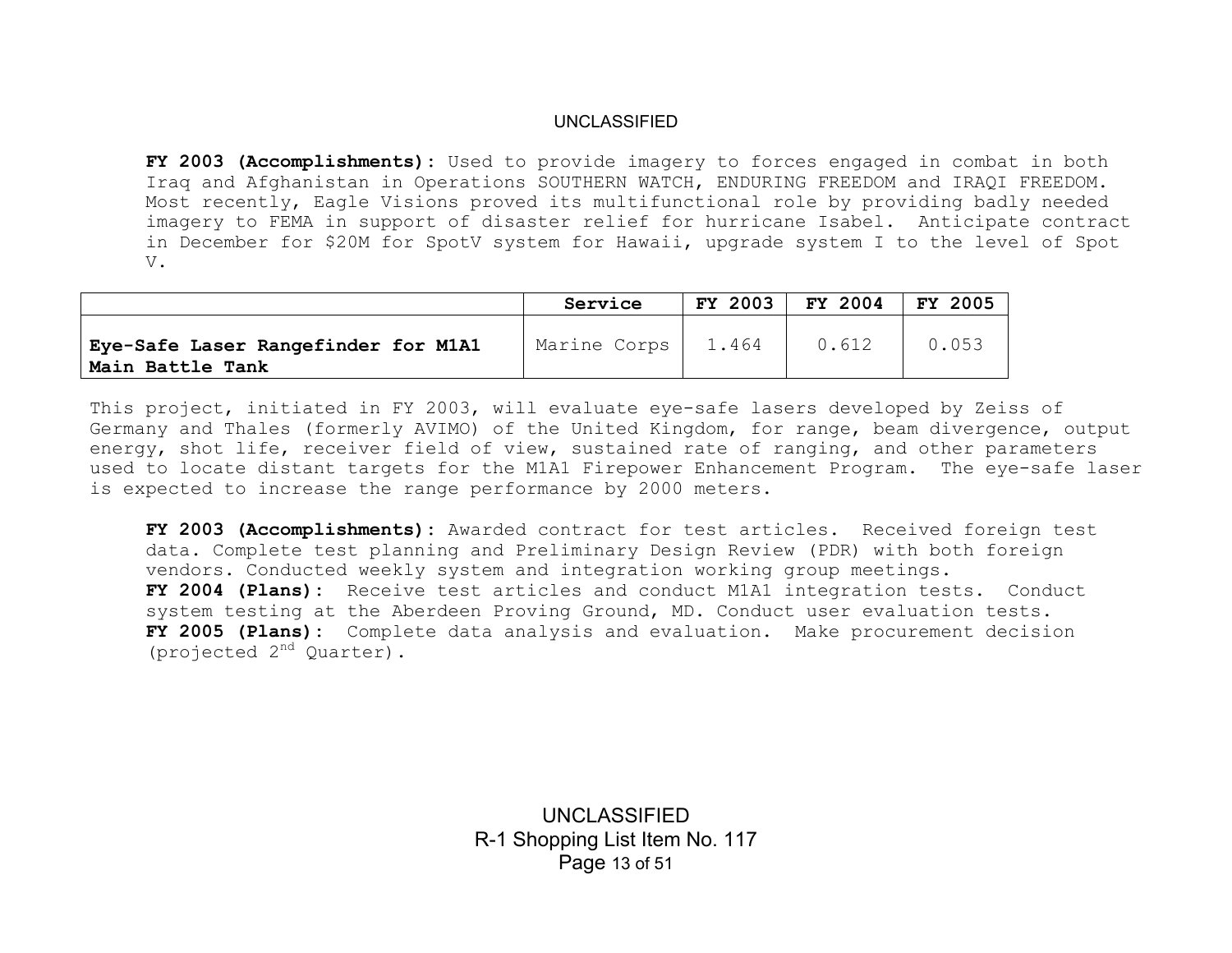|                                   | Service   | FY 2003 | FY 2004 | FY 2005 |
|-----------------------------------|-----------|---------|---------|---------|
|                                   |           |         |         |         |
| <b>Fiber Optic Security Fence</b> | Air Force | 0.058   |         |         |

This project, initiated in FY 2002, is evaluating a perimeter fence developed by Zinus, Inc. of the Republic of Korea that continuously monitors laser pulses to detect and locate physical intrusion with high alarm reliability and a low false-alarm rate. The system provides intrusion detection and requires minimal maintenance. It can be placed on existing fences or walls or used as a stand-alone fence.

**FY 2003 (Accomplishments):** Completed equipment installation and testing at the Test Site, Eglin AFB. Due to both hardware and software deficiencies the tests were not favorable. The mechanical failure was corrected by changing a metal fastener and the software anomaly was identified and corrected. The equipment will be retested in  $1^{st}$  Qtr FY 2004 at vendors expense.

|                           | Service      | <b>FY 2003</b> | <b>FY 2004</b> | FY 2005 |
|---------------------------|--------------|----------------|----------------|---------|
|                           |              |                |                |         |
| Floating Smoke Pot System | Marine Corps |                | 0.683          |         |

This project, initiated in FY 2001, is evaluating a Floating Smoke Pot manufactured by Diehl Munitionssysteme (formerly Comet Pyrotechnik) to replace the current K867 floating smoke pot for use in training and combat, on land and in water. The current floating smoke pot produces a smoke that possesses carcinogenic properties and a fuze that has experienced reliability problems. The German item adds infrared smoke to screen troops in low-light situations against night-vision devices.

**FY 2003 (Accomplishments):** Diehl successfully completed the production and Initial Operating Test (IOT) of 120 Floating Smoke Pot units. **FY 2004 (Plans):** Initiate and complete initial functional, insensitive munitions, safety, environmental, durability, hazard and user tests to be conducted at the Naval

> UNCLASSIFIED R-1 Shopping List Item No. 117 Page 14 of 51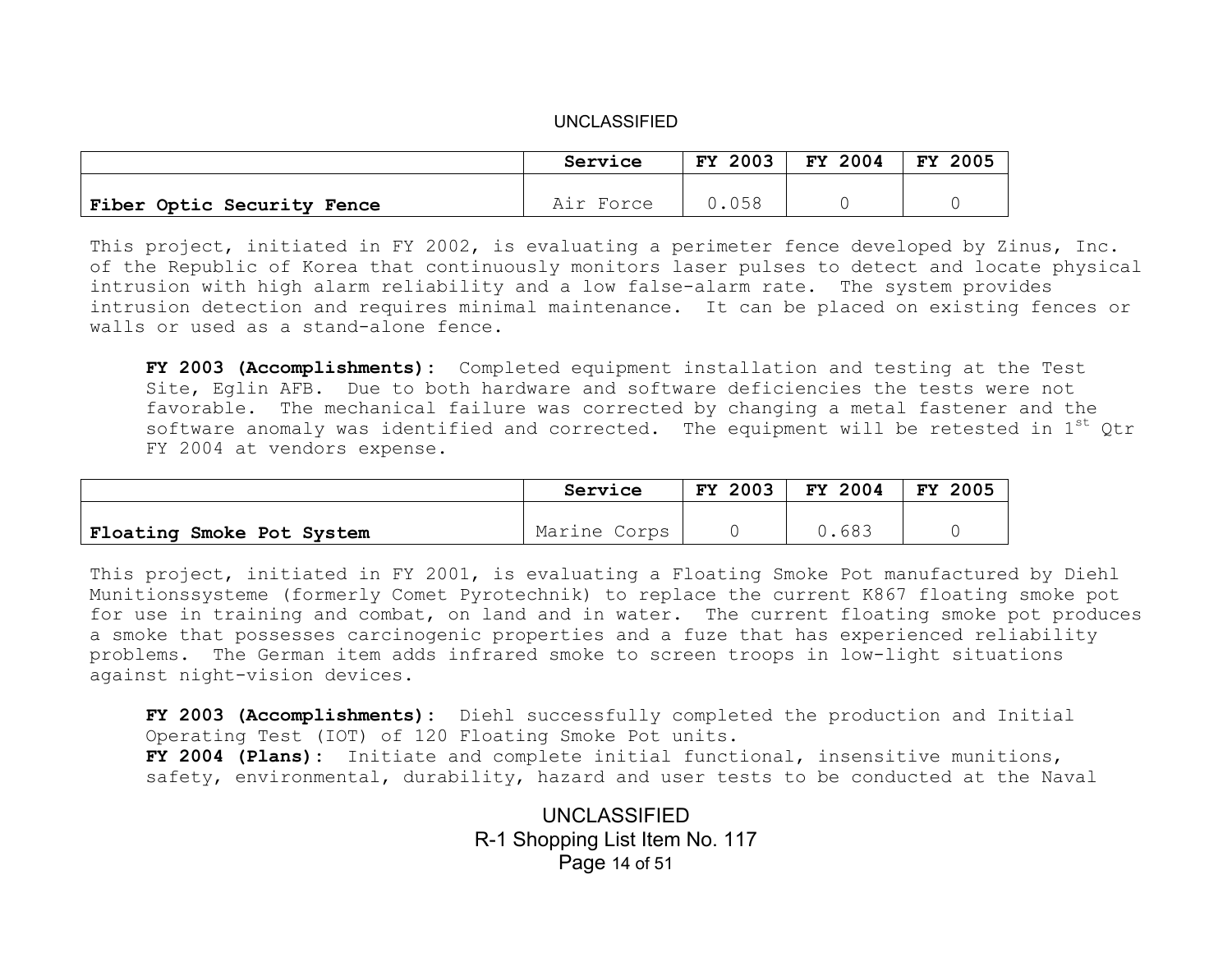Surface Warfare Center, Crane Division and the US Army Soldier and Biological Command. Make procurement decision (projected for 1st QTR, FY 2005).

|                                              | Service | <b>FY 2003</b> | FY 2004 | <b>FY 2005</b> |
|----------------------------------------------|---------|----------------|---------|----------------|
| Fuel Cells for Dismounted Soldier<br>Systems | Army    | 0.912          | 0.612   |                |

This project, initiated in FY 2003, is evaluating electrochemical fuel cells developed by Ballard Power Systems and Hydrogenics, both of Canada; NoVars and Smart Fuel Cells, both of Germany; Intelligent Energy, Inc. of the United Kingdom, to meet Army requirements for longer lasting, lighter-weight portable power sources. This project directly supports Army "Transformation" in that it has direct application to the "Landwarrior" program, and potential application to the Future Combat System program, making for a lighter, more mobile, more lethal, yet more survivable fighting force.

**FY 2003 (Accomplishments):** Contract prep/award. Test planning/prep complete. Safety assessment complete.

**FY 2004 (Plans):** Test articles received. Conduct/complete/report lab/ environmental/safety/operational testing/evaluation. IPR decision.

|                                              | Service | <b>FY 2003</b> | FY 2004 | 2005<br><b>FY</b> |
|----------------------------------------------|---------|----------------|---------|-------------------|
| Global Cellular Phone System<br>Optimization | USSOCOM | 1.743          | 0.367   |                   |

This project, initiated in FY 2003, is evaluating commercially available hardware and software that can monitor, exploit, and interrupt portable cellular phone transmissions.

> UNCLASSIFIED R-1 Shopping List Item No. 117 Page 15 of 51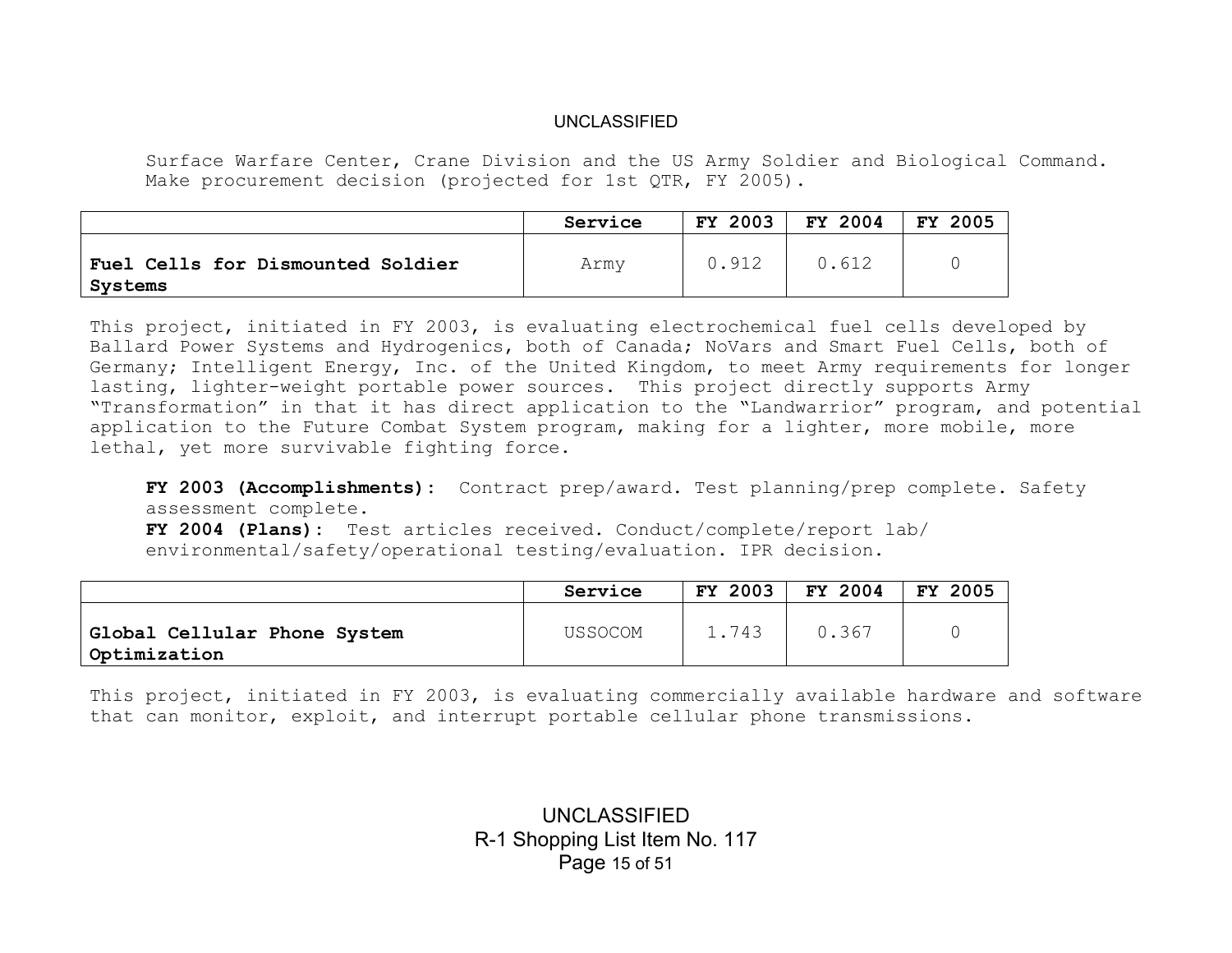**FY 2003 (Accomplishments):** Placed delivery orders with companies in three countries to procure equipment and software; Established agreements with test organizations and completed test planning.

**FY 2004 (Plans):** Receive test hardware; Complete technical testing and begin operational/user testing.

**FY 2005 (Plans):** Complete user testing and compile test results; Prepare decision packet and obtain procurement decision.

|                                                               | Service | FY 2003 | FY 2004 | <b>FY 2005</b> |
|---------------------------------------------------------------|---------|---------|---------|----------------|
| High Frequency Adaptive Antenna<br>Receive System Replacement | Navy    | 0.256   |         |                |

This project, initiated in FY 2002, is evaluating a high-frequency adaptive antenna system developed by SED Systems to meet a Navy requirement to improve the quality, range, and antijam performance of Link-11, ANDVT, and HF radio communications with maritime patrol and surveillance aircraft.

**FY 2003 (Accomplishments):** Due to the technical circumstances surrounding the development and testing of the PHFARS system, the project will be carried over into FY04. The technical issues that affected the performance of the system, the maintenance, training, and installation requirements have been corrected and are complete. The system was delivered and installed at SSCC Charleston test bed. Factory acceptance test has been completed and discrepancies are being addressed. Antennas' evaluation will be conducted concurrently with system operational evaluation test.

> UNCLASSIFIED R-1 Shopping List Item No. 117 Page 16 of 51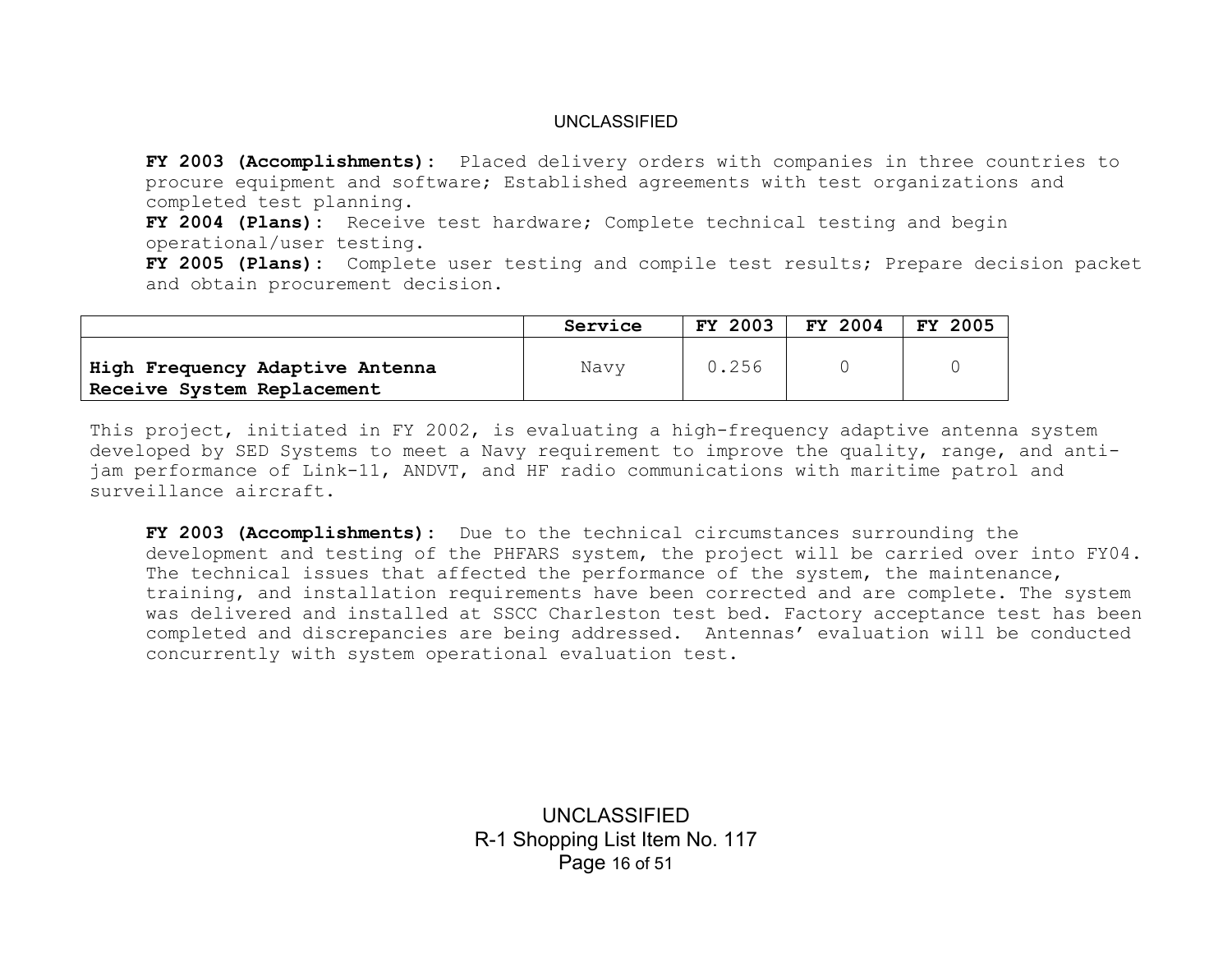|                                                                | Service | FY 2003 | FY 2004 | 2005<br>FY. |
|----------------------------------------------------------------|---------|---------|---------|-------------|
| High Temperature Protective Coating<br>for Gas Turbine Engines | Navy    | 0.523   | 0.851   | 0.698       |

This project, initiated in FY 2003, is evaluating a protective coating made by MDS-PRAD, of Ural Works of Russia (PRAD) and MDS Aerospace of Canada, for the high-temperature section of turbine engines. The protective coating reduces hot-gas corrosion, oxidation and thermal fatigue.

**FY 2003 (Accomplishments):** Down selected potential engine candidates based on various factors. MDS (Canada) and PRAD (Russia) met in Moscow in August 2003 to review the FCT HT Coating program objectives and schedule.

**FY 2004 (Plans):** Finalize contract award with MDS-PRAD. Continue planning and coordination with the NAVAIR AV-8B/F402 engine Accelerated Mission Endurance Test (ASMET). Turbine vane sets will be coated for the turbine rainbow wheel. The rainbow wheel will include the MDS-PRAD coated blades as well as uncoated blades and a few other coatings. The ASMET will evaluate the coating system under a realistic engine-operating environment and simulate the full engine duty cycles.

**FY 2005 (Plans):** Import an EB-PVD Coating Machine from Russia and make it operational in Canada. Demonstrate NAVAIR coated engines during ASMET. Work with engine contractors to transition coating system via an engine contract change proposal (ECP) and vendor source qualification plan (funded by the NAVAIR engine Component Improvement Program (CIP).

|                                                    | Service | FY 2003 | FY 2004 | FY 2005 |
|----------------------------------------------------|---------|---------|---------|---------|
| Improved Specific Emitter<br>Identification System | Navy    | 0.967   | 0.306   |         |

This project, initiated in FY 2003, is comparing NSA-compliant alternatives developed by QinetiQ of the United Kingdom to the U.S. specific emitter identification processors for

> UNCLASSIFIED R-1 Shopping List Item No. 117 Page 17 of 51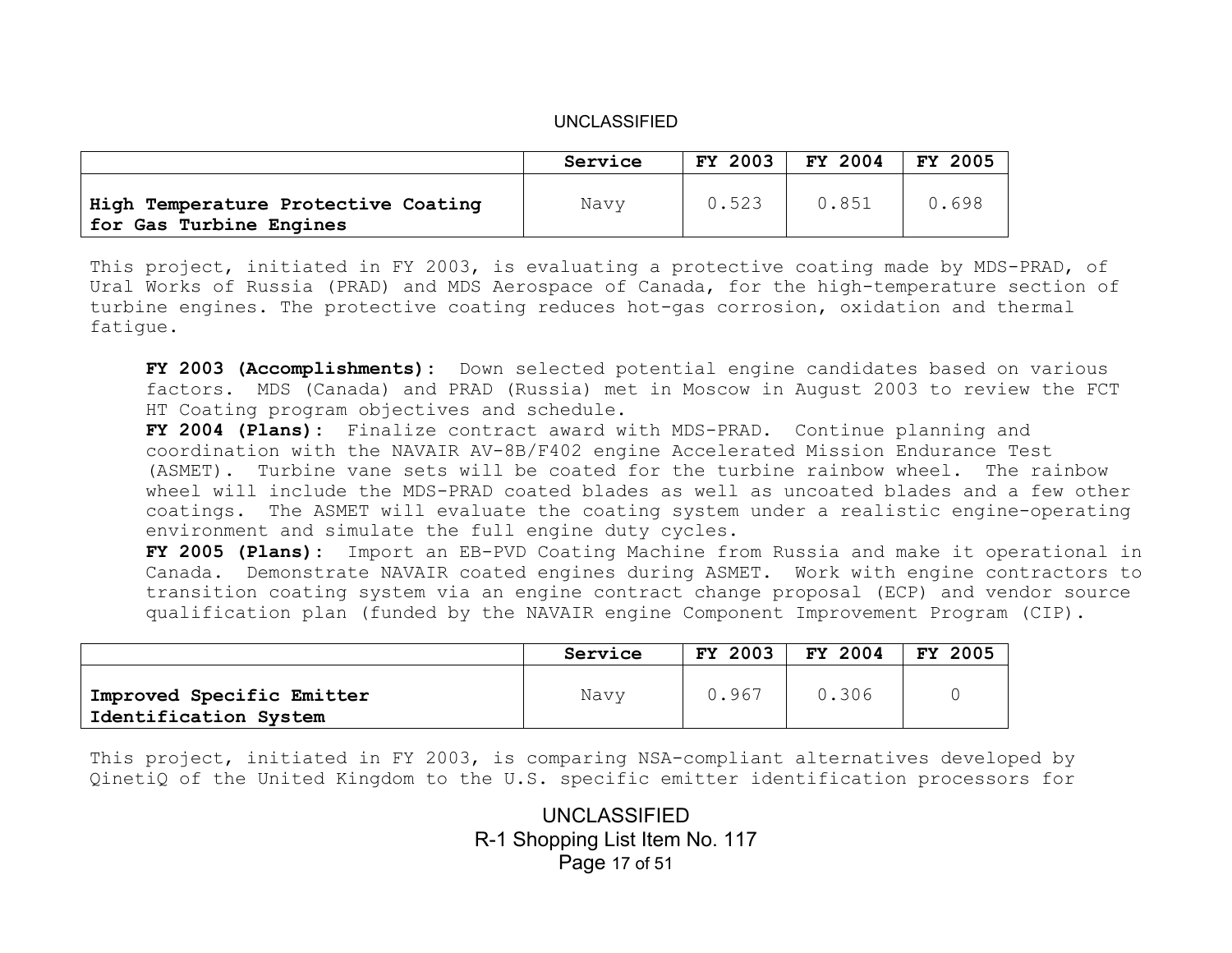passive identification and fingerprinting of emitters in naval applications. The two NSAcompliant systems currently in Navy use will be included in the tests for comparison.

**FY 2003 (Accomplishments):** The I-SEI FCT focused specifically on the operational capabilities of the US and UK systems in a dense electronic environment limited to pulsed maritime and land-based radars. Four specific tests were conducted, using both live emitters from US electronic range facilities and controlled laboratory testing using recorded ELINT signatures. The evaluation focused on a comparative analysis of a series of measurable performance parameters in a real and simulated ELINT environment. Both the hardware and algorithms were examined. The specific test scenarios that were used in order to maximize data collection and observational information include: identification specificity, generated and pre-recorded signals laboratory testing, maritime range testing, and land-based range testing. All test scenarios have been completed and the Center for Naval Analyses (CNA), the I-SEI FCT Test Evaluator, has completed the data analysis.

**FY 2004 (Plans):** Environmental Test Phase: The I-SEI environmental test phase will conclude all phases of the test and evaluation. This testing phase will include the purchase of three I-SEI cardsets for use in shake/rattle/roll testing in case of destruction. The I-SEI final report on the preliminary findings will be completed and distributed upon conclusion of this phase.

|                           | Service | 2003<br>FY.          | FY 2004 | FY<br>2005 |
|---------------------------|---------|----------------------|---------|------------|
| Infrared<br>(IR)<br>Decoy | Navy    | C E E<br>$\bot$ .000 |         |            |

This project, initiated in FY 2002, is evaluating an infrared decoy produced by Magellan Aerospace, the Canadian MJU-5188 liquid pyrophoric decoy, which may have the spectral and spatial characteristics required to provide tactical aircraft with dramatically increased self-protection against IR threat missiles. The MJU-5188 was developed for use on tactical aircraft and has demonstrated excellent effectiveness in Canadian tests against advanced threats.

> UNCLASSIFIED R-1 Shopping List Item No. 117 Page 18 of 51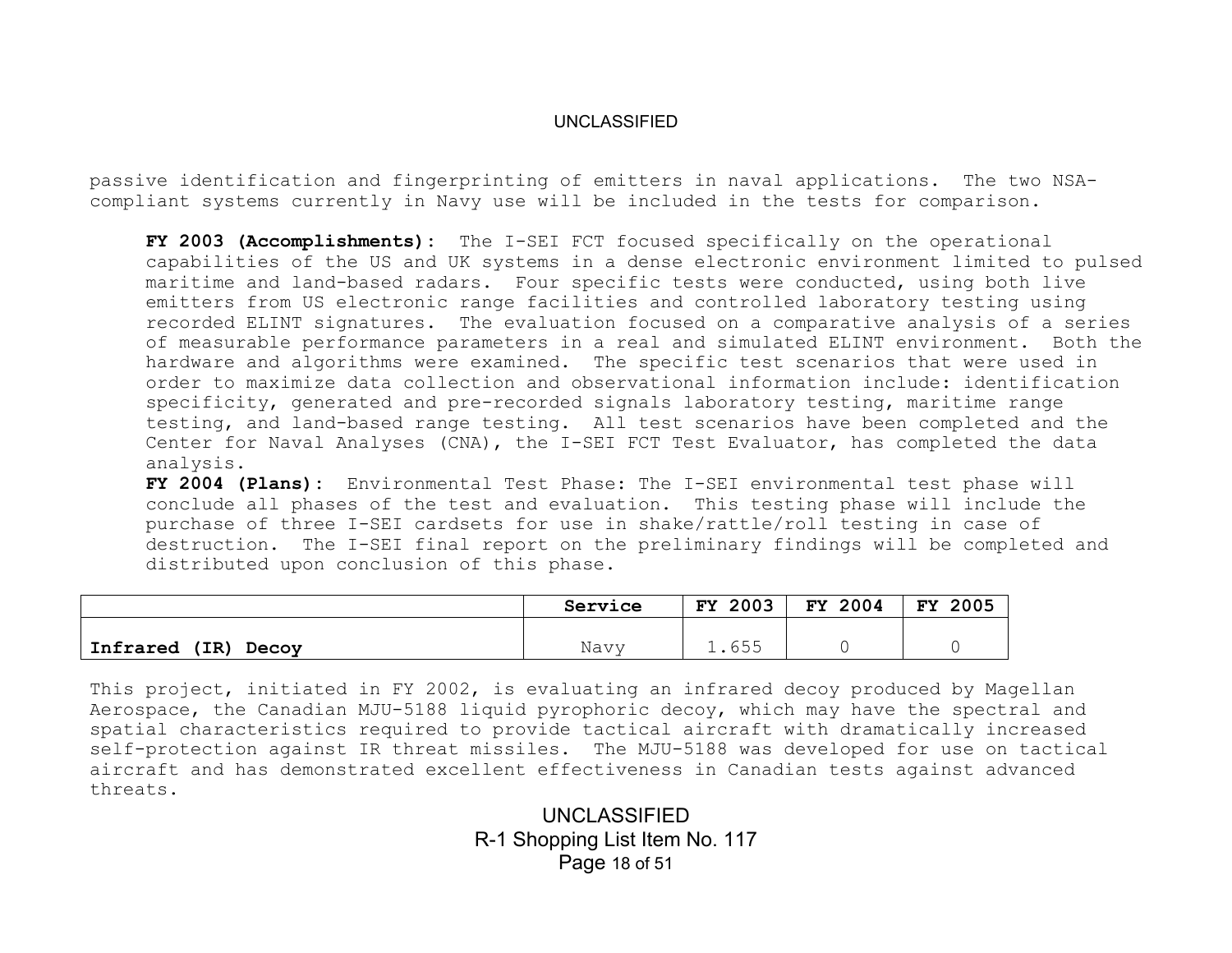**FY 2003 (Accomplishments):** Collected banded calibrated imagery radiometric measurements during flight function testing at Pt. Mugu, CA (NOV 2002). Created a MJU-5188 Flare model for use in the MOSAIC digital model as a tool for optimizing dispense patterns during flight (JUN 2003). Met with Canadian Government officials at MSIC Huntsville for preliminary discussions based on quick look SEP 02 flight test (AUG 2003). Conducted a comprehensive flight function test at China Lake, CA (SEP 2003). Utilized seven F/A-18E missions, which dispensed multiple patterns at various aspects. Fielded 20 captive threat infrared seekers in three Seeker Test Vans (STV's). Collected ground-to-air spectral and banded infrared calibrated imagery. Commenced data analysis. Decoy failed to perform and continuation was cancelled for FY 2004 and beyond.

|                                                                                     | Service | <b>FY 2003</b> | FY 2004 | FY 2005 |
|-------------------------------------------------------------------------------------|---------|----------------|---------|---------|
| Multi-Role Anti-Armor Anti-Personnel<br>Weapon System (MAAWS) Illumination<br>Round | USSOCOM | 0.540          | 0.717   |         |

This project, initiated in FY 2001, is evaluating illumination ammunition developed by Saab Bofors Dynamics of Sweden for the 84mm Carl Gustaf recoilless rifle. The round has a visible candle with increased burn duration and a dual safe fuse that meets US Army Fuse Safety Review Board Standards.

**FY 2003 (Accomplishments):** Incorporated design changes strengthening the material in the fuze to improve handling qualities and reliability; Ordered test rounds to be used in product qualification testing.

**FY 2004 (Plans):** Receive test hardware; Conduct technical and safety testing; Begin user testing.

**FY 2005 (Plans):** Complete user testing; Receive safety and production certification; Begin production.

> UNCLASSIFIED R-1 Shopping List Item No. 117 Page 19 of 51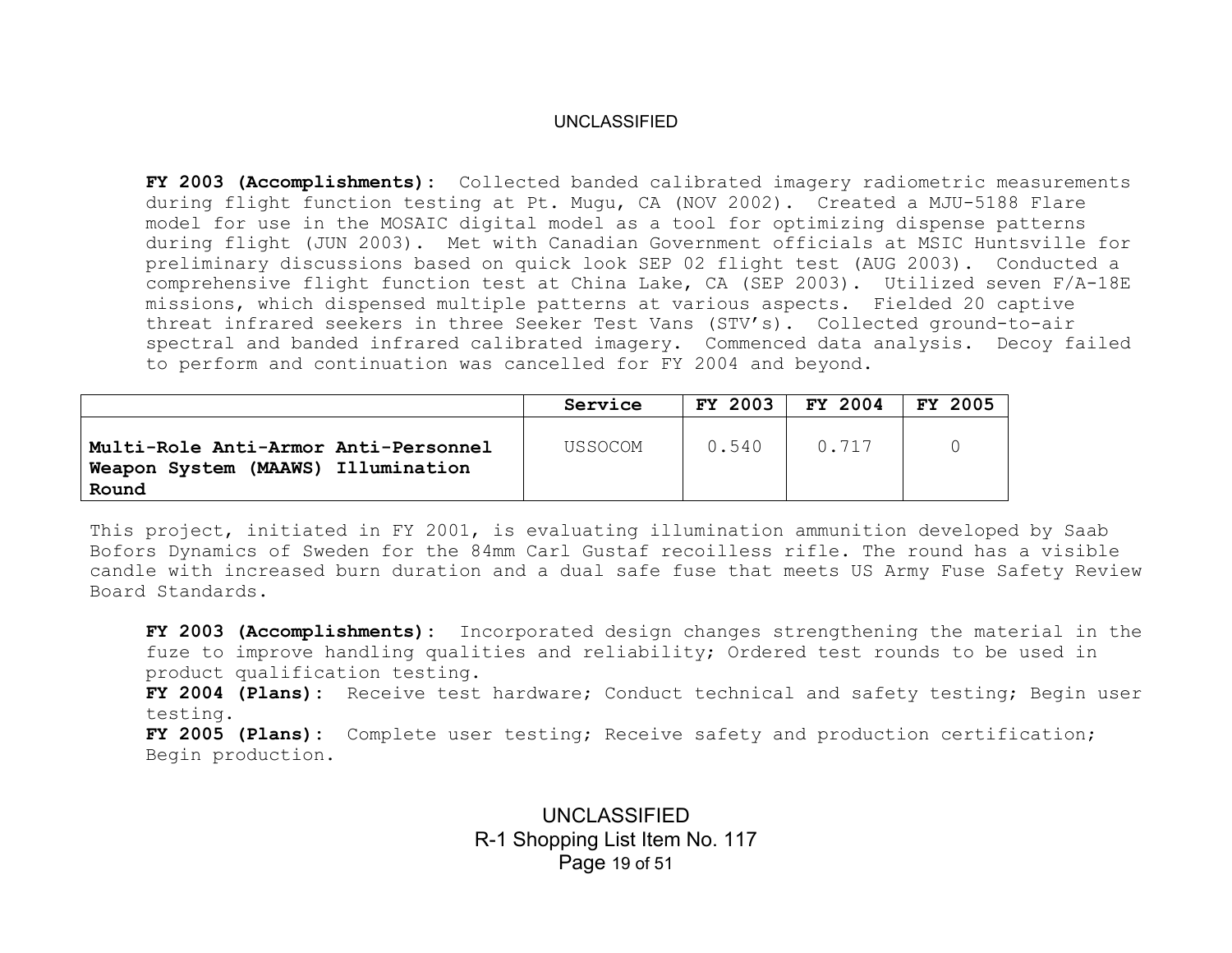|                                            | Service   | FY 2003 | FY 2004 | FY 2005 |
|--------------------------------------------|-----------|---------|---------|---------|
| Man Portable Intrusion Detection<br>System | Air Force | 0.151   |         |         |

This project, initiated in FY 2003, is evaluating a wireless surveillance system developed by Sensor Electronics, Ltd., United Kingdom. This palm-sized, passive infrared detector/sensor system has potential to provide covert or overt, high-value item protection, standoff perimeter approach surveillance, or area protection for airbase ground defense operations.

**FY 2003 (Accomplishments):** The system did not test well, yet NATO/USAFE verbal feedback on the system, one version of which has a NATO stock number, is positive. The detrimental Florida environmental conditions encountered may require a deployment limitation for certain USAF applications. Additional configuration evaluations are being investigated.

|                                                          | Service | <b>FY 2003</b> | FY 2004 | -2005<br>FY. |
|----------------------------------------------------------|---------|----------------|---------|--------------|
| Man Portable Satellite Communications<br>(SATCOM) System | USSOCOM | 1.801          | 0.222   |              |

This project, initiated in FY 2003, is evaluating small, lightweight satellite dishes manufactured by SweDish of Sweden that can provide one-person operation of a turnkey satellite communications solution. Two sizes of small dishes promise to provide secure communications (live video/audio streaming, broadband transmission and automated setup) without sacrificing the identity or location of the user.

**FY 2003 (Accomplishments):** Established infrastructure for long term support of the satellite dish system; Procured test articles; Completed technical testing and began operational user assessment with positive results to date; Assessment has extended to

> UNCLASSIFIED R-1 Shopping List Item No. 117 Page 20 of 51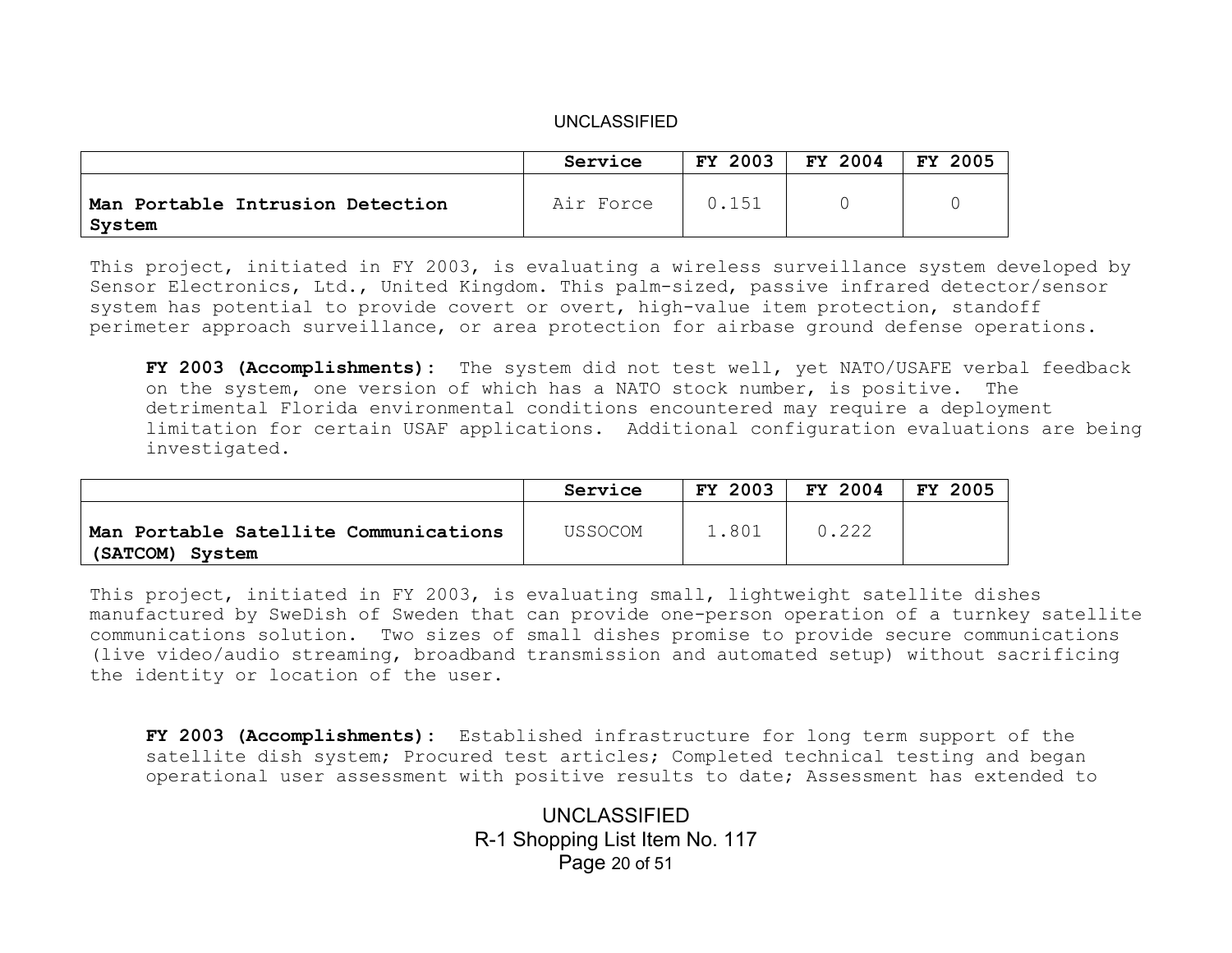operational units deployed in Iraq; Broad interest in procuring systems includes FBI, FEMA, NSA, National Guard and others.

**FY 2004 (Plans):** Complete testing and certification process; Compile test data; Prepare procurement packet and obtain procurement decision.

|                                     | Service   | <b>FY 2003</b> | <b>FY 2004</b> | 2005<br><b>FY</b> |
|-------------------------------------|-----------|----------------|----------------|-------------------|
| Missile Reserve Battery Replacement | Air Force | 0.325          | 0.690          |                   |

This project, initiated in FY 2003, is evaluating battery cells developed by Saft Alcatel of France and Japan Storage Battery, Ltd. (Nippondenchi) for use in missile/booster environments. If testing is successful, Eagle Picher will assemble the batteries with cells from candidate source(s) incorporating the newer technologies.

FY 2003 (Accomplishments): An unexpected issue during the 2<sup>nd</sup> quarter with strong advocates for both cell and full up battery testing. This has delayed the project due to funding constraints which preclude testing both. The final result of the study was a return to the original intent of the program to test several individual cells rather than one battery.

**FY 2004 (Plans):** Complete contract actions with the testing facility; draft and provide Test Requirements Document to NSWC Crane, Indiana. Complete acquisition 'negotiations for test articles.

|                                  | Service      | <b>FY 2003</b> | FY 2004 | <b>FY 2005</b> |
|----------------------------------|--------------|----------------|---------|----------------|
| NBC Multipurpose Protective Sock | Marine Corps |                |         |                |

This project, initiated in FY 2002, is evaluating candidate launderable socks developed by Paul Boye of France, Texplorer GmbH and Helsa-Werke GmbH of Germany, and Purification Products, Ltd. of the United Kingdom as integral components of the Joint Service Lightweight

> UNCLASSIFIED R-1 Shopping List Item No. 117 Page 21 of 51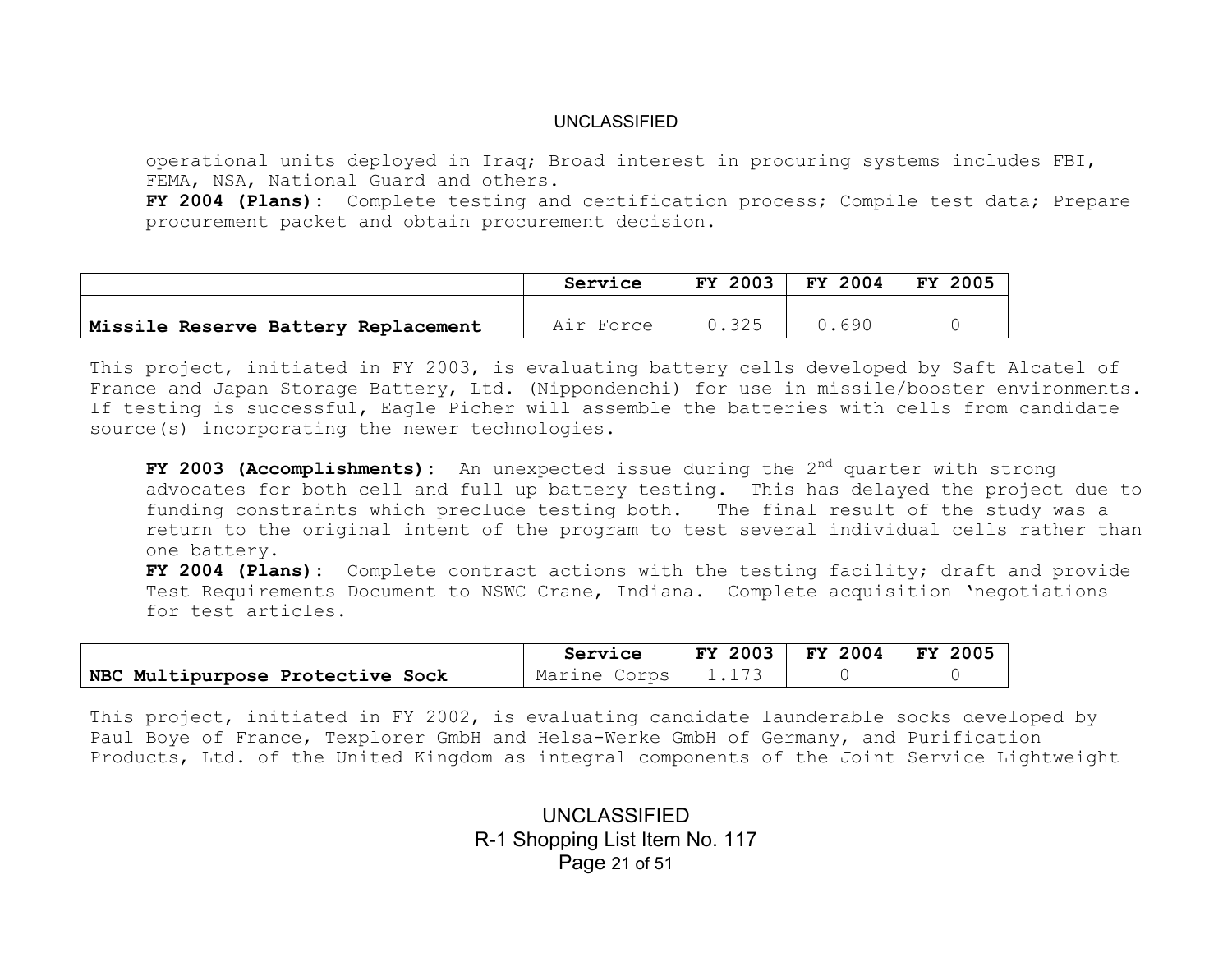Integrated Suit Technology (JSLIST) ensemble. The multipurpose protective sock component of the ensemble must provide chemical/biological protection and friction protection to the foot.

**FY 2003 (Accomplishments):** Completed validation and verification of Swatch test fixtures at Dugway Proving Grounds, Utah. Began user tests to include aviator tests by HMX-1. **FY 2004 (Plans):** Current anti-terror operations caused Test Range unavailability, requiring a shift of effort to FY 2004 (using FY 2003 funds). Receive test articles. Initiate and complete Swatch tests, field durability tests, and selected follow-on chemical tests. Procurement decision is projected for  $4<sup>th</sup>$  Quarter.

|                                        | Service   | FY 2003 | FY 2004 | FY 2005 |
|----------------------------------------|-----------|---------|---------|---------|
|                                        |           |         |         |         |
| Rayon for Heatshield and Motor Nozzles | Air Force | 988     | . 790   |         |

This project, initiated in FY 2003, will evaluate high-quality rayon from Lenzing Technik of Austria, Snecma Moteurs of France, Acordis of Germany; and Acordis of the United Kingdom to meet Air Force requirements for use in high temperature applications, such as heat shields and rocket motor nozzles. There are no longer any domestic suppliers of aerospace-grade rayon for rocket nozzles and reentry heat shield thermal protection.

**FY 2003 (Accomplishments):** A final selection of materials was made based on a variety of factors including processing, manufacturing, schedule, and test benefits. The materials selected for processing and testing are Acordis Enka, Acordis Cordenka 610F, Snecma C2, Acordis Tencel, and Fabelta. All of these fibers have been ordered and a couple of the fibers are on hand to start the weaving process.

**FY 2004 (Plans):** The candidate fibers will be processed into carbon phenolic, the test plans will be finalized and the evaluation will be conducted.

> UNCLASSIFIED R-1 Shopping List Item No. 117 Page 22 of 51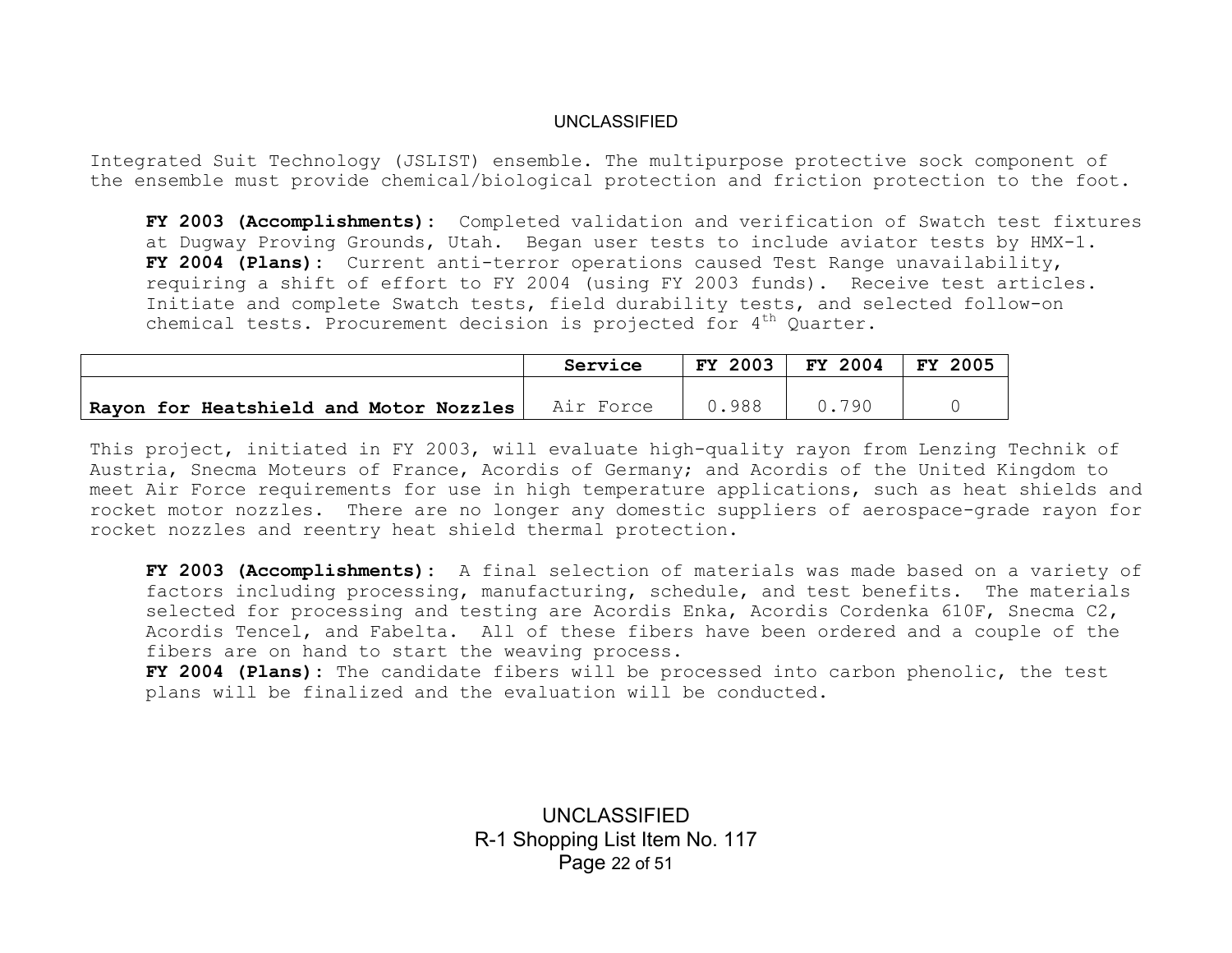|                                     | Service | <b>FY 2003</b> | FY 2004 | <b>FY 2005</b> |
|-------------------------------------|---------|----------------|---------|----------------|
|                                     |         |                |         |                |
| Replacement Structures for Aircraft | Navv    |                | 613     | 308            |

This project, initiated in FY 2003, will certify and qualify PZL-Swidnik of Lublin, Poland, as an approved source for the manufacture of aluminum honeycomb panels and sub-structures to support in-service, but out-of-production aircraft. Hexcel of Belgium will provide honeycomb sub-cores to PZL-Swidnik for the project. The immediate objective is to provide a costeffective solution to the warfighter for the replacement of flight control surfaces and substructures for the F-14, which is no longer in production and for which parts are no longer available from the original manufacturer.

**FY 2003 (Accomplishments):** Awarded technical support and services contract to PZL-Swidnik for the execution of a certification and subsequent qualification effort to certify the existing facility and qualify the artisans in the production fabrication of metallic- and composite-bonded components. Awarded teaming and consultation services contract to Aurora Flight Sciences for the provisioning of technical and logistics services to PZL-Swidnik and the US Navy/F-14 Program Office for direct assistance in the successful execution of the FCT effort. Established a technical and logistics team to successfully execute the FCT effort.

**FY 2004 (Plans):** Provide manufacturing data package and production representative (nonflyable part) to PZL-Swidnik. Procure necessary raw materials from approved domestic sources in order to execute effort (skins, aluminum core, adhesive, primer, epoxy paint). Disassemble sample part and Fabricate bond form tools and associated holding fixtures required to fabricate new part (reverse engineering effort). Fabricate coupon samples and production representative part for fit check followed by first article destructive evaluation. Conduct first article destruction/qualification testing.

**FY 2005 (Plans):** Submit qualification data package to NAVICP and Defense Supply Center Richmond (DSCR) for acceptance and subsequent inclusion into approved vendors procurement database. Establish production/procurement contract with PZL-Swidnik.

> UNCLASSIFIED R-1 Shopping List Item No. 117 Page 23 of 51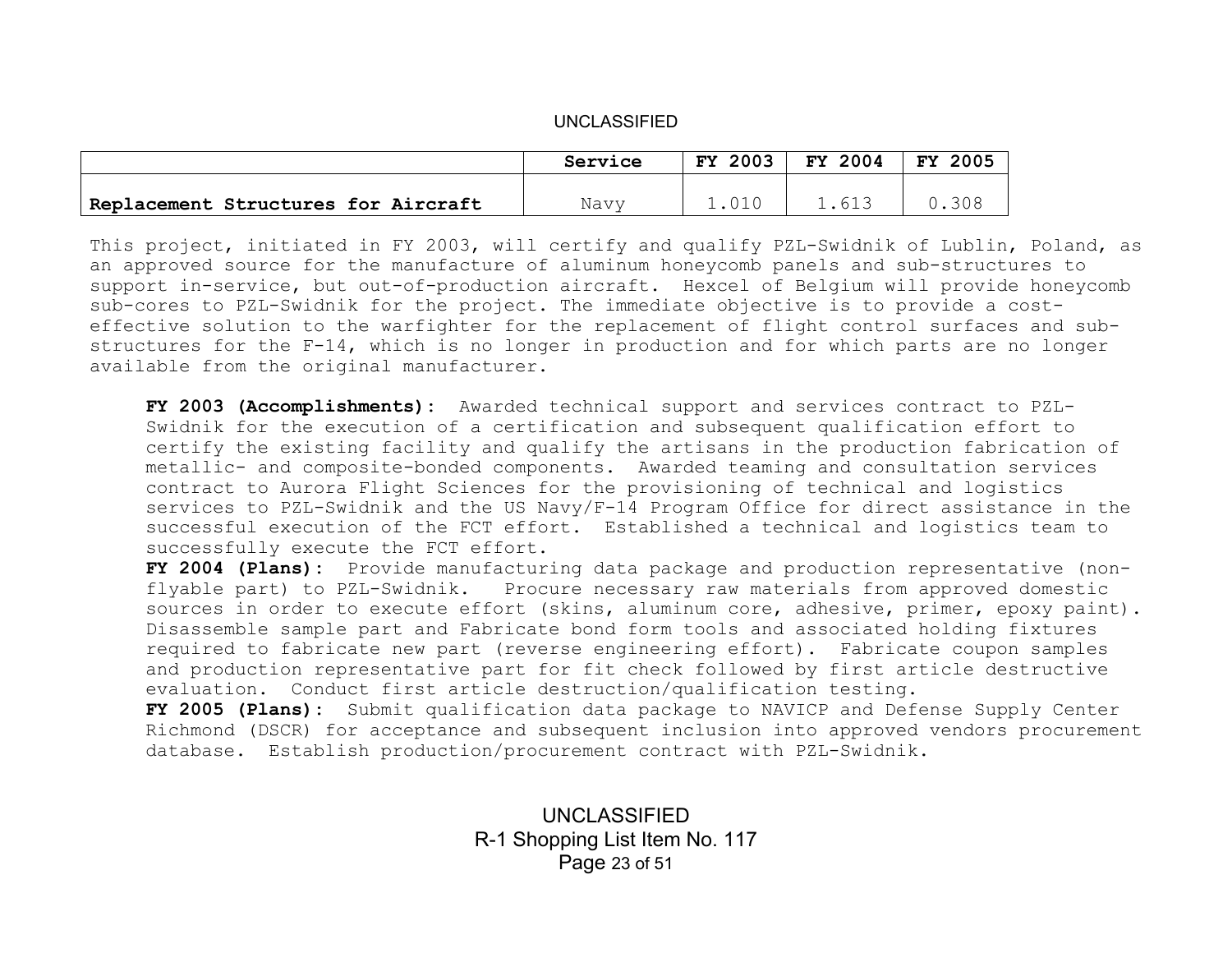|                                                                            | Service | FY 2003 | FY 2004 | 2005<br>FY. |
|----------------------------------------------------------------------------|---------|---------|---------|-------------|
| Resilient Abrasive Resistant Skirt for<br>Landing Craft Air Cushion (LCAC) | Navy    | 0.436   | 1.946   | 0.399       |

This project, initiated in FY 2003, is evaluating candidate materials developed by Reeves S.P.A. of Italy, Trelleborg of Sweden, and Northern Rubber of the United Kingdom to determine if they can provide a 50 percent improvement in the LCAC skirt's resistance to abrasion without a weight or cost penalty.

**FY 2003 (Accomplishments):** Conducted site visits to Akron Rubber Dev Labs, Dayton Test Facility, and Westland Aerospace to evaluate test capabilities and obtain information on applicable test procedures. Conducted Deep Skirt finger load characterization testing on LCAC 091. Measured underway finger loads and accelerations. Issued purchase orders to Northern Rubber of U.K. and Trelleborg of Sweden for visit to U.S. and delivery of phaseone evaluation materials. Conducted preliminary review and made revisions to LCAC skirt material Project Peculiar Document to eliminate legacy requirements. Sent current skirt material samples to foreign vendors to assist in their comparisons. Contact made with JHRG, a domestic company interested in supplying test material in conjunction with this FCT. Researched standardized test candidates (ISO and ASTM). Started development of laboratory test plan.

**FY 2004 (Plans):** Issue purchase orders to Reeves of Italy for the meeting/visit to the United States and for delivery of phase one material. Complete laboratory test plan and accomplish lab comparative testing of phase one materials. Perform finger load characterization testing on LCAC 066 for comparison to standard skirt loads. Install test fingers of phase one materials onto LCAC. Procure phase two evaluation materials, perform laboratory comparative testing, and install test fingers on LCAC. Complete evaluation of phase one and two and make final downselect of top three materials.

> UNCLASSIFIED R-1 Shopping List Item No. 117 Page 24 of 51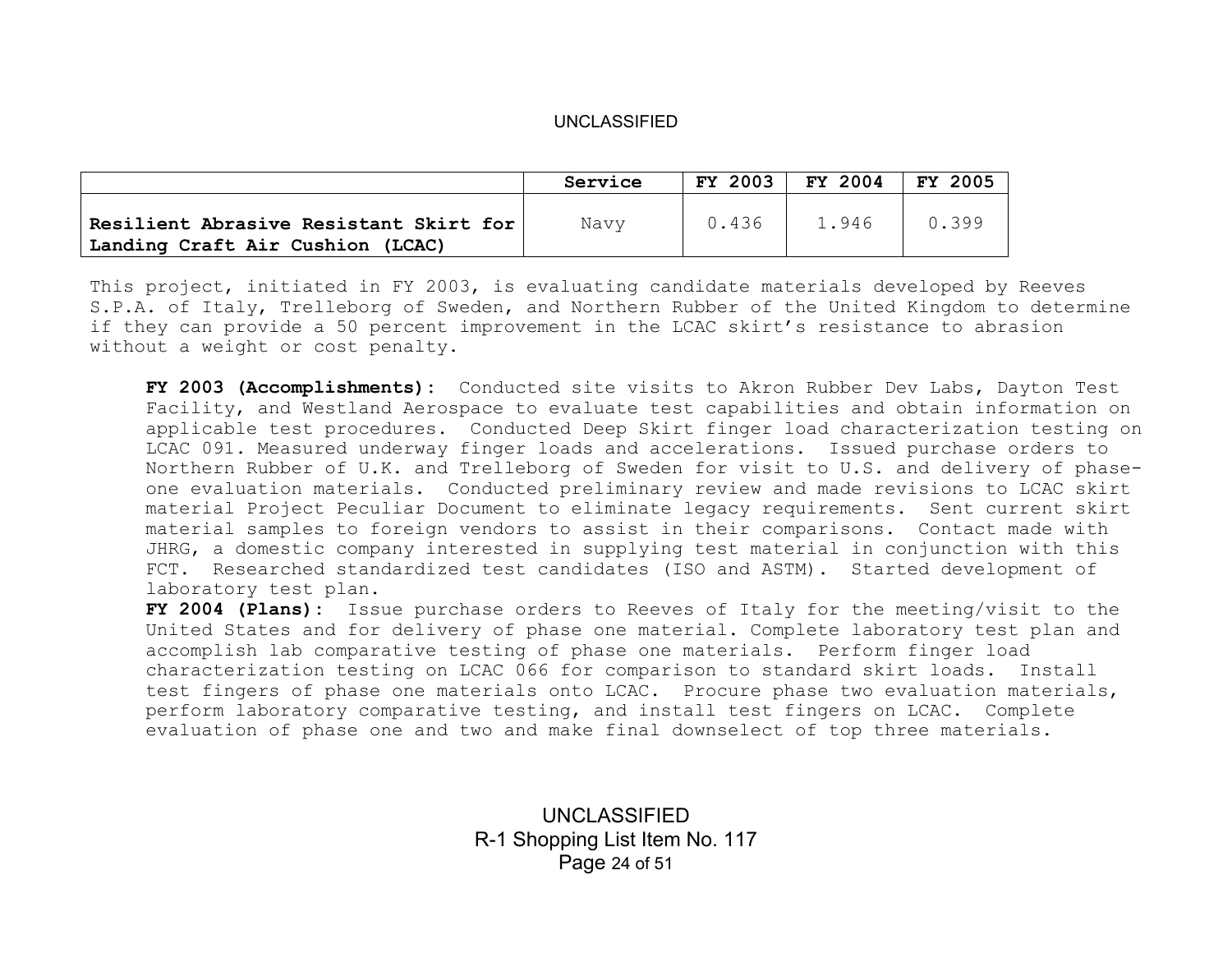**FY 2005 (Plans):** Procure full sets of LCAC fingers made of top three materials and install onto Fleet craft. Start Fleet In-Service evaluation and complete FCT Close-out report. Make final revision to skirt material Project Peculiar Document to reflect performance of top material(s).

|                                                                  | Service | FY 2003 | FY 2004 | FY 2005 |
|------------------------------------------------------------------|---------|---------|---------|---------|
| Self Destruct Fuze for Multiple Launch  <br>Rocket System (MLRS) | Army    | 0.295   | 0.378   |         |

This project is evaluating the performance, safety, and feasibility of a self-destruct fuze developed by Israeli Military Industries of Israel. The fuze will be integrated into the submunitions of the MLRS system for testing, to the current dud rate of the submunitions from more than 5% to less than 1%. This is critical because that would greatly enhance both the operational capability and safety of our forces maneuvering on the battlefield, environmental cleanup of our training ranges, and future MLRS FMS cases to countries who have a selfdestruct/dud-reducing requirement for their own munitions.

**FY 2003 (Accomplishments):** Completed phase I testing/evaluation/analysis. Down-selected to the single foreign candidate.

**FY 2004 (Plans):** Conduct/complete/report phase II testing/evaluation. Production IPR decision.

|                                 | Service   | <b>FY 2003</b> | FY 2004 | FY 2005 |
|---------------------------------|-----------|----------------|---------|---------|
|                                 |           |                |         |         |
| Self-Regulating Anti-G Ensemble | Air Force | 0.265          | 0.145   |         |

This project, initiated in FY 2002, is evaluating an advanced technology liquid-filled g-suit manufactured by the Swiss-German joint venture, Autoflug Libelle GmbH. Gravity- induced loss of consciousness plagues fighters above 6g, and current equipment limits crews from achieving and maintaining sustained high-g maneuvers without significant risk and fatigue.

> UNCLASSIFIED R-1 Shopping List Item No. 117 Page 25 of 51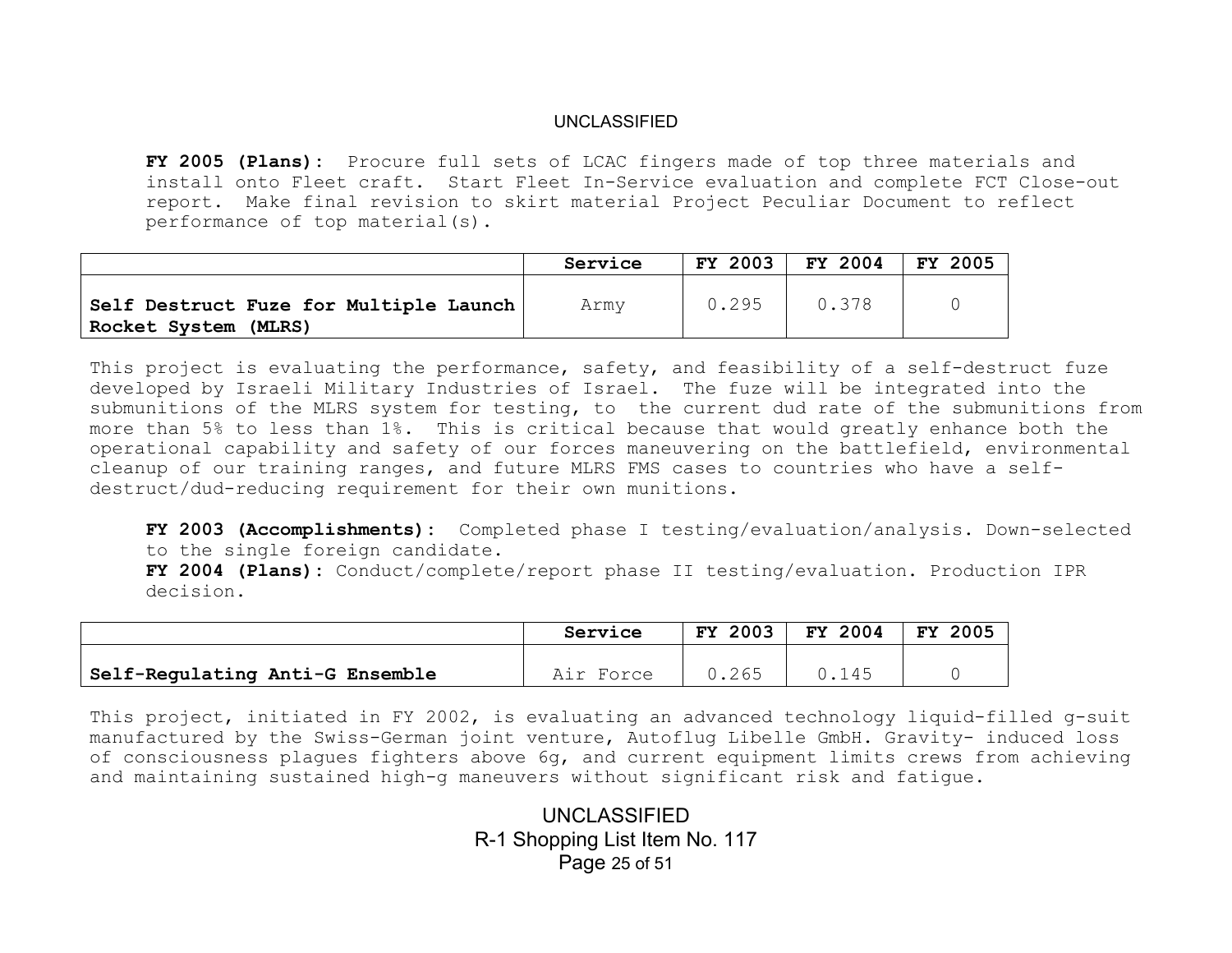**FY 2003 (Accomplishments):** Completed testing at Eglin AFB, FL and the results could not support flight certification. SAGE requires additional study prior to fielding to determine why SAGE is not providing adequate g-protection for all of the FCT test subjects? Are aircrew proficiency training methods inadequate? If so, how can they be changed to achieve 100% usability? And, from a scientific perspective, does SAGE actually reduce fatigue? Does it provide an adequate response to rapid G-onset. **FY 2004 (Plans):** Began Phase IV, a laboratory study at the AFRL/HEPA acceleration laboratory at Wright-Patterson AFB to resolve issues precluding flight certification of SAGE.

|                                | Service | <b>FY 2003</b> | FY 2004 | 2005<br>FY. |
|--------------------------------|---------|----------------|---------|-------------|
| Shipboard Anti-Jam GPS Antenna | Navy    |                |         |             |

This project, initiated in FY 2003, is evaluating the GAS-1 Global Positioning System (GPS) anti-jam antenna for Navy surface ship applications. The GAS-1 is produced by Raytheon Systems Limited, Harlow, United Kingdom, and is mounted on large U.S. Air Force aircraft. Emphasis will be placed on electromagnetic compatibility in the dense electronic environment of a Navy battle group. The FCT Program recently qualified the smaller GAS-1N anti-jam antenna for tactical aircraft.

**FY 2003 (Accomplishments):** Completed the EMC survey to determine a worst-case ship class, which will present the greatest Blue Force Emitter (BFE) interference to GAS-1. Due to fleet assets unavailability, testing delayed until 2<sup>nd</sup> QTR FY 2004 (using FY 2003 funds). Verify antenna performance within the ship and Battle Group environment. Conduct ship testing at port environmental, EMI, and platform interface for the MCM platform, and the MCM ship testing at sea: Anti-Jam effectiveness performance evaluation. The SAGA blue force emitter test on the identified ship class will be a key

> UNCLASSIFIED R-1 Shopping List Item No. 117 Page 26 of 51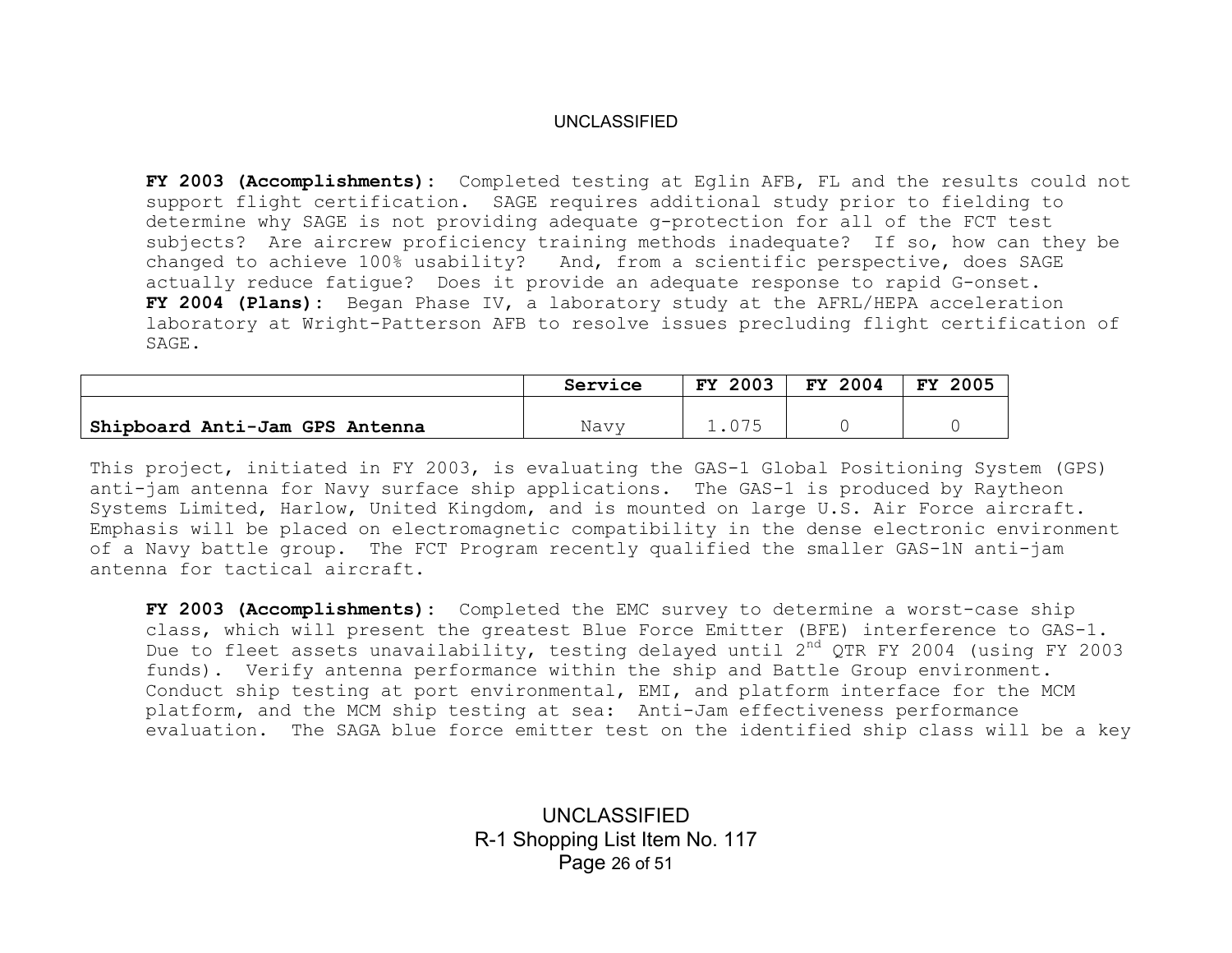part of the NAVWAR Ship IPT effort. Its objective will be to demonstrate compatibility with the Navy shipboard environment and provide additional test data on the GPS Anti-jam System (GAS-1) antenna for final evaluation of the antenna performance in the Battle Group environment.

|                          | Service | 2003<br>FY. | 2004<br><b>FY</b> | <b>FY</b><br>2005 |
|--------------------------|---------|-------------|-------------------|-------------------|
|                          |         |             |                   |                   |
| <b>Silverized Kevlar</b> | Armv    |             |                   |                   |

This project, initiated in FY 2002, evaluated Silverized Kevlar developed by Silverleaf Materials, Ltd. for use on the Army's RAH-66 Comanche helicopter. This material was to enhance the performance characteristics of the structure with regard to conductive ground plane, electro-magnetic interference shielding, and static discharge, and achieve overall weight savings by eliminating layers of parasitic conductive materials. It was important because decreased weight greatly enhances helicopter operational performance and survivability, while greatly increasing RDT&E cost avoidance.

**FY 2003 (Accomplishments):** Conducted/completed/reported on all scheduled test/evaluation activities to date. Based upon results, which showed that the product was not achieving the required results, and not having any fixes, the PM/Service/OSD jointly decided to terminate the project.

|                              | Service | <b>FY 2003</b> | FY 2004 | 2005<br><b>FY</b> |
|------------------------------|---------|----------------|---------|-------------------|
|                              |         |                |         |                   |
| Small Bundle Resupply System | Armv    | J.267          |         |                   |

This project, initiated in FY 2003, is evaluating compact guidance and control units developed by two of the following three competing vendors: MMist of Canada; and Koable of the Republic of Korea as alternatives to the Parafoil Aerial Delivery System – Extra Light. If successful, the project would provide extremely precise high-altitude delivery of small bundles and airborne troops for missions such as re-supply for military operations in urban, or extremely

> UNCLASSIFIED R-1 Shopping List Item No. 117 Page 27 of 51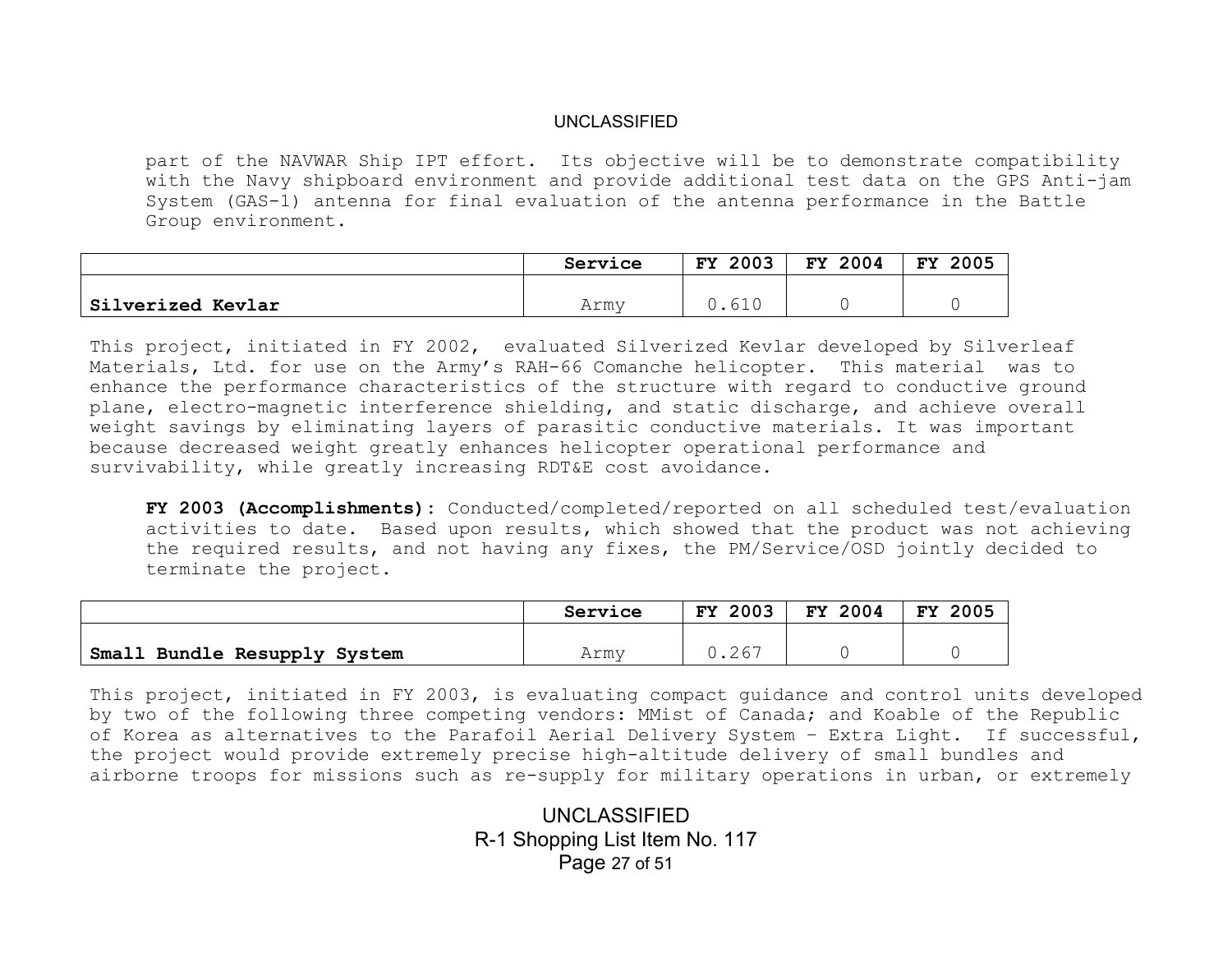rugged/difficult/remote natural, terrain, delivery of small robots and sensors, counter-terror operations, and humanitarian support missions. This has direct application to many current on-going U.S. Army operations world-wide.

**FY 2003 (Accomplishments):** Project approval. Contract prep/award. Test plan completed. **FY 2004 (Plans):** Receive test items. Conduct/complete/report on all test/evaluation activities. IPR decision.

|                                                       | Service      | FY 2003 | FY 2004 | FY 2005 |
|-------------------------------------------------------|--------------|---------|---------|---------|
| Special Effects Small Arms Marking<br>System (SESAMS) | Marine Corps | 0.488   | 0.367   |         |

This project, initiated in FY 2003, is evaluating the safety and integration suitability of Simunition's 5.56mm linked low-velocity training munitions for the M249 Squad Automatic Weapon (SAW). The SESAMS is a user-installed weapons modification kit that allows the individual Marine to fire low velocity ammunition with non-toxic primers, and a non-toxic marking medium at short range while precluding the weapon from firing live ammunition.

**FY 2003 (Accomplishments):** Signed contract for test articles. Received foreign test data.

**FY 2004 (Plans):** Complete laboratory technical and safety testing and user tests. Make Procurement decision (projected for  $1^{st}$  QTR FY 2005).

|                                | Service | FY 2003 | FY 2004 | <b>FY</b><br>2005 |
|--------------------------------|---------|---------|---------|-------------------|
|                                | USSOCOM | .682    | 0.181   |                   |
| Ultra Light Aero Diesel Engine |         |         |         |                   |

This project, initiated in FY 2003, is evaluating a non-developmental diesel engine candidate in the 100 hp range for possible use on various Special Forces wind-supported air-delivery platforms.

> UNCLASSIFIED R-1 Shopping List Item No. 117 Page 28 of 51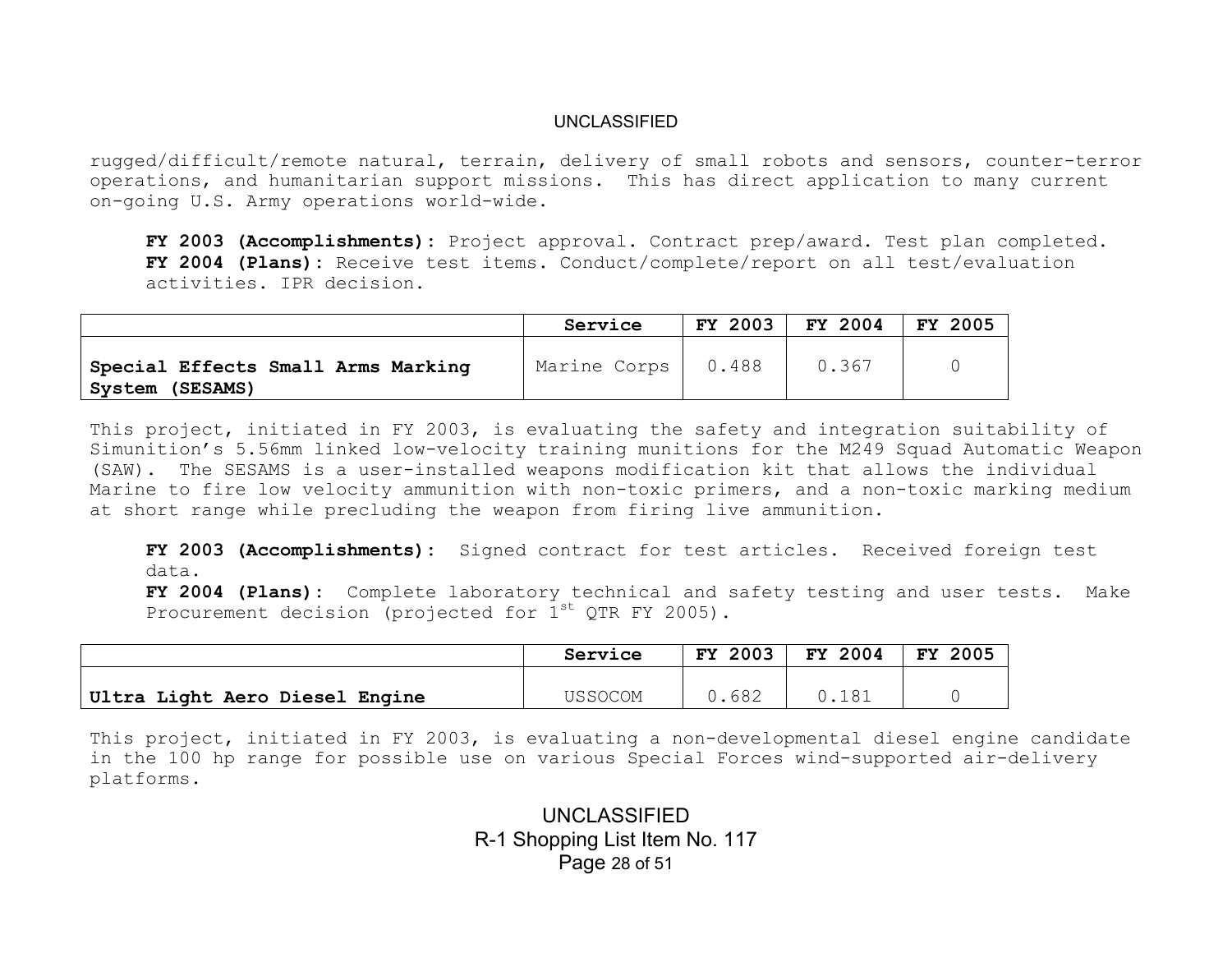**FY 2003 (Accomplishments):** Completed full and open competition leading to selection of Diesel Air Limited of the United Kingdom; Awarded a contract for two engines to be integrated and tested on the Wind Supported Air Delivery System for further testing. **FY 2004 (Plans):** Integrate test engines into the Wind Supported Air Delivery System; Complete bench testing, safety certification, and operational flight testing. **FY 2005 (Plans):** Compile and evaluate test results; Complete procurement decision and close the FCT project.

|                                       | Service | 2003<br>FY. | FY 2004 | 2005<br><b>FY</b> |
|---------------------------------------|---------|-------------|---------|-------------------|
| Underwater Communication and Tracking |         |             |         |                   |
| System for Submarines                 | Navv    | 1.930       | 0.890   |                   |

This project, initiated in FY 2003, is evaluating the suitability of the Nautronix/Maripro underwater digital communication (HAIL) system from Australia for real-time data exchange of positional information between submarines participating in open ocean exercises. The system has been successfully demonstrated in joint U.S.-Australian submarine exercises.

**FY 2003 (Accomplishments):** Awarded contract to Nautronix/ Maripro. Communicated successfully between Advanced SEAL Delivery System (ASDS), Host Submarine (HOSUB), and Ccommando SEAL Host Platform. Communicated successfully on Dabob Bay between MK-69 Pinger and test platform. Participated in Lungfish '03 exercises with Australia. Issued Predicted Range Analysis report. Removed HAIL from the USS City of Corpus Christi (SSN 705) in Guam. Trained five crewmembers of ASDS, HOSUB, and C-commando on the installation and operation of HAIL.

**FY 2004 (Plans):** Prepare test plan for Sea Test 2A and Sea Test 2B. Develop Temporary Alterations (TEMPALTs) to support Sea Test 2A and Sea Test 2B. Conduct Sea Test 2A (ST2A). Conduct Sea Test 2B (ST2B) in conjunction with "Assured Access" exercise.

> UNCLASSIFIED R-1 Shopping List Item No. 117 Page 29 of 51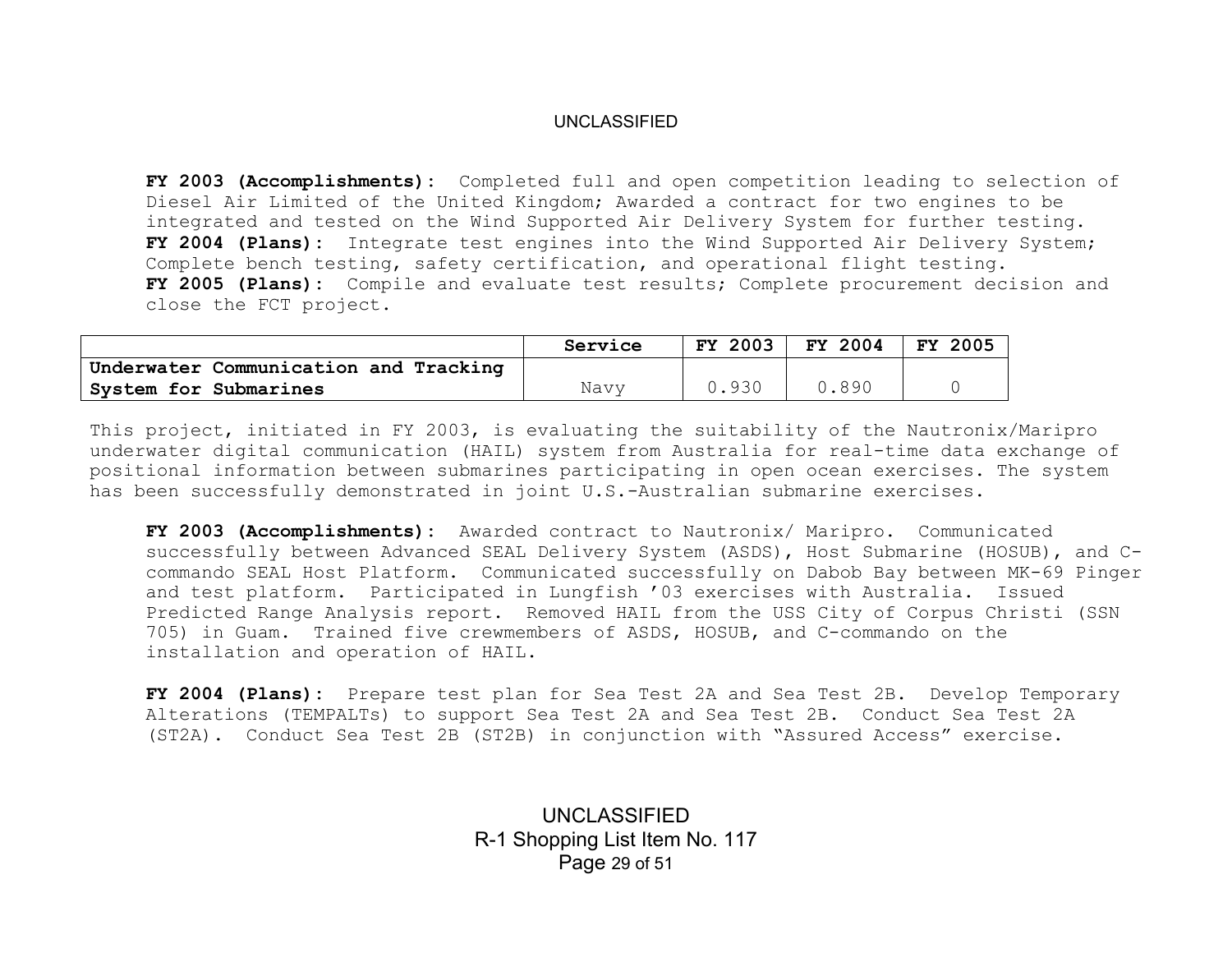|                                                        | Service        | FY 2003 | FY 2004 | FY 2005 |
|--------------------------------------------------------|----------------|---------|---------|---------|
| Wireless Local Area Network (LAN)<br>Monitoring System | <b>USSOCOM</b> | 0.174   |         |         |

This project, initiated in FY 2003, is evaluating commercial lightweight, portable wireless local area network monitoring systems developed by Wlanbit of Finland to meet Special Forces requirements for a component of the Joint Threat Warning System (JTWS).

**FY2003 (Accomplishments):** Awarded contract for test articles; Established agreements with test organizations and completed test planning. **FY2004 (Plans):** Receive equipment from vendors and begin technical and user evaluations; Compile test data, prepare decision packet, and obtain procurement decision.

#### **FY 2004 NEW START PROJECTS:**

The projects identified below were highlighted as FY 2004 FCT new start projects in our Congressional Notification letter dated 20 August 2003.

|                        | Service   | <b>FY 2003</b> | FY 2004 | FY 2005 |
|------------------------|-----------|----------------|---------|---------|
|                        |           |                |         |         |
| 20mm Replacement Round | Air Force |                | 1.012   | .096    |

This project will evaluate 20mm ammunition developed by Diehl Munitionssyteme of Germany and Oerlikon of Switzerland to replace current 20mm combat rounds which limit mission effectiveness and expose both pilot and aircraft to unnecessary risk. Although the current PGU-28B meets requirements for employment ranges and target damage, it is currently suspended due to twenty-five in-barrel detonations that caused aircraft damage and could have resulted in pilot death and aircraft loss. The PGU-28B inventory has been declared "For Emergency Wartime Use Only". Alternative M-56 rounds do not present these safety hazards, they require

> UNCLASSIFIED R-1 Shopping List Item No. 117 Page 30 of 51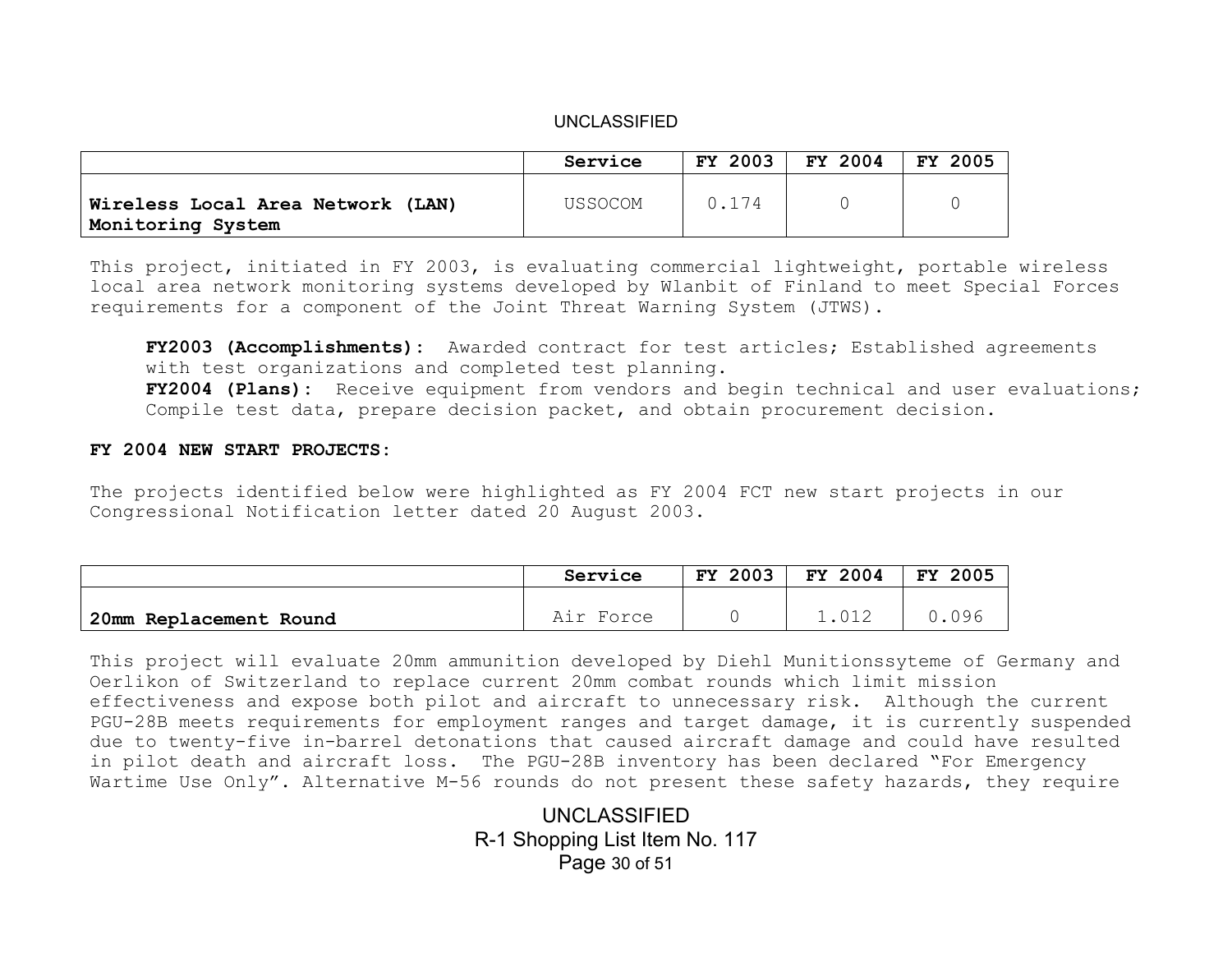the pilot to engage targets at significantly closer ranges without the same expected results and with a resultant increase in vulnerability.

**FY 2004 (Accomplishments):** The Ogden Air Logistics Center Air to Surface Munitions Directorate (OO-ALC/WM) has conducted testing on all likely replacement rounds and is currently in the process of acquiring 2,000 rounds for handling and initial live fire testing. The FCT program will fund further development and operational testing required to field the ammunition.

**FY 2005 (Plans):** Complete Operational Testing and non-nuclear certification and initiate procurement if testing provides favorable results.

|                                                           | Service                               | <b>FY 2003</b> | FY 2004 | FY 2005 |
|-----------------------------------------------------------|---------------------------------------|----------------|---------|---------|
| 40mm High Explosive Dual Purpose<br>(HEDP)<br>Improvement | Marine Corps<br>(joint)<br>w/USSOCOM) |                | 0.584   | 1.703   |

This project will integrate and evaluate an improved propulsion propellant "after armor" effect technology and a standardized fuze interface into a 40mm HEDP cartridge for use in both the MK19 Grenade Machine Gun and MK 47 Advanced Lightweight Grenade Launcher. NAMMO of Norway developed the warhead and standardized fuze interface, Nico-Pyrotechnik of Germany developed the propulsion system, and Nitrochemie AG of Switzerland developed the propellant for the cartridge to be evaluated.

**FY 2004 (Plans):** Conduct fuze variations, IM compliant warhead, cartridge testing. Initiate integration tests of sub-assemblies.

**FY 2005 (Plans):** Upon successful completion of technical testing, the system integrator (NAMMO) will conduct integration testing of the components to ensure the performance of the cartridge meets the key performance parameters. The testing will include safety and environmental testing as well as an evaluation on production mechanics of the integrated design. Upon completion of the integration testing, the project will conduct testing

> UNCLASSIFIED R-1 Shopping List Item No. 117 Page 31 of 51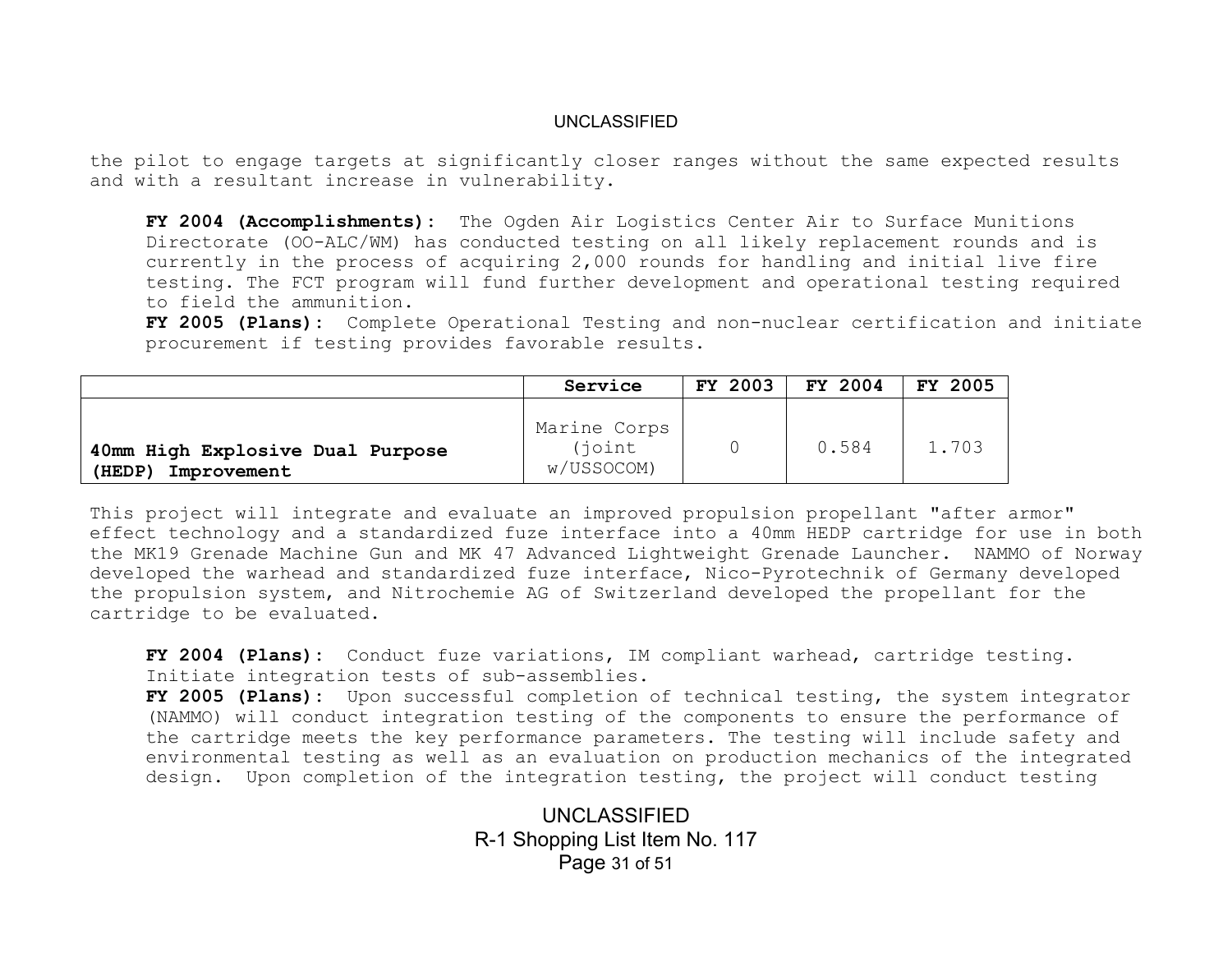necessary to determine the cartridge's ability to meet the requirements of MIL-STD 2105B. Finally, upon completion of the safety/environmental testing, the project will conduct user evaluations for both the Mk19 and Mk47 weapon systems to ensure the cartridge functions to standard in the intended environment. Procurement decision is projected for 2nd quarter, FY 2006.

|                                        | Service | <b>FY 2003</b> | FY 2004 | 2005<br>FY |
|----------------------------------------|---------|----------------|---------|------------|
| Advanced Family of Interfaces for Chem |         |                |         |            |
| Bio Clothing                           | USSOCOM |                | 0.389   |            |

With the advent of emerging chemical/biological (CB) protective material technologies a need arises for enhanced methods of sealing CB garment interfaces. The vulnerabilities created by the emerging barrier materials are the interfaces at the wrist, ankles, zippers, and the neck of CB garments, as demonstrated in recent vapor and aerosol testing. This project will evaluate new types of CB closures and interfaces developed by YKK Universal Fasteners of Japan and RiRi SA of Switzerland.

**FY 2004 (Plans):** Award contract for test articles; Receive test articles and conduct technical and user testing.

**FY 2005 (Plans):** Compile test results; Prepare decision packet.

|                                      | Service      | FY 2003 | <b>FY 2004</b> | FY 2005 |
|--------------------------------------|--------------|---------|----------------|---------|
| Biocular Image Control for M1A1 Main |              |         |                |         |
| Battle Tank                          | Marine Corps |         | 0.662          | 0.362   |

This project will evaluate the Biocular Image Control Unit (BICU developed by Brimar, as part of the Marine Corps' M1A1 Firepower Enhancement Program. The BICU directly supports the tank crew's situational awareness by enabling the  $2<sup>nd</sup>$  generation Forward Look Infrared (FLIR) imagery to be displayed in the Gunner's Primary Sight monocular display and also the biocular display. The BICU will provide eye relief to the gunner that will significantly reduce gunner's fatigue. A successful FCT will enable the crewman to utilize the best features of

> UNCLASSIFIED R-1 Shopping List Item No. 117 Page 32 of 51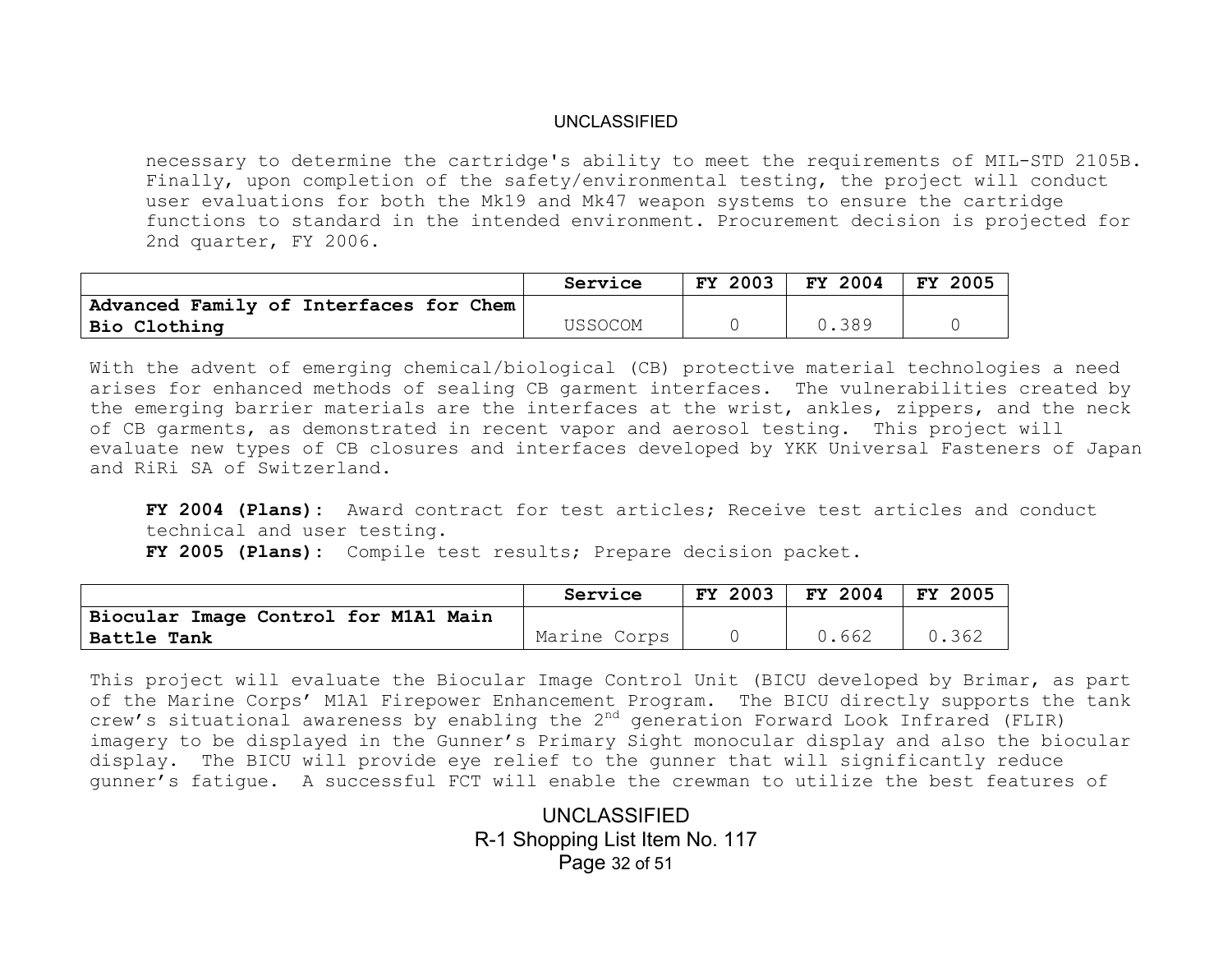direct view optics and  $2^{nd}$  generation FLIR imagery at the same time to acquire and engage targets.

**FY 2004 (Plans):** Conduct laboratory tests at the US Army's Night Vision & Electronic Sensors Directorate (NVESD), Fort Belvoir, VA. Initiate integration of the BICU into the Gunner's Sight of the M1A1 Main Battle Tank at the US Army Research and Development Center (ARDEC), Picatinny Arsenal, NJ.

**FY 2005 (Plans):** Conduct BICU system testing at Aberdeen Proving Ground, MD. Complete User evaluation tests. Make procurement Decision (projected for 4th QTR, FY 2005).

|                                    | Service      | FY 2003 | FY 2004 | FY 2005 |
|------------------------------------|--------------|---------|---------|---------|
|                                    |              |         |         |         |
| Biosensors for Explosive Detection | Marine Corps |         | .180    | 100     |

This project will evaluate Biosens-E explosive detectors developed by Biosensors Applications of Sweden against improvised explosives devices, and conduct comparison analysis of test results of conventional explosive detection technologies being conducted by the Navy for the past three years.

**FY 2004 (Plans):** Prepare contract for purchase of test items; prepare test equipment; receive test item sensors and initiate testing. **FY 2005 (Plans):** Complete testing; evaluate results; procurement decision.

|                                       | Service | FY 2003 | FY 2004 | <b>FY 2005</b> |
|---------------------------------------|---------|---------|---------|----------------|
|                                       |         |         |         |                |
| Celluloid Mortar Increment Containers | Army    |         | .840    | 0.500          |

This project will evaluate and qualify a second source for nitrocellulose-based belted-fiber Mortar Increment Containers (MIC) for use with 60mm, 81mm and 120mm mortars. Qualification of the celluloid MICs developed by Kaufman & Gottwald GmbH (KAGO), of Austria, will

> UNCLASSIFIED R-1 Shopping List Item No. 117 Page 33 of 51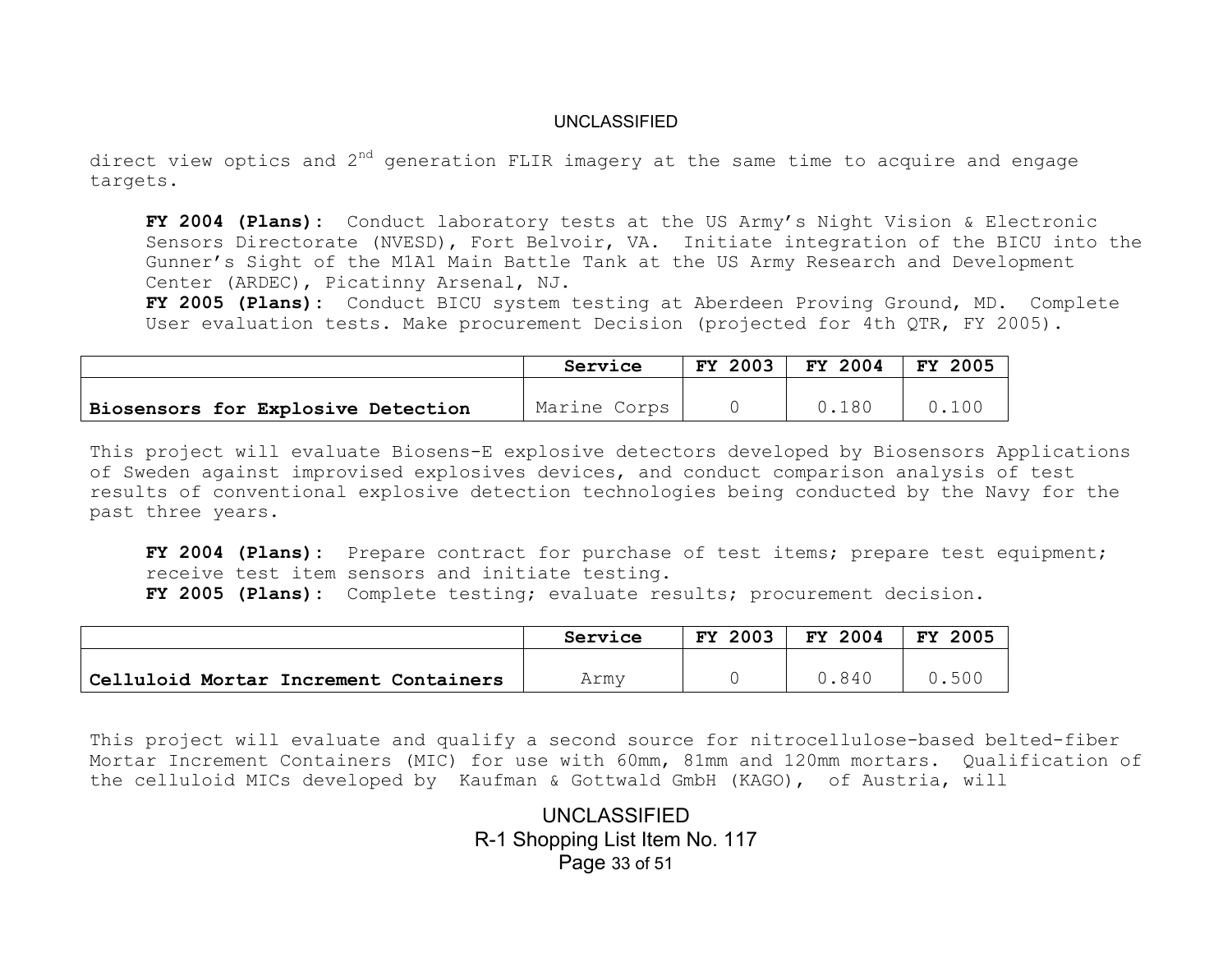significantly reduce procurement cost, thereby reducing overall program production costs,and will improve the robustness of the propulsion charge systems for semi- and auto- loading capabilities required for the Army's Future Combat System. These containers are also more "environmentally friendly" and safer than the current domestic product.

**FY 2004 (Plans):** Contract prep/award. Receive test articles. Begin phase I initial test/evaluation.

**FY 2005 (Plans):** Complete phase I initial test/evaluation. Conduct/complete phase II qualification test/evaluation. Publish report.

|                                 | Service | 2003<br>FY. | FY 2004 | <b>FY2005</b> |
|---------------------------------|---------|-------------|---------|---------------|
|                                 | USSOCOM |             | 0.334   | -91           |
| Deployable GSM Cellular Network |         |             |         |               |

This project will evaluate a commercially available transportable cellular network developed by Ericsson of Sweden, that can be deployed worldwide (stand-alone) in support of mission requirements in austere environments. If testing is successful, the Swedish equipment will satisfy critical requirements of the Special Operations Forces Tactical Assured Connectivity System and the Joint Threat Warning System.

**FY 2004 (Accomplishments):** Enter agreement with U.S. Army for joint evaluation; Contract for and take receipt of test article, and receive vendor training; Conduct technical testing and begin operational testing.

**FY 2005 (Plans):** Complete operational testing; Compile test data, prepare decision packet and obtain procurement decision.

> UNCLASSIFIED R-1 Shopping List Item No. 117 Page 34 of 51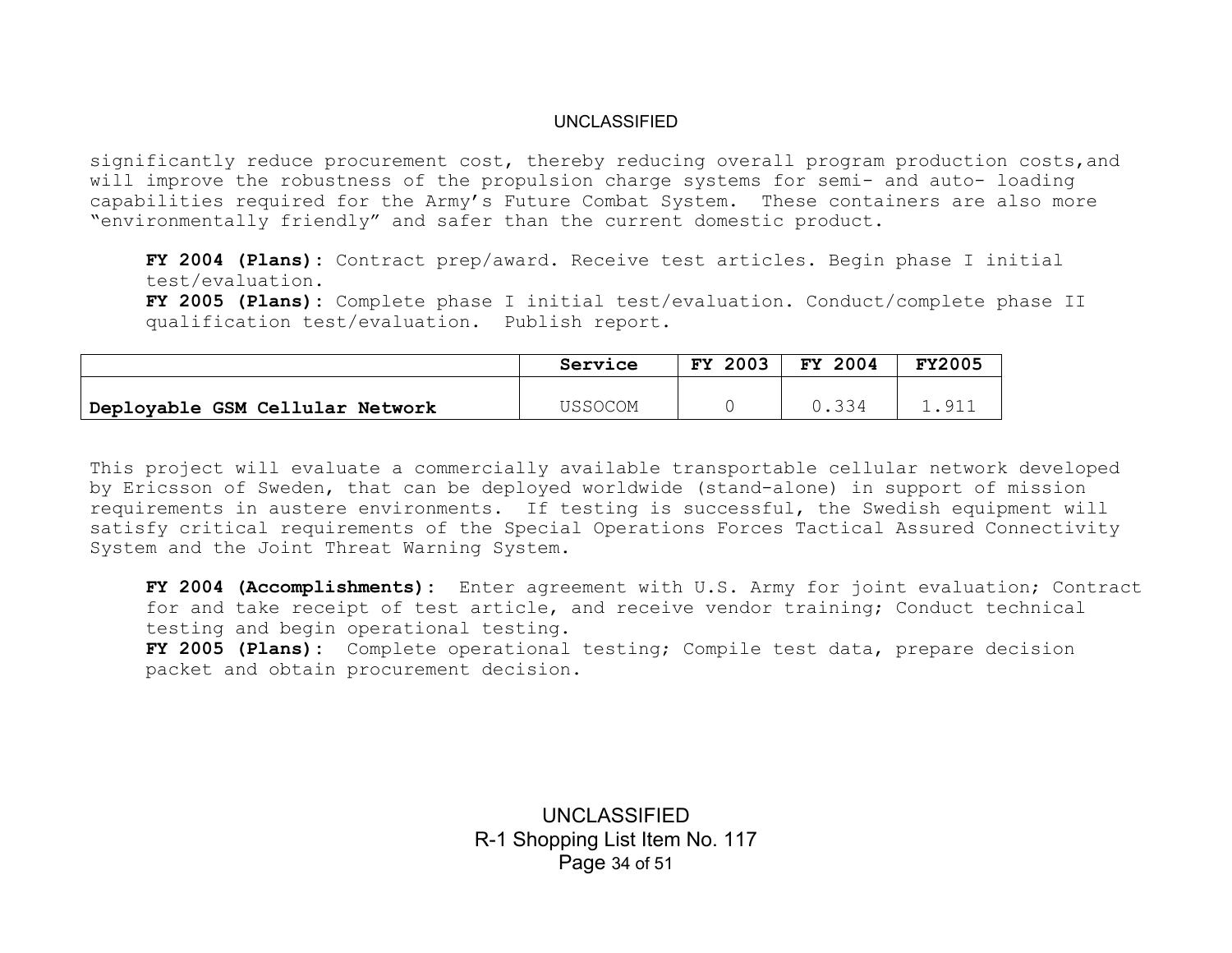|                                                                 | Service | FY 2003 | FY 2004 | <b>FY 2005</b> |
|-----------------------------------------------------------------|---------|---------|---------|----------------|
| Deployable Multi-Purpose Moving Target   Marine Corps<br>System |         |         | 0.467   | 0.351          |

This project will evaluate a deployable moving pop-up automated marking and targeting system developed by Thiessen Training Systems GmbH for range performance, target lifting life, hit indication, and other critical reliability performance parameters. A successful FCT will enable Marines to train as they fight and enhance proficiency with anti-armor engagement tactics.

**FY 2004 (Plans):** Receive test articles and conduct laboratory tests to include: Multiple Integrated Laser Engagement System (MILES) 2000 interface, safety, and integration with the Special Effects Small Arms Marking System (SESAMS) ammunition. Initiate User Tests. **FY 2005 (Plans):** Complete User Evaluation Test at Camp Pendleton, CA and Camp Lejuene, NC. Make procurement decision (projected for 1st QTR, FY 2006).

|                          | Service | 2003<br>FY | 2004<br><b>FY</b> | <b>FY2005</b> |
|--------------------------|---------|------------|-------------------|---------------|
| Titanium Sheets<br>Gamma | Army    |            | $-1$              | 745           |

This project will evaluate gamma-titanium sheets developed by Plansee of Austria as potential replacement for current structural components used on Army helicopter manifolds and exhaust firewalls. The potential benefits of  $\gamma$ -TiAl are being recognized throughout the aerospace community and this substitution, for example, could increase Vertical Rate-of-Climb performance for Comanche aircraft, which would greatly increase both aircraft operational capability and survivability, while reducing RDT&E costs.

**FY 2004 (Plans):** Contract prep/award. Receive test articles. Integration. Complete test

UNCLASSIFIED R-1 Shopping List Item No. 117 Page 35 of 51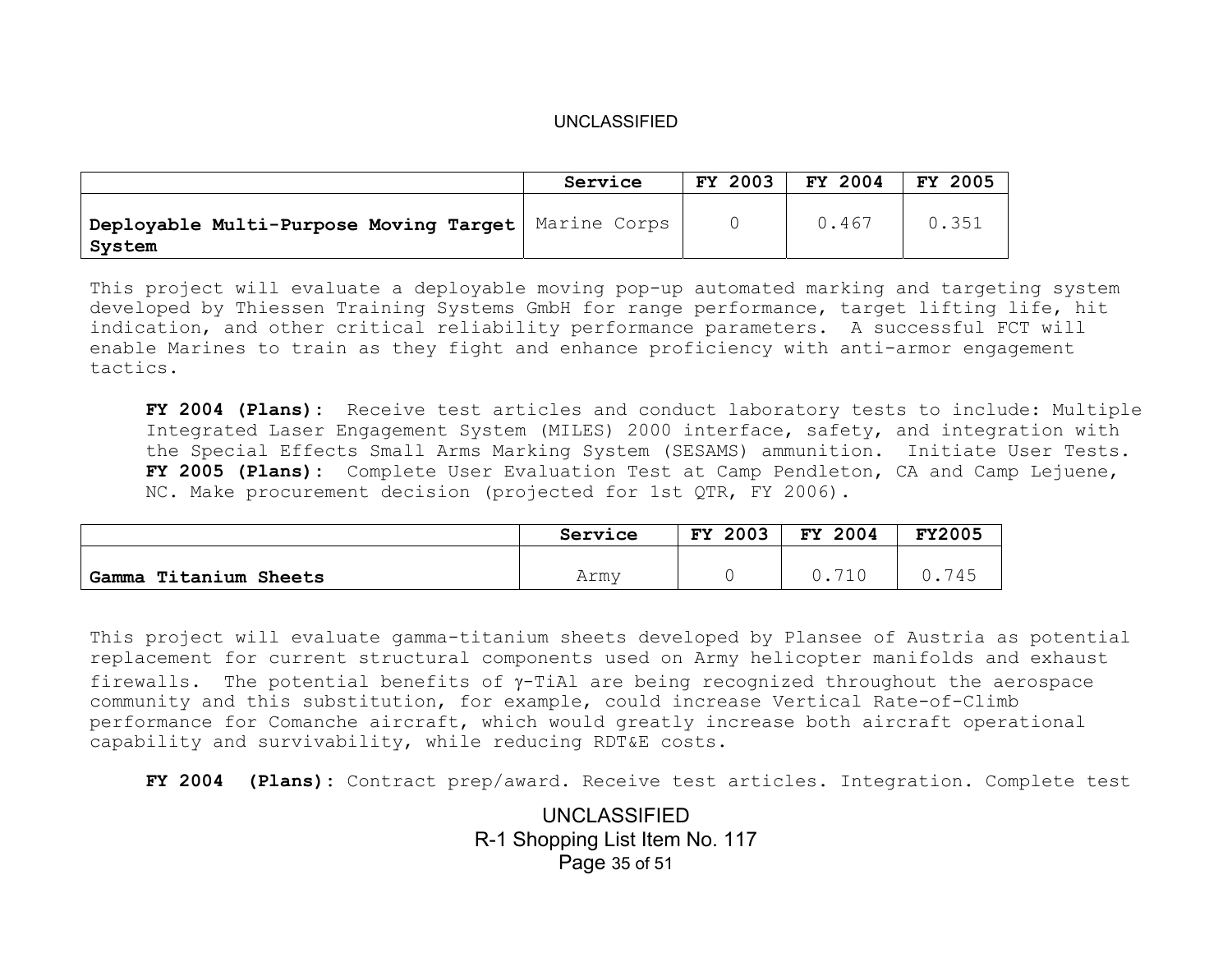plan. Begin phase I technical test/evaluation.

**FY 2005 (Plans):** Complete/report phase I technical test/evaluation. Begin phase II technical test/evaluation.

**FY 2006 (Plans):** Complete/report phase II technical test/evaluation. IPR decision.

|                                  | Service   | <b>FY 2003</b> | FY 2004 | FY 2005 |
|----------------------------------|-----------|----------------|---------|---------|
| Guidance Components for Missiles | Air Force |                | J.534   | 「いっこ    |
|                                  |           |                |         |         |

This project will evaluate the performance of missile guidance components developed by Radstone Technology of the United Kingdom, DY4/Force Computers of Canada, Aitech Defense of Israel, Saab Ericsson Space of Sweden, SBS (OR) Technologies of Germany, and Thales Computers of France. Improvements to basic guidance and control (G&C) technology and miniaturization of G&C components have potential to enhance the performance of U.S. non-strategic missile systems. Advanced components have been developed, are being used by foreign suppliers, and are candidates for easy integration into U.S. programs.

**FY 2004 (Accomplishments):** Data received to date indicates that the components are applicable to USAF purposes. This data will be used to plan the FCT testing. Components will be down selected based on an the predicted performance of the components and two sets from the down selected foreign vendor will be evaluated. The down select will be conducted in the first year by the gov't with assistance from Northrop Grumman and the Launch service contractor

**FY 2005 (Plans):** Hardware will be purchased and tested in the second year. One set will be reused for environmental testing for final validation of the capability of the chosen articles.

> UNCLASSIFIED R-1 Shopping List Item No. 117 Page 36 of 51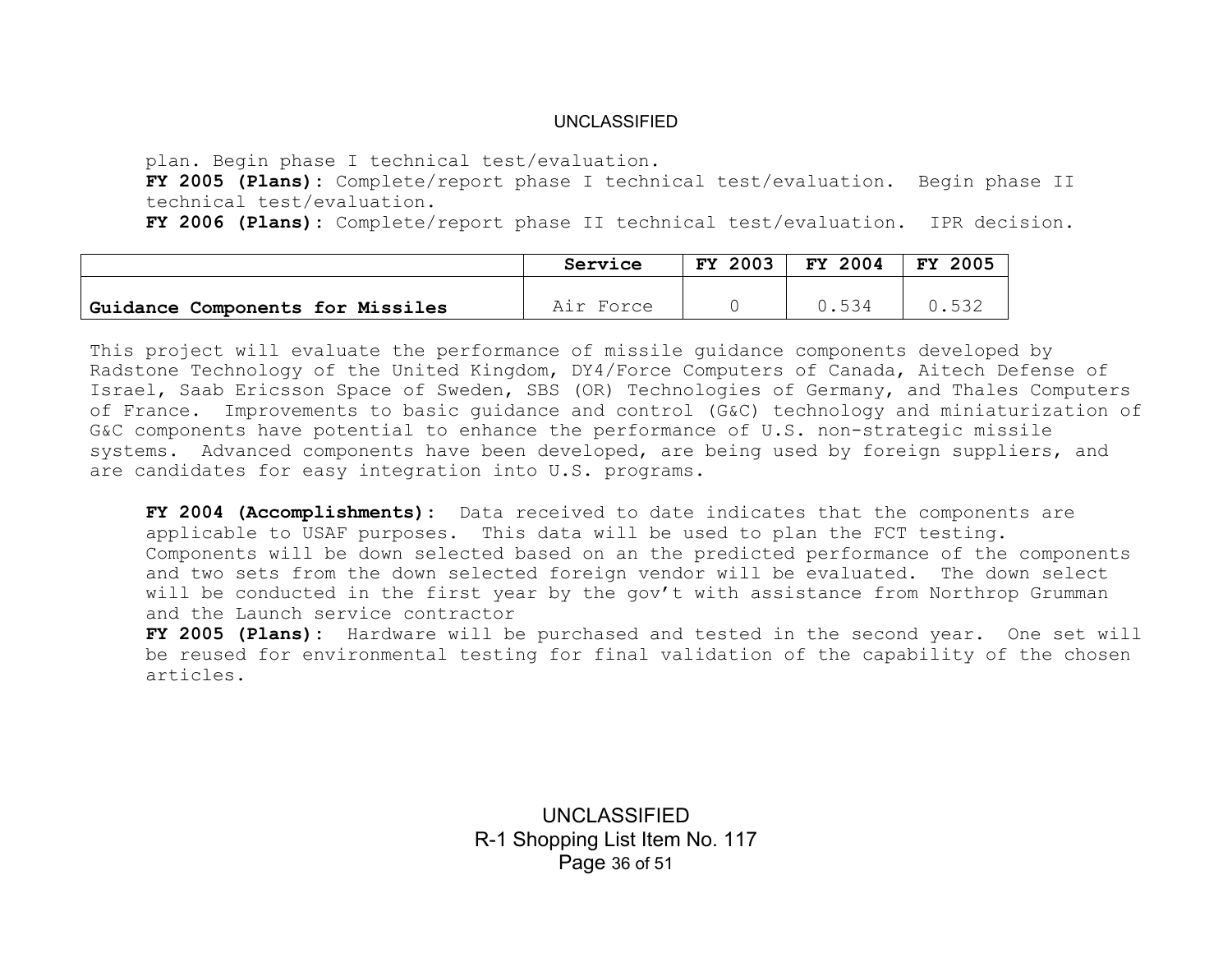|                                      | Service      | FY 2003 | FY 2004 | 2005<br>FY |
|--------------------------------------|--------------|---------|---------|------------|
|                                      |              |         |         |            |
| JSLIST Alternative Footwear Solution | Marine Corps |         | 0.493   |            |

This project will evaluate a one-size-fits-all, small packaged chemical-biological protective boot developed by Acton International, Inc. to meet urgent requirements of the Joint Service Lightweight Integrated Suit Technology (JSLIST) program. A successful FCT will enable improved operational suitability for the warfighter, meet urgent needs, and result in at least 25 percent production cost savings.

**FY 2003 (Accomplishments):** Initial FCT project tests were conducted under the Contamination Avoidance at Seaports of Debarkation (CASPOD) Advanced Concept Technology Demonstration (ACTD) Project. The ACTD funds were used to support the purchase of JSLIST Alternative Footwear Solution samples from Acton International to support the CASPOD follow on chemical testing.

**FY 2004 (Plans):** Complete field durability tests and initiate qualification testing. Make procurement decision (project FY 2005).

|                               | Service      | <b>FY 2003</b> | FY 2004 | 2005<br>FY |
|-------------------------------|--------------|----------------|---------|------------|
|                               |              |                |         |            |
| JSLIST Block II Glove Upgrade | Marine Corps |                | 0.763   | 0.461      |

This project will evaluate nuclear, biological, chemical (NBC) protective gloves manufactured by Acton International, Inc. to meet the requirements for a "JB2GU" glove, a component of the Joint Service Lightweight Integrated Suit Technology (JSLIST) ensemble. The JB2GU will provide NBC protective gloves for the Army, Marine Corps, Navy and Air Force military personnel. The JB2BGU will be worn as part of the NBC protective ensemble and allow the warfighter to perform a full range of missions in NBC environments worldwide up to 30 days without performance degradation, by increasing tactility, dexterity, and durability beyond that found in the currently fielded butyl glove.

> UNCLASSIFIED R-1 Shopping List Item No. 117 Page 37 of 51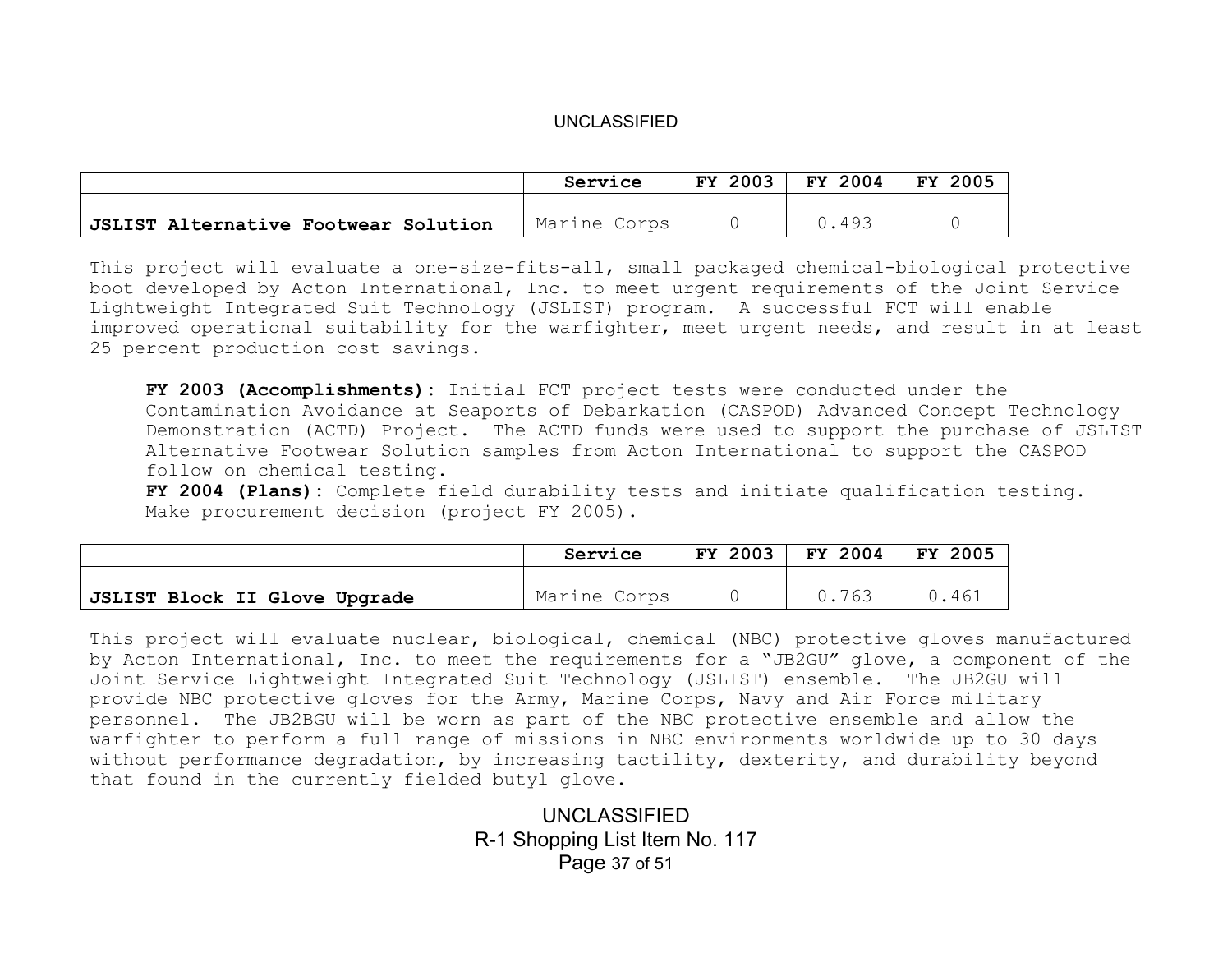**FY 2003 (Accomplishments):** Initial FCT project tests were conducted under the Contamination Avoidance at Seaports of Debarkation (CASPOD) Advanced Concept Technology Demonstration (ACTD) Project. The ACTD funds were used to support the purchase of JSLIST Block II Glove Upgrade samples from Acton International to support the CASPOD follow on chemical testing.

**FY 2004 (Plans):** Complete field durability tests and initiate qualification testing. **FY 2005 (Plans):** Complete data analysis and qualification testing. Complete operational testing. Make procurement decision (projected for 4th QTR FY 2005).

|                            | Service | <b>FY 2003</b> | FY 2004 | 2005<br>FY. |
|----------------------------|---------|----------------|---------|-------------|
| Large Scale Display System | Armv    |                | ے ے ۔   |             |

This project will evaluate very high resolution Flat Screen Displays developed by NEC/Mitsubishi of Japan and Samsung of the Republic of Korea for potential application in Army battlefield C2 requirements. Successful evaluation and fielding will allow the commander and staff to simultaneously view the Command Operational Picture, employ collaborative tools, and directly monitor various feeds from sensors or news services to rapidly gain situational awareness/understanding. This will greatly enhance battlefield C2, thus overall operational effectiveness and survivability for units engaged in combat.

**FY 2004 (Plans):** Contract prep/award. Test items received. Integration. Conduct/complete/report all test/evaluation activities. IPR decision.

|                         | Service      | 2003<br>FY. | FY 2004          | FY<br>2005 |
|-------------------------|--------------|-------------|------------------|------------|
| Lightweight Prime Mover | Marine Corps |             | 556<br>v . j j v | 1.596      |

The Lightweight Prime Mover Project is an FY04 Out-of-Cycle New Start Project. Separate

UNCLASSIFIED R-1 Shopping List Item No. 117 Page 38 of 51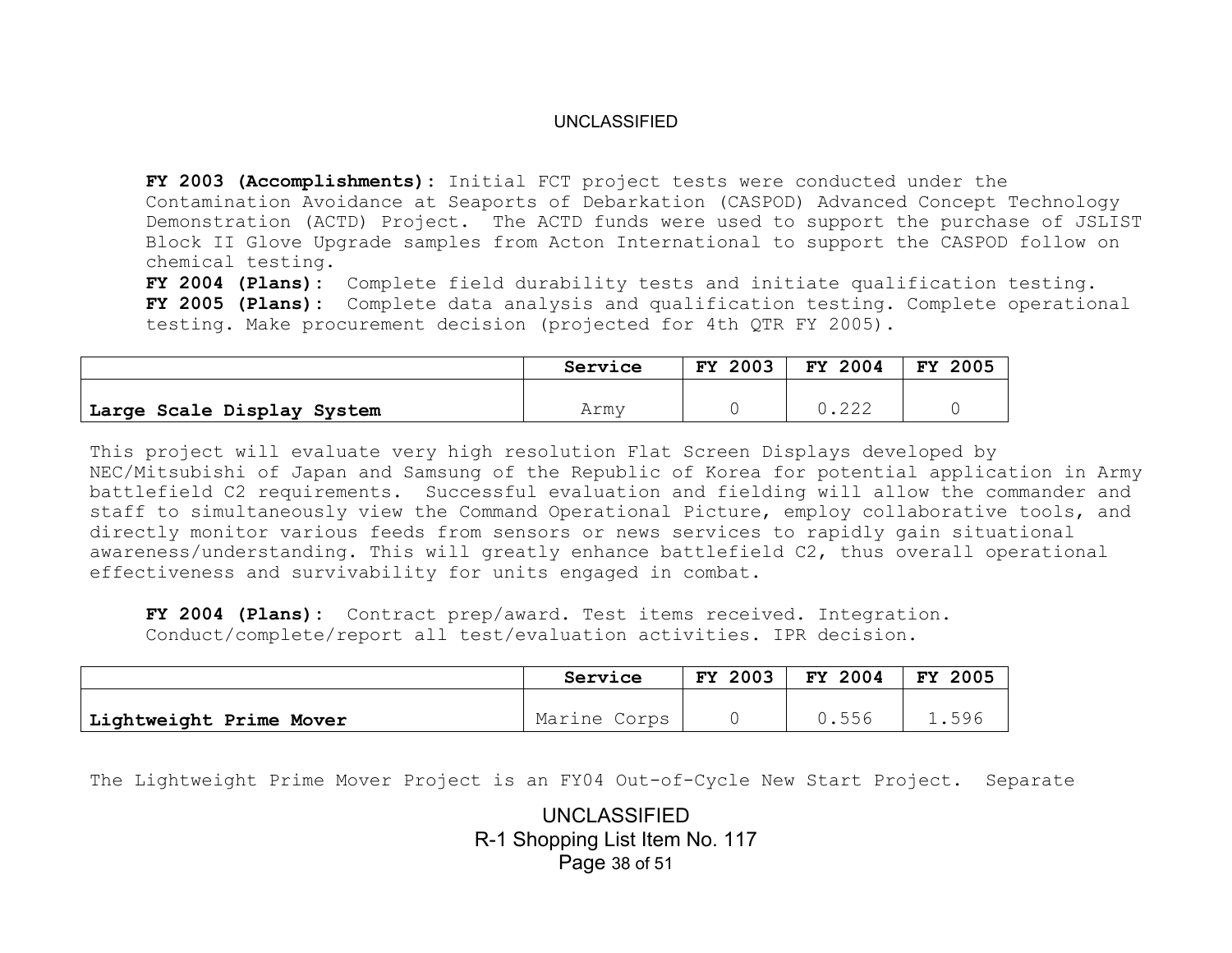Congressional notification will be forwarded in February 2004. This project will evaluate foreign non-developmental high mobility off-road vehicles manufactured by Automotive Technik Ltd and Supacat Ltd of UK and Krauss-Maffei-Wegman of Germany. These systems will be tested to verify vendor performance claims and to satisfy, at a minimum, the requirement for towing capability, operational suitability, and external transport via MV-22 Osprey. The Lightweight Prime Mover project will incorporate lessons learned from the joint program venture between the US Marine Corps, US Army, and United Kingdom for the LW155 medium howitzer program.

**FY 2004 (Plans):** Receive Test Articles/Prime Mover (2 per vendor), and perform testing. **FY2005 (Plans):** Upon completion of end user evaluation and Milestone C decision, the program will determine whether to pursue production of 120 vehicles.

|                             | Service | 2003<br>FY. | FY 2004 | 2005<br>FY |
|-----------------------------|---------|-------------|---------|------------|
| Lightweight Smoke Generator | Army    |             | 0594    | 0.245      |

This project will evaluate a camouflage smoke generator developed by PZL Rzeszow of Poland that is significantly lighter, and produces a better screen, than the U.S. Army's M56 system. A key aspect of the Polish system is that it uses a combination of fog oil and infrared obscuring particles in one solution to provide visual/IR obscuration. This is in contrast to the M56 system, which uses additional components to separately disseminate fog oil and graphite. If the project is successful, significant weight reduction could be achieved and the Polish system could be incorporated into the Army's M56 production program, the Robotic Obscuration production program and the Future Combat System Obscuration development program. This will greatly enhance both operational effectiveness and survivability on the battlefield, as well as greatly increasing RDT&E cost avoidance. This is the very first U.S. Army FCT project with Poland, a new NATO ally, and active coalition partner in Operation Iraqi Freedom..

UNCLASSIFIED R-1 Shopping List Item No. 117 Page 39 of 51 **FY 2004 (Plans):** Contract prep/award. Test items delivery. Complete test plan. **FY 2005 (Plans):** Conduct/complete/report on all test/evaluation activities. IPR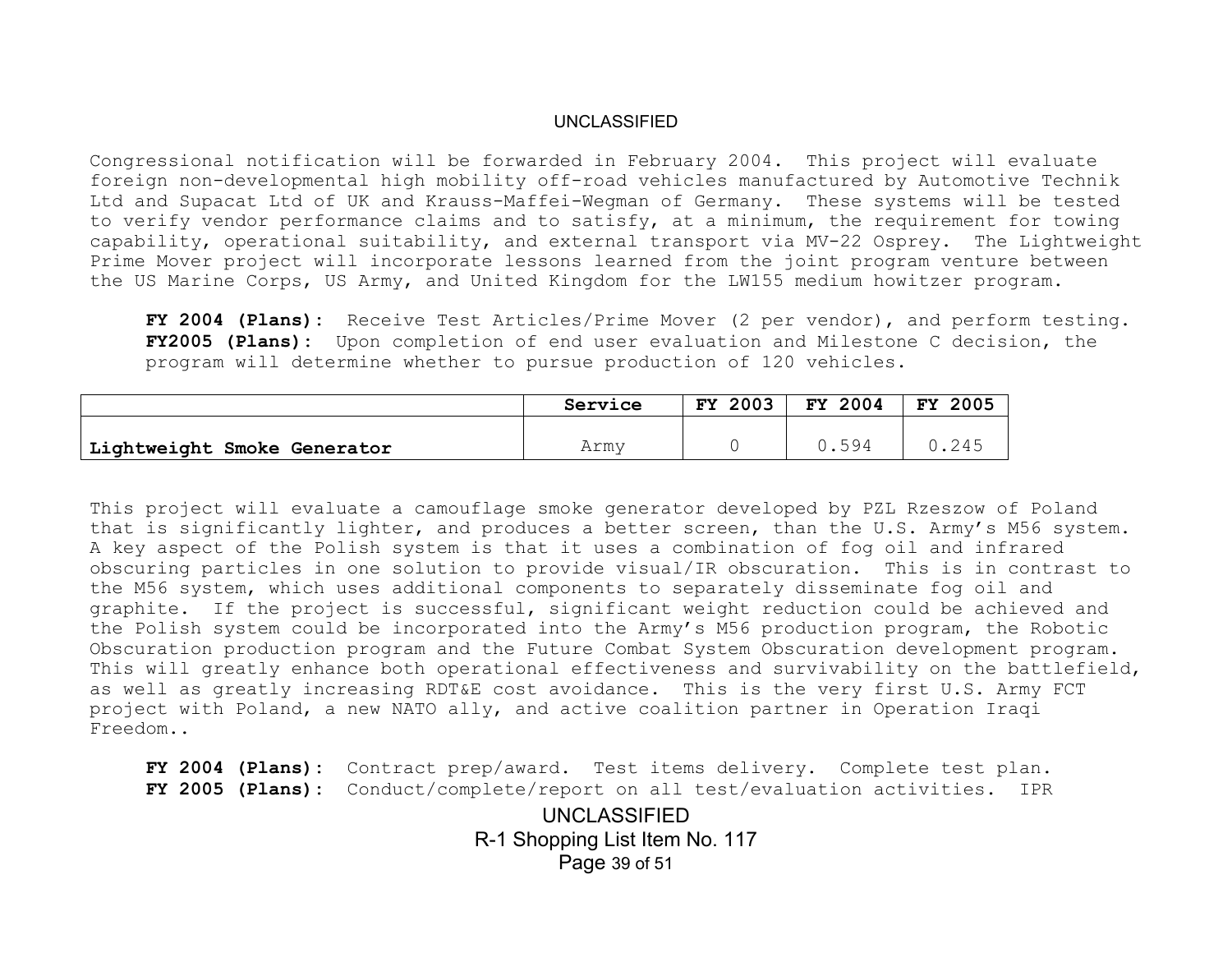decision.

|                           | Service | FY 2003 | FY 2004 | 2005<br>FY |
|---------------------------|---------|---------|---------|------------|
| Lithium-Ion Battery Cells |         |         |         |            |
|                           | Army    |         | 2.002   |            |

This project will evaluate the potential for Li-Ion battery cells developed by SKC of the Republic of Korea, E-One Moli Energy Ltd. of Canada, and AGM Batteries, Ltd. of the United Kingdom to satisfy Army and USMC portable electrical power requirements for a high energy density, high cell potential fuel source. The candidates may provide greater energy than present Li-Ion cell-based batteries and have the potential to reduce the logistics burden and enhance cost effectiveness through increased mission times (increases in power), greater shelf life, increases in power, and greater recharging capability. This project is also estimated to result in a \$10 million RDT&E cost avoidance and a \$10 million O&S cost savings.

**FY 2004 (Plans):** Contract prep/award. Receive test items (cells). Conduct/complete/report technical test/evaluation. **FY 2005 (Plans):** Receive test items (batteries). Conduct/complete/report field test/evaluation. IPR production decision.

|                                       | Service | <b>FY 2003</b> | FY 2004 | 2005<br><b>FY</b> |
|---------------------------------------|---------|----------------|---------|-------------------|
| Low Probability of Intercept          |         |                |         |                   |
| Communications Intelligence Direction | USSOCOM |                | 0.356   | 0.064             |
| Finding                               |         |                |         |                   |

This project will evaluate commercially available equipment developed by Elta Electronics, Ltd. of Israel that will detect sideband, spread spectrum/broadband, and other types of low probability of intercept communication signals from potential adversaries to provide threat warning to meet the requirements of the Joint Threat Warning System.

> UNCLASSIFIED R-1 Shopping List Item No. 117 Page 40 of 51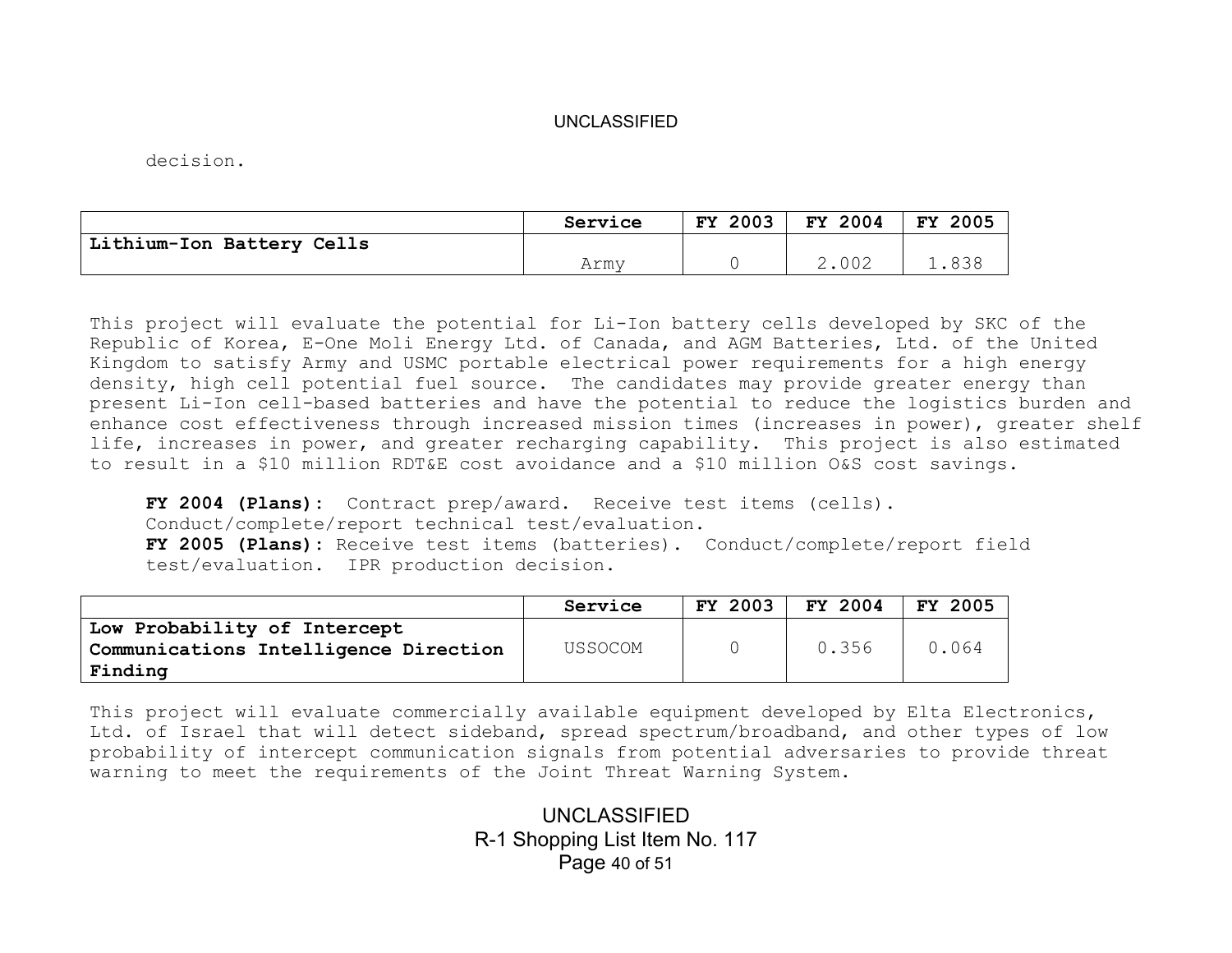**FY 2004 (Plans):** Award contract for test articles and receive equipment; Begin technical testing.

**FY 2005 (Plans):** Complete technical and operational testing; Compile test data, prepare decision packet, and obtain production decision.

|                               | Service | 2003<br>FY. | FY 2004 | 2005<br><b>FY</b> |
|-------------------------------|---------|-------------|---------|-------------------|
|                               |         |             |         |                   |
| MARIA (Congressional Plus Up) | Navy    |             | 2.100   |                   |

The FY 2004 Appropriation included a \$2.1 million plus up for MARIA to the Advanced Concept Technology Demonstration (ACTD) Program under Program Element 0603750D8Z. The ACTD Program did not have an existing MARIA Program in which to execute the FY 2004 funds appropriated. A Below Threshold Reprogramming Action was executed to reprogram these funds into the Foreign Comparative Testing (FCT) Program Element since MARIA was an active FCT project initiated in FY 2001. This project is evaluating a software-based command and control system from Teleplan AS that provides superior battlespace awareness through the rapid display of geographic imagery and positional information on friendly, neutral, and enemy units. The system provides advanced planning and decision aids such as communication and emitter propagation analysis tools. The project has the added benefit of increasing interoperability with U.S. allies. The objective is to integrate Maria into the Navy's Global Command and Control System-Maritime (GCCS-M) or the GCCS Integrated Imagery and Intelligence program. The Space and Naval Warfare Systems Command, San Diego, California, is conducting the test program at the Undersea Warfare Center, Newport, Rhode Island.

The Congressional plus up was reprogrammed under PBD 633 from the ACTD Program (Program Element 0603750D8Z) to the FCT Program. The Navy is currently conducting planning meetings to ensure the intent of this Congressional plus up is satisfied.

**FY 2004 (Plans):** Finalize RDT&E plan to upgrade and integrate MARIA into GCCS-M. MARIA was determined to be a robust mapping application that supports many of the features currently available in the Command and Control Personal Computer (C2PC) application

> UNCLASSIFIED R-1 Shopping List Item No. 117 Page 41 of 51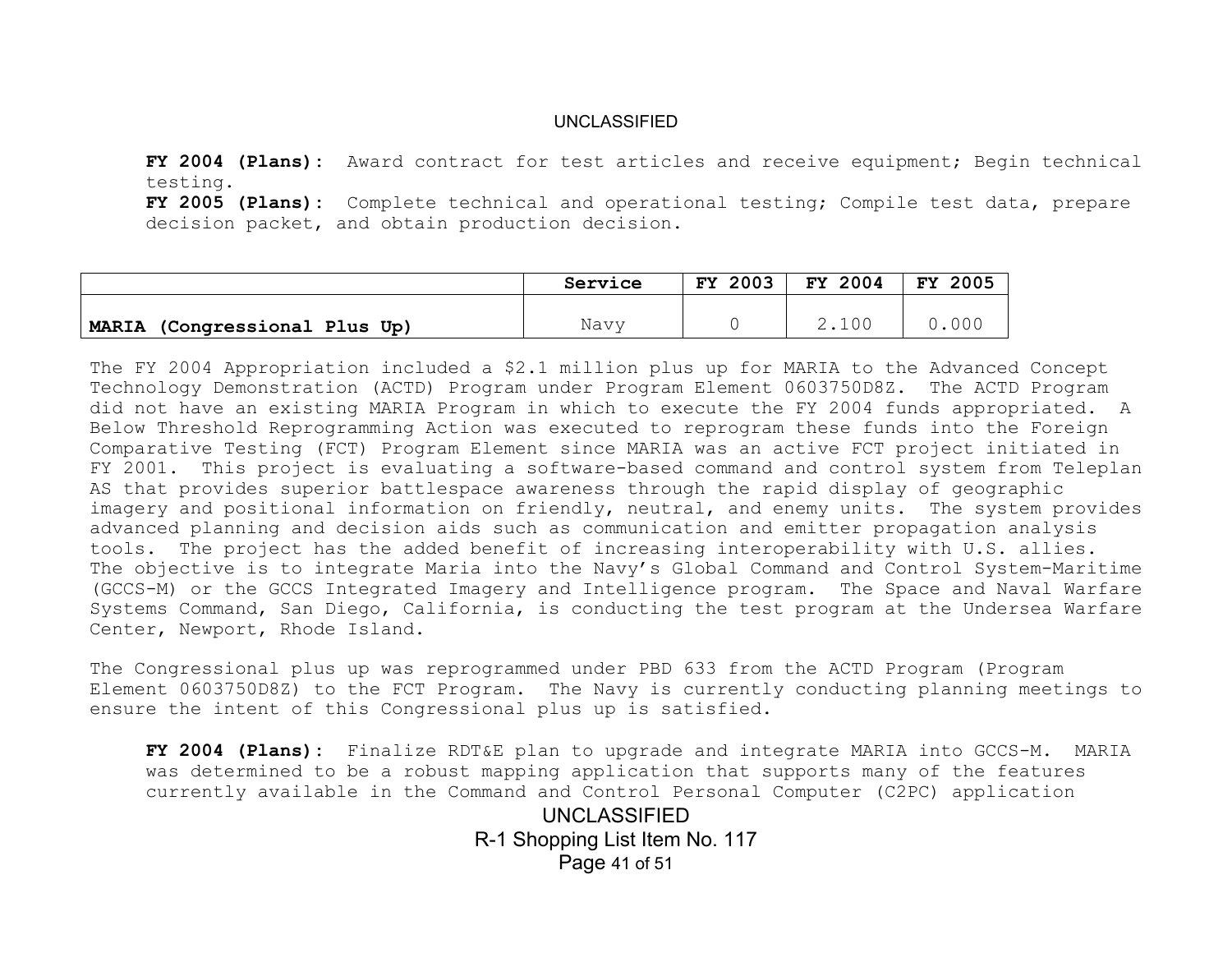fielded as part of the GCCS-M Program of Record (POR). This FCT has been valuable to the Navy Command and Control Systems Program Office in that testing was able to support this Office's "GEOBJECT" initiative. GEOBJECT is designed to introduce "map application independence" to C4ISR systems through adherence to a set of open-source based application program interfaces (APIs). GEOBJECT has been presented to and accepted by the GCCS Family of Systems as part of the way ahead for future C4ISR systems. The Global Information Grid Enterprise Services (GES) and Joint Command and Control (JC2) initiatives are in the process of determining the direction for mapping and visualization applications and technologies in future DOD C4ISR systems.

**FY 2005 (Plans):** Further test and evaluation will be performed to determine the MARIA's capabilities in supporting the GES and JC2 initiatives.

|                                        | Service   | <b>FY 2003</b> | <b>FY 2004</b> | FY 2005 |
|----------------------------------------|-----------|----------------|----------------|---------|
| Micro Electro Mechanical System (MEMS) |           |                |                |         |
| Inertial Measurement Units (IMUs)      | Air Force |                | 0.612          | 1.330   |

This project will evaluate the currently developed and deployed British Aerospace (BAE) Systems MEMS Inertial Measurement Unit which is reported to represent a significant size, weight, and cost advantage over domestic alternatives. Many current U.S. weapons require an IMU to make them intelligent/precision assets that can strike targets accurately. IMU costs have always been a major contributor to the high overall quidance system cost. Additionally, the IMU's relatively large size has driven the guidance system to be a significant portion of the "payload mass" that is lifted by the propulsion system, thereby reducing the available mass for lethal portion of the payload.

**FY 2004 (Accomplishments):** Technical specification (evaluation data) describing SiIMU01 has been received the Program Office confirmed that the components are suitable for tactical assets. Anticipate acquiring three each SiIMU01/02: one each for testing at the launch service subcontractors (OSC and Draper) and one for environmental testing. The IMUs will be integrated into a hardware-in-the-loop test fixture for evaluation. Efforts and costs are part of the launch service integrators' responsibility

> UNCLASSIFIED R-1 Shopping List Item No. 117 Page 42 of 51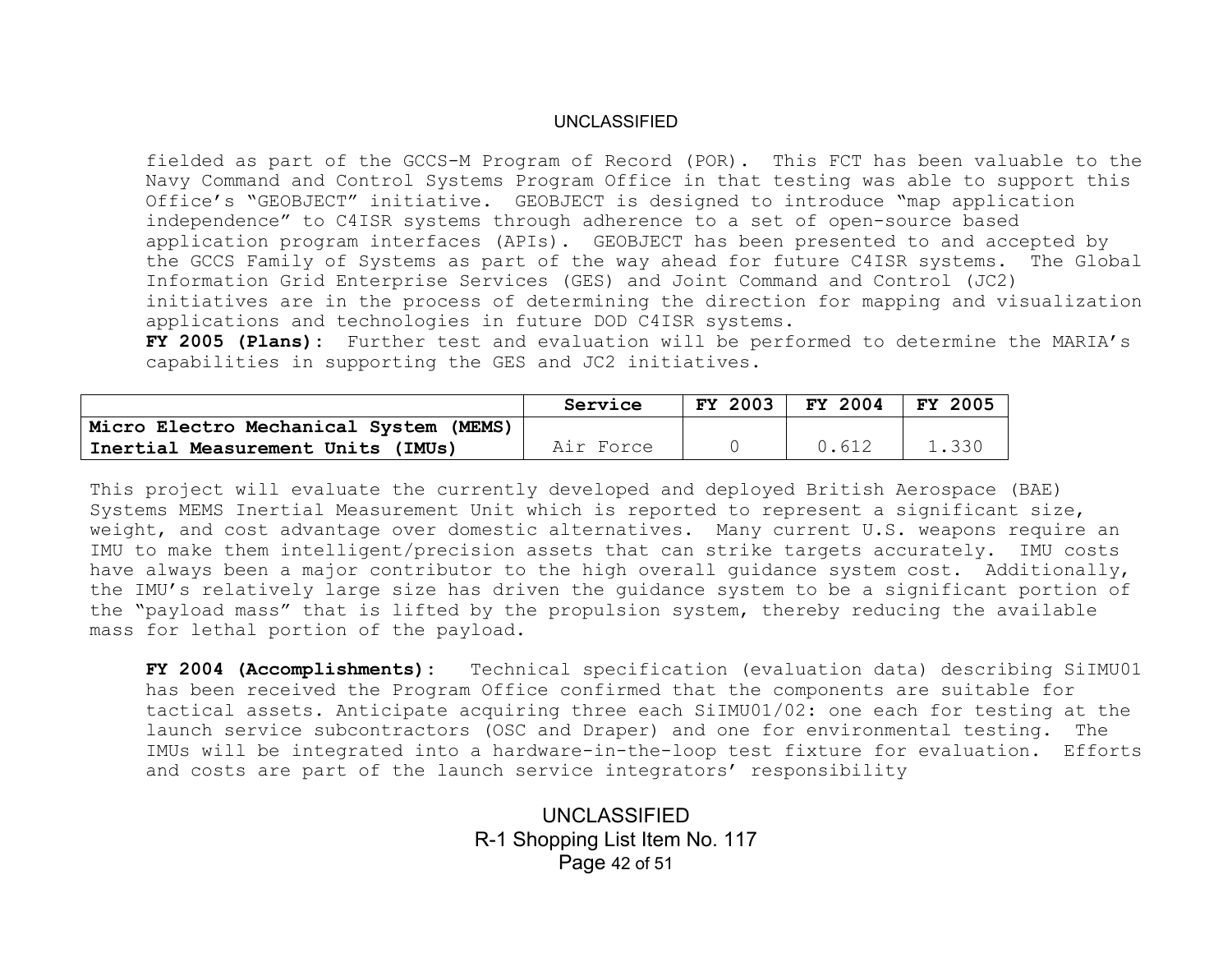**FY 2005 (Plans):** Test and assess the SiIMU01/02 to verify its performance and suitability for both strategic and tactical assets. The tests will include verifying input/output throughput capabilities, power consumption, and performance against vendorsupplied specifications. Environmental testing will be conducted and will include testing against vibration, shock, temperature, humidity, and altitude operating environment requirements. The tests are intended to be non-destructive, but destructive tests may be conducted to assess the ultimate capabilities of the unit. Initiate procurement if results are favorable.

|                                                           | Service | 2003<br>FY. | FY 2004 | <b>FY 2005</b> |
|-----------------------------------------------------------|---------|-------------|---------|----------------|
| Mine Countermeasures Small Unmanned<br>Underwater Vehicle | Navy    |             | 0.417   | 192            |

This project will evaluate the capabilities of a small unmanned underwater vehicle, developed by Hafmynd of Finland, in mine countermeasures operations in the very shallow water zone (10 to 40 feet depth). This type of small underwater vehicle can be used to search coastal areas and identify hazards to naval operations in preparation for amphibious assault, force protections and harbor security operations.

**FY 2004 (Plans):** Upon receipt of funding, let the contract for purchase of properly MCM equipped GAVIA UUV with Hafmynd, Ltd. Initiate manufacturing process, which is expected to take 6-7 months. **FY 2005 (Plans):** GAVIA UUV will undergo a 2-3 month Very Shallow Water Mine Countermeasure Test and Evaluation by SPAWAR Systems Center San Diego and a User Operational Evaluation conducted by fleet personnel in Naval Special Clearance Team One. Hafmynd, Ltd. to provide technical support during these trials. Consider contract option to purchase up to 10 more GAVIA UUV's with logistical support for incorporation into fleet operations.

> UNCLASSIFIED R-1 Shopping List Item No. 117 Page 43 of 51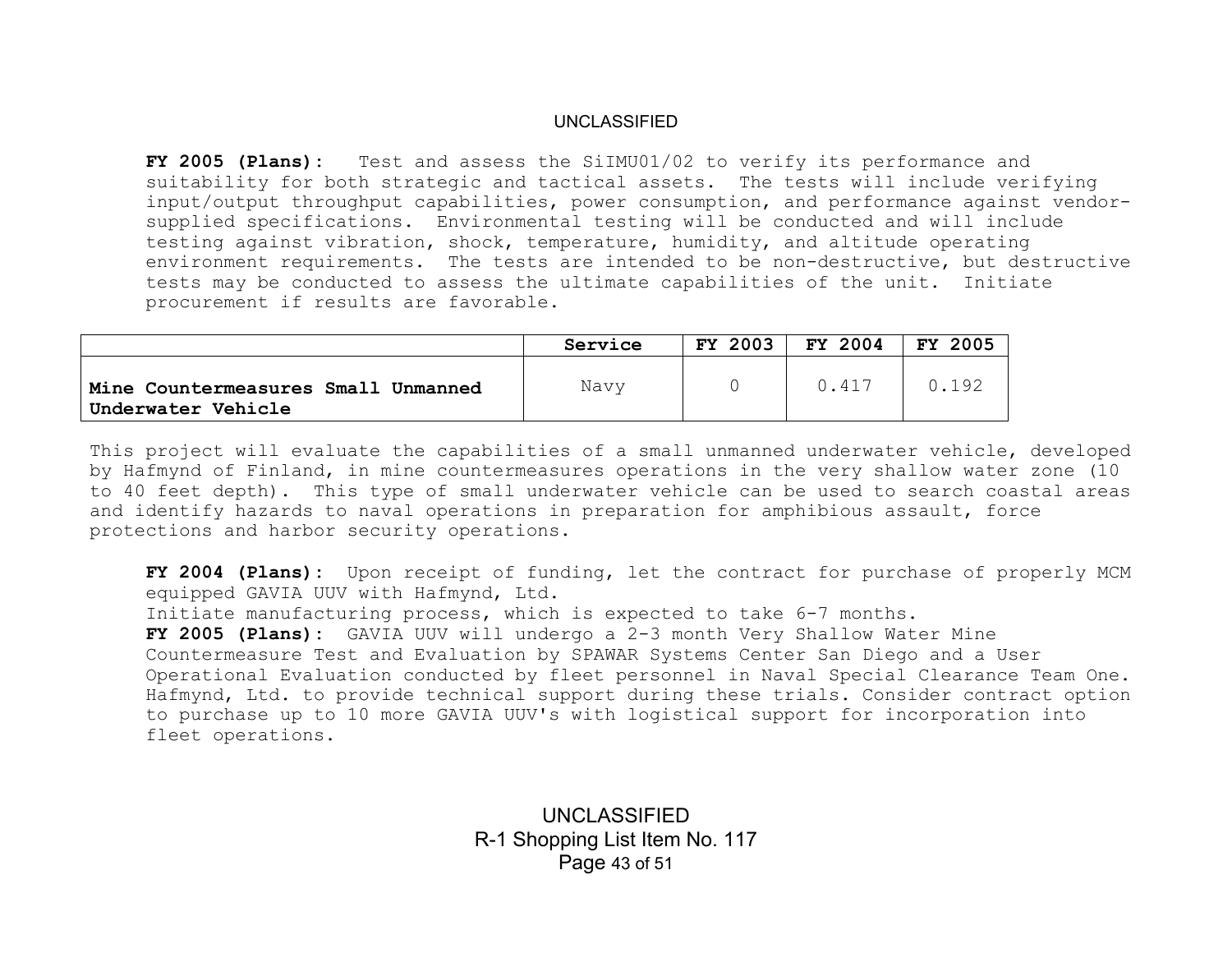|                                       | Service | 2003<br>FY. | FY 2004 | 2005<br>FY |
|---------------------------------------|---------|-------------|---------|------------|
| MK48 (7.62mm Lightweight Machine Gun) |         |             |         |            |
| Semi-rigid Ammunition Container       | USSOCOM |             | 0.100   |            |

This project will evaluate a semi-rigid ammunition container from FN Herstal of Belgium for the MK48 Lightweight Machine Gun, an organic weapon for U.S. Special Forces Teams. The container increases the reliability of the weapon by protecting the ammunition while operating in harsh environments such as surf zones. The container also provides for a better balanced weapon due to its mounting under the centerline, providing greater operational suitability while patrolling.

> **FY 2004 (Plans):** Procure test articles; Conduct technical and operational testing; Prepare a decision packet and obtain a procurement decision.

|                                | Service | 2003<br>FY . | FY 2004 | 2005<br>FY. |
|--------------------------------|---------|--------------|---------|-------------|
|                                | Navv    |              | .445    | .160        |
| Mobile Acoustic Support System |         |              |         |             |

This project will evaluate a mobile ground-based system developed by General Dynamics Canada to meet a Navy requirement for post flight analysis of sonabuoy (underwater microphone) acoustic data recorded on Maritime Patrol Reconnaissance Aircraft from fixed and rotary wing aircraft and surface and sub-surface units conducting anti-submarine warfare missions. The Mobile Analysis Support System (MASS) is a system that performs Post Flight Analysis (PFA) of recorded sonobuoy (underwater microphones) information from all Anti-Submarine Warfare (ASW) platforms (fixed and rotary wing, surface and subsurface). The MASS would replace the current Fast Time Analysis System (FTAS) system fielded in the fleet, which has been in service for at least 10 years and has reached the end of its projected life cycle. It will provide operational commanders with post-mission acoustic intelligence and provide a scalable system that will keep pace with emerging technology.

> UNCLASSIFIED R-1 Shopping List Item No. 117 Page 44 of 51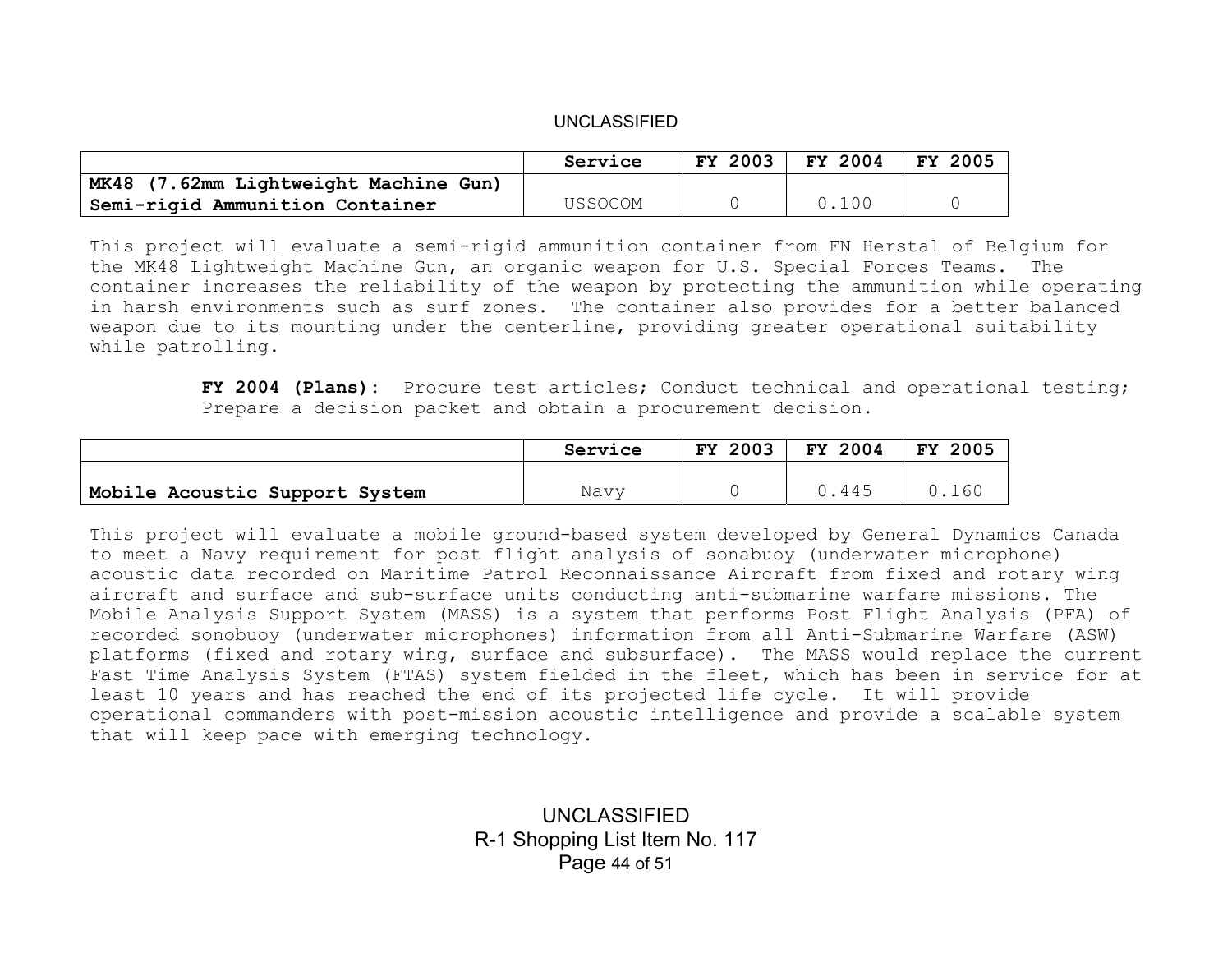**FY 2004 (Plans):** Evaluate the system against the current specification and assess the following suitability areas: Reliability, Maintainability, Availability, Logistic Supportability, Compatibility, Interoperability, Training, Human Factors, and Safety Documentation.

**FY 2005 (Plans):** Complete all Key Performance Parameters testing. Conduct final data analysis. Complete evaluation.

|                                                             | Service      | <b>FY 2003</b> | FY 2004 | <b>FY 2005</b> |
|-------------------------------------------------------------|--------------|----------------|---------|----------------|
| Mounted Cooperative Target<br>Identification System (MCTIS) | Marine Corps |                | 0.556   | 0.447          |

This project will evaluate a combat identification system developed by Thales Missile Electronics that may be capable of meeting the requirement for the Marine Corps MCTIS. The British system provides a positive encrypted identification of friend or unknown, bore sighted through the gunner's primary sight on Marine Corps M1A1 Tanks, Light Armored Vehicles (LAVs), and Advanced Amphibious Assault Vehicles (AAAVs). As a result, the range at which threat targets may be engaged without fear of misidentification regardless of battlefield obscurants will increase significantly and related incidents of fratricide will decline significantly.

**FY 2004 (Plans):** Initial FCT project tests will have been conducted under the Coalition Combat Identification (CCID) Advanced Concept Technology Demonstration (ACTD) Project at \$0.500 million in the ACTD Program Element in addition to the \$0.500 million shown above. Continue/complete testing to perform design verification to validate the design and performance characteristics against established requirements, to include: performance, environmental, vibration/shock, electromagnetic interference, reliability, and maintainability.

> UNCLASSIFIED R-1 Shopping List Item No. 117 Page 45 of 51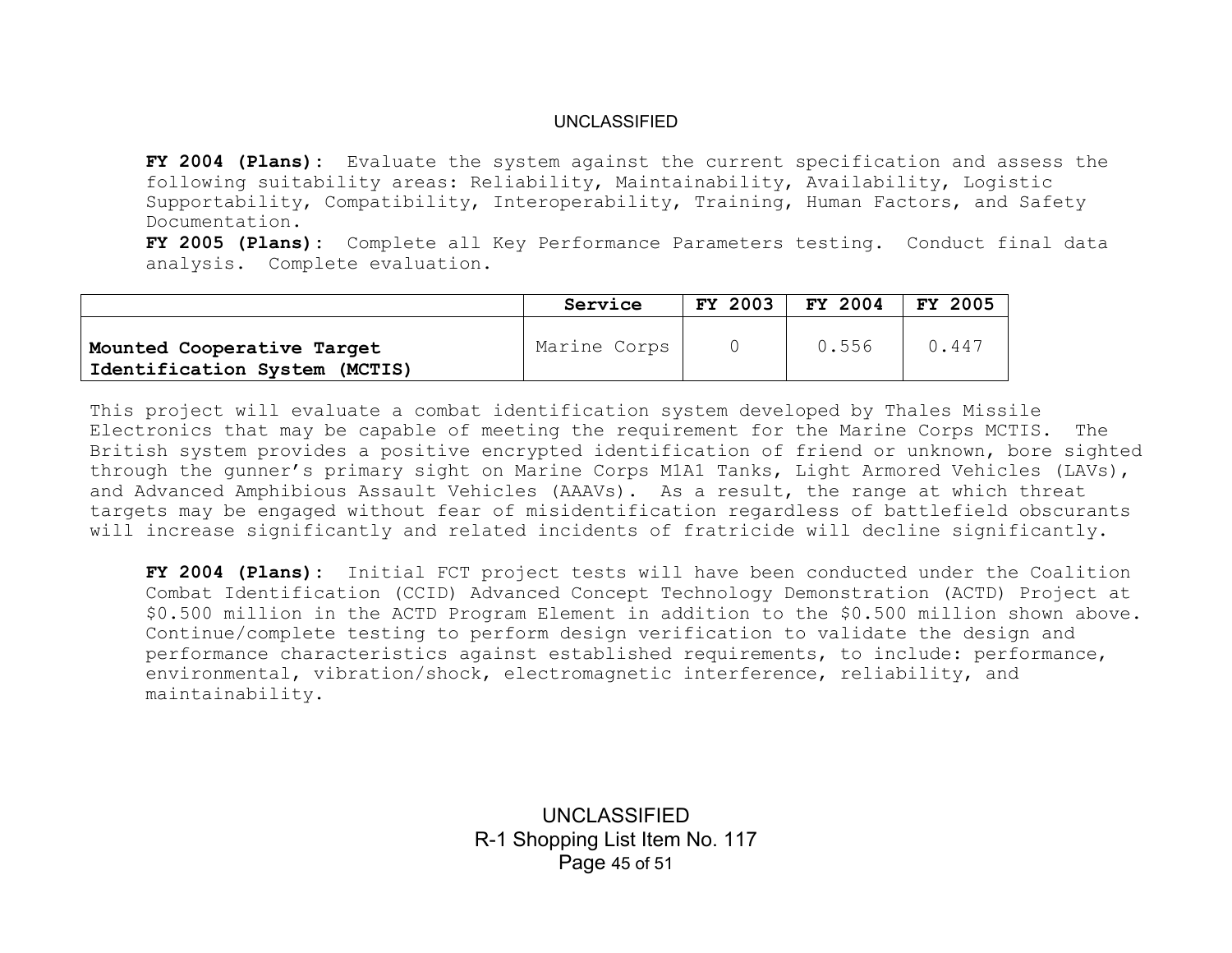|                   | Service | 2003<br>FY. | FY 2004 | 2005<br><b>FY</b> |
|-------------------|---------|-------------|---------|-------------------|
|                   |         |             |         |                   |
| Mortar Propellant | Army    |             | 630     | ربا               |

This project will evaluate a high-performance Extruded-Impregnated (EI) propellant for longrange mortar systems developed by Rheinmetall/Nitrochemie Wimmis AG of Switzerland. Qualification of EI propellant will support the Army's Future Combat System requirements for a 15% increased range over current 120mm mortar systems, will eliminate use of a hazardous/toxic stabilizer, reduce blast overpressure, increase rate of fire, decrease gun tube wear, and increase propellant shelf life.

**FY 2004 (Plans):** Contract prep/award. Receive test items. Begin phase I initial test/evaluation. **FY 2005 (Plans):** Complete phase I initial test/evaluation. Conduct/complete phase II qualification test/evaluation. Publish reports. IPR decision.

|                                                   | Service | FY 2003 | FY 2004 | <b>FY2005</b> |
|---------------------------------------------------|---------|---------|---------|---------------|
| Naval Active Intercept and Collision<br>Avoidance | Navy    |         | 0.667   | 0.851         |

This project will evaluate a system developed by Sonartech, to support the submarine force's number one priority of collision avoidance and situational awareness. The Australian system detects and localizes emissions from active sources such as sonar, sonabuoys, and active homing torpedoes using sensors already installed on US submarines. System functionality will be tested against the requirements for the AN/WLY-1 currently applicable to SSN688, SSN21, and

> UNCLASSIFIED R-1 Shopping List Item No. 117 Page 46 of 51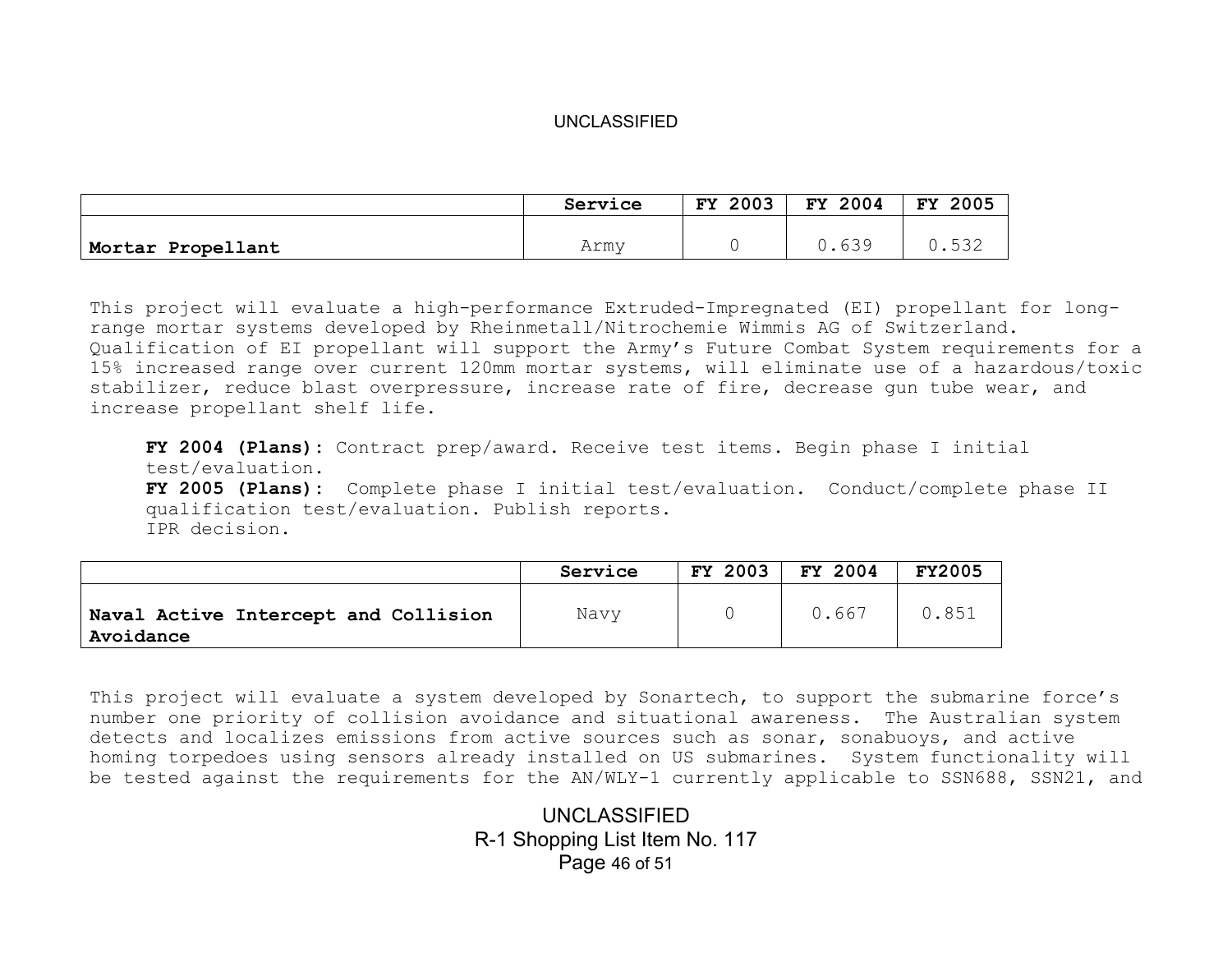SSN774 class submarines. It will prevent collisions with ships that have occurred in the past.

**FY 2004 (Plans):** Conduct FCT Kick-off meeting with program office and Sonartech (contractor). Obtain and analyze technical data on NAIRCAS hardware and software. Conduct meeting between NAIRCAS personnel and Active Intercept and Ranging (AI&R) personnel at the Washington Navy Yard. Conduct stand-alone test of the Naval Active Intercept and Ranging and Collision Avoidance System (NAIRCAS) followed by a test of a card set integrated into the A-RCI sonar system.

**FY 2005 (Plans):** Conduct two submarine test events and system integration tests. Measure parameters such as bearing, bearing rate, range, range rate, passive detection, false alarm, and false alert rates; gauge against US active intercept and ranging requirements. Test NAIRCAS system at various depth and sound velocity profile (SVP) conditions against multiple platform types. Integrate NAIRCAS functionality into the AN/BQQ-10 (V) (A-RCI) sonar system using PEO SUB (PMS 401) development and integrate funds as part of the established Advanced Processing Build (APB) and Technical Insertion (TI) process.

**FY 2006 (Plans):** Perform Follow-On Test and Evaluation (FOT&E) by the Commander of Operational Test and Evaluation Group (COMOPTEVFOR). Analyze and evaluate results of FOT&E to determine the effectiveness of NAIRCAS with respect to US active intercept and ranging requirements.

|                                               | Service | <b>FY 2003</b> | FY 2004 | <b>FY2005</b> |
|-----------------------------------------------|---------|----------------|---------|---------------|
| Pitch Adaptive Composite Marine<br>'Propeller | Navv    |                | 0.500   | L.064         |

This project will evaluate commercial Contur-series propeller developed by AIR Fertigung Technologies GmbH to improve submarine stealth. The propeller blades are designed to flex in a controlled manner under certain operating conditions, which causes a pitch modification that is claimed to improve vehicle stealth, speed, and propulsion efficiency. In addition, the

> UNCLASSIFIED R-1 Shopping List Item No. 117 Page 47 of 51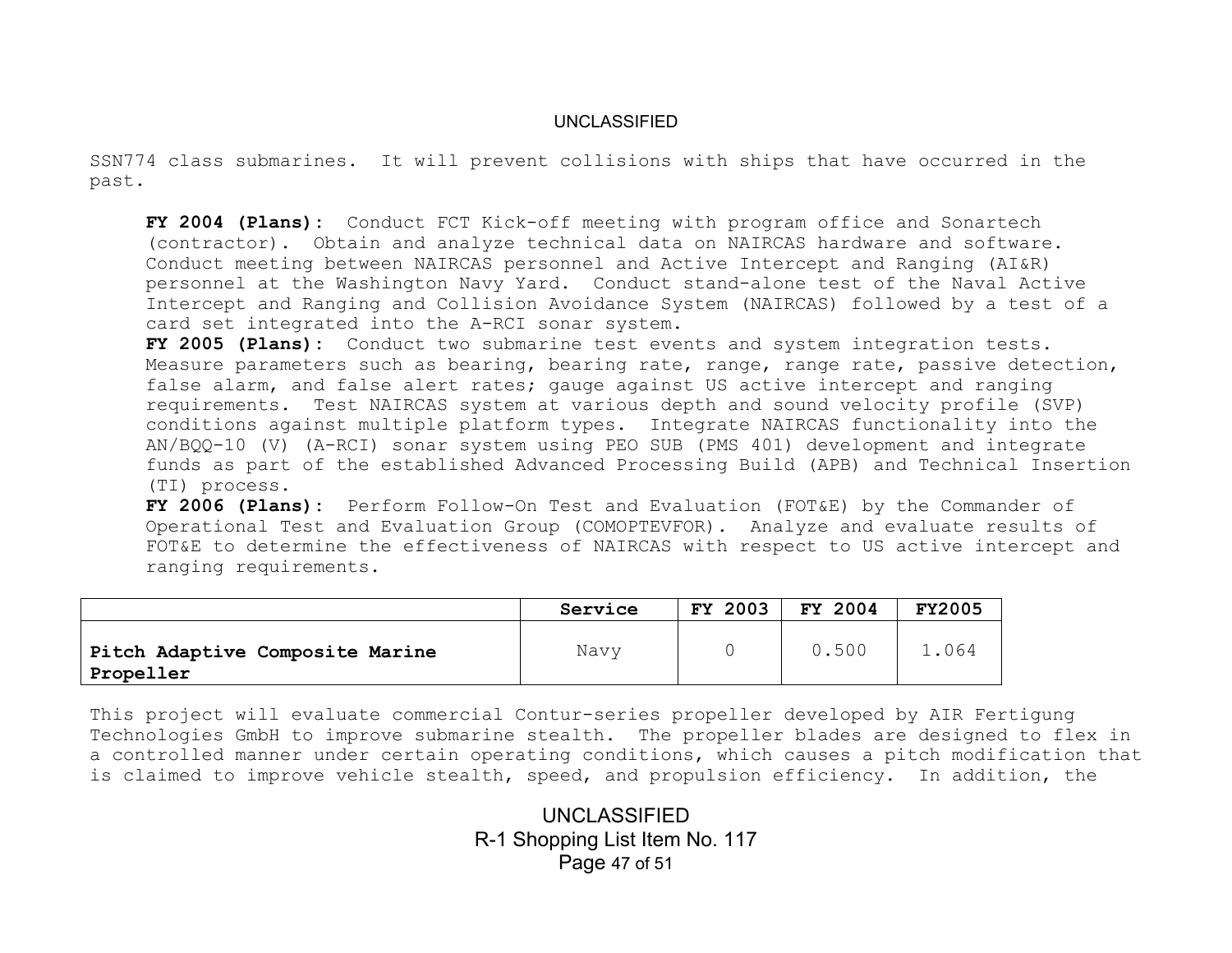pitch modification reduces cavitation damage, marine growth fouling, and permits in-water blade replacement. This advanced performance is enabled by the use of blades constructed from carbon fibers, instead of traditional metals.

**FY 2004 (Plans):** Gather information and specifications to develop the propeller blades to ensure compatibility with US Navy systems. Develop hydrodynamic and structural design of the new propeller for SSBN/SSGN.

**FY 2005 (Plans):** Acquire a series of Contur Series Propeller blades for evaluations in land-based facilities, and then on the Advanced Swimmer Delivery System (ASDS). Compare USN propeller design cavitation avoidance techniques against those claimed by the vendor. Determine the structural adequacy of the blade material and hub designs, and the noncavitating acoustic performance anticipated. Determine whether the vendor's product is a viable alternative to the metal propeller that the USN will be developing. Receive test items: ASDS blades (1), ASDS propellers (2), and SSBN sized blades (3) Complete Test and Evaluation plan. Test Plan and evaluation will be completed. Conduct fatigue and water tunnel Large Cavitation Channel Technical tests 1 and 2 (This testing will enable measurement of radiated noise, cavitation avoidance, and unsteady forces as well as permit a long-term operation to demonstrate the durability of the material. Conduct LCC Technical test 3).

**FY 2006 (Plans**): Determine whether to order new propellers in FY 2007. Complete LCC Technical test 3. Complete ship installation and trial along with the FCT Close-out Report and Tech Data package.

|                                                        | Service   | <b>FY 2003</b> | FY 2004 | <b>FY 2005</b> |
|--------------------------------------------------------|-----------|----------------|---------|----------------|
| Radarsat II Commercial High Resolution  <br><b>SAR</b> | Air Force |                | 0.556   | 0.511          |

This project will evaluate the ability of the Canadian Radarsat II, developed by MacDonald-

UNCLASSIFIED R-1 Shopping List Item No. 117 Page 48 of 51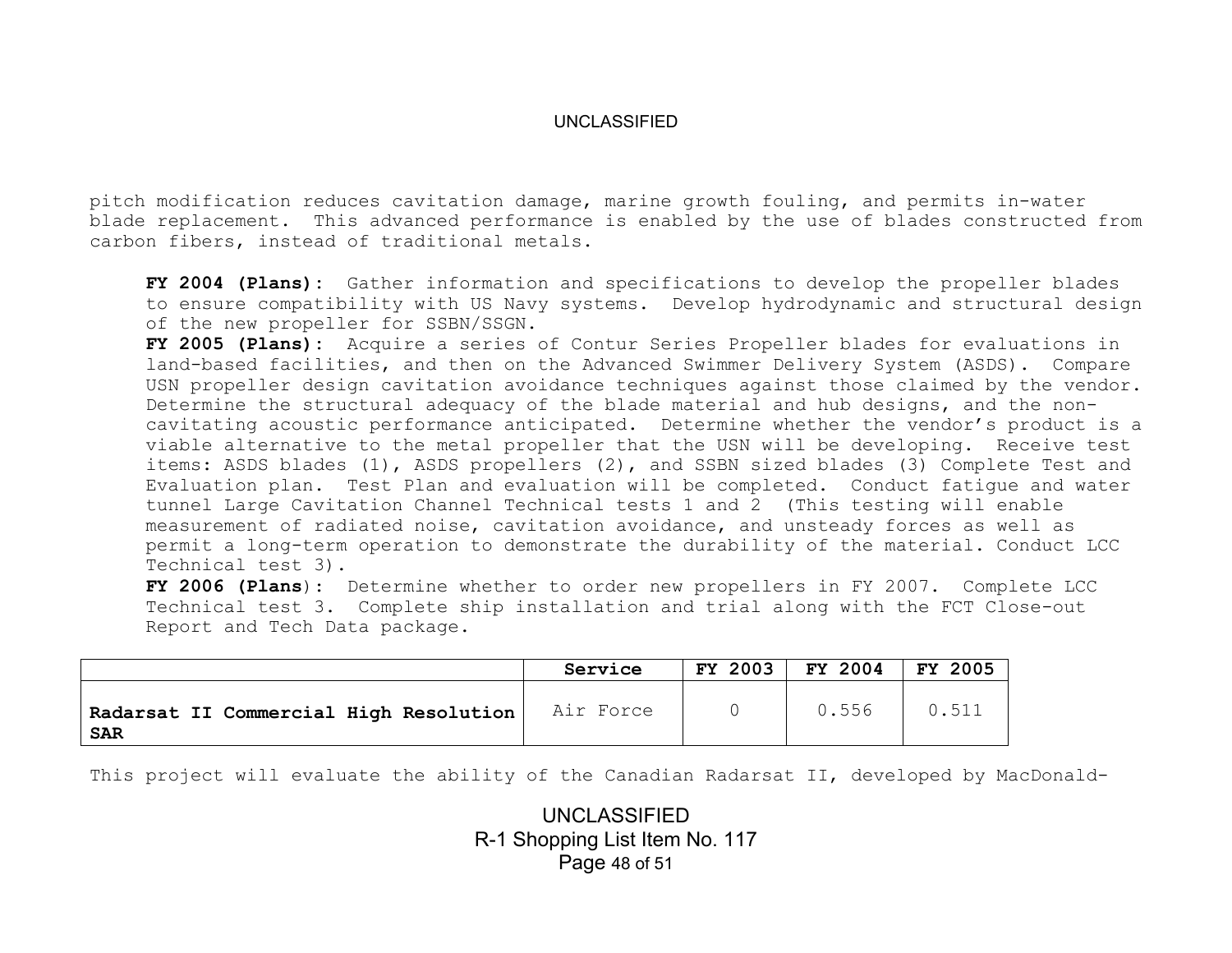Dettwiler, to provide all-weather imaging capability at 3 meter resolution for support of target detection, ocean surveillance, homeland defense, moving target indicators, and disaster response, as an upgrade when integrated with the Air Force's Eagle Vision Deployable Satellite Imagery Receiving and Processing Station. The Canadian Radarsat II satellite is the first commercially available high resolution synthetic aperture radar imaging capability.

**FY 2004 (Accomplishments):** Eagle Vision is an open architecture satellite ground station that will support the interface to Radarsat II with the existing hardware architecture. The FY04 effort will acquire the test article and integrate it into the system. The evaluation will include field operations to collect, process, the data received from Radarsat II to evaluate operational effectiveness and performance. **FY 2005 (Plans):** Interface to the satellite, operator interface, quality and performance of the imagery products, and operational utility will be evaluated.

|                           | Service | 2003<br>FY | FY 2004 | <b>FY</b><br>2005 |
|---------------------------|---------|------------|---------|-------------------|
| Regenerative Drive System | Armv    |            | 0.883   |                   |

This project will evaluate for use in large vehicles, such as the Army's Family of Medium Tactical Vehicles, the capability of a hydraulic hybrid technology developed by Perma-Drive Technologies to recycle wasted power during vehicle deceleration and apply it to acceleration and braking.. The Australian technology, which is easily retrofitted to most military truck platforms, captures normally wasted braking energy, stores it in the form of hydraulic pressure, and releases it to enhance dash capability and braking performance. This greatly enhances fuel economy and brake life. This is estimated to result in an overall O&S cost savings of over \$10,000 per truck, per year, over the life of the truck (typically over 20 years).

**FY 2004 (Plans):** Contract prep/award. Receive test items. Conduct/complete/report technical test/evaluation.

> UNCLASSIFIED R-1 Shopping List Item No. 117 Page 49 of 51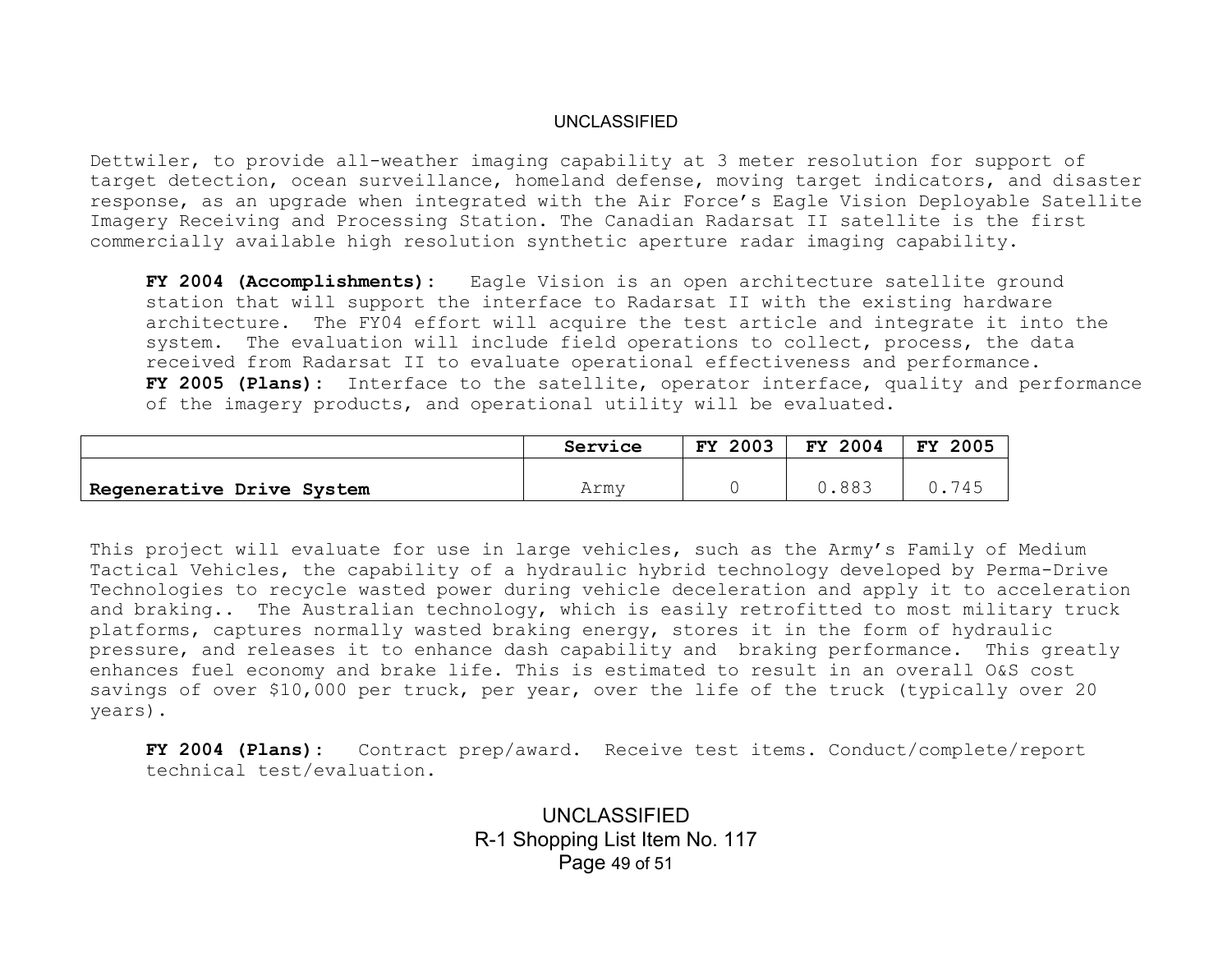**FY 2005 (Plans):** Conduct/complete/report operational test/evaluation. IPR decision.

|                                                 | Service | FY 2003 | FY 2004 | FY 2005 |
|-------------------------------------------------|---------|---------|---------|---------|
| Special Operations Forces (SOF) Combat<br>Rifle | USSOCOM |         | 0.834   |         |

This project will evaluate advanced 5.56mm rifles developed by FN Herstal of Belgium and Heckler and Koch GmbH of Germany, along with domestic sources, to meet requirements for a highly reliable and modular combat rifle for Special Forces as a replacement for the aging M4A1 carbine.

**FY 2004 (Plans):** Award contract for test samples; Obtain safety release and safety certification; Begin operational assessment.

**FY 2005 (Plans):** Complete operational assessment; Obtain Milestone C production decision.

|                               | Service | 2003<br>FY. | FY 2004          | 2005<br><b>FY</b> |
|-------------------------------|---------|-------------|------------------|-------------------|
| Traveling Wave Tube Amplifier |         |             |                  |                   |
|                               | USSOCOM |             | <u>، ب ے .</u> ب | 0.341             |

This project will evaluate alternative traveling wave tube amplifiers developed by ELTA Electronics, Inc. of Israel, Dornier Satellitensystems GmbH of Germany, and Thomson Tubes Electroniques (Thales) of France for use within the Joint Threat Warning System and Deployable Multi-Channels Satellite Communications (SATCOM) Systems. The objective of this project is to qualify additional sources of amplifiers in order to reduce SATCOM terminal cost and reduce program risk due to reliance on a single source.

**FY 2004 (Plans):** Award contract and procure test articles from one vendor; Conduct technical testing both as a stand alone unit and integrated into the SATCOM terminal.

> UNCLASSIFIED R-1 Shopping List Item No. 117 Page 50 of 51